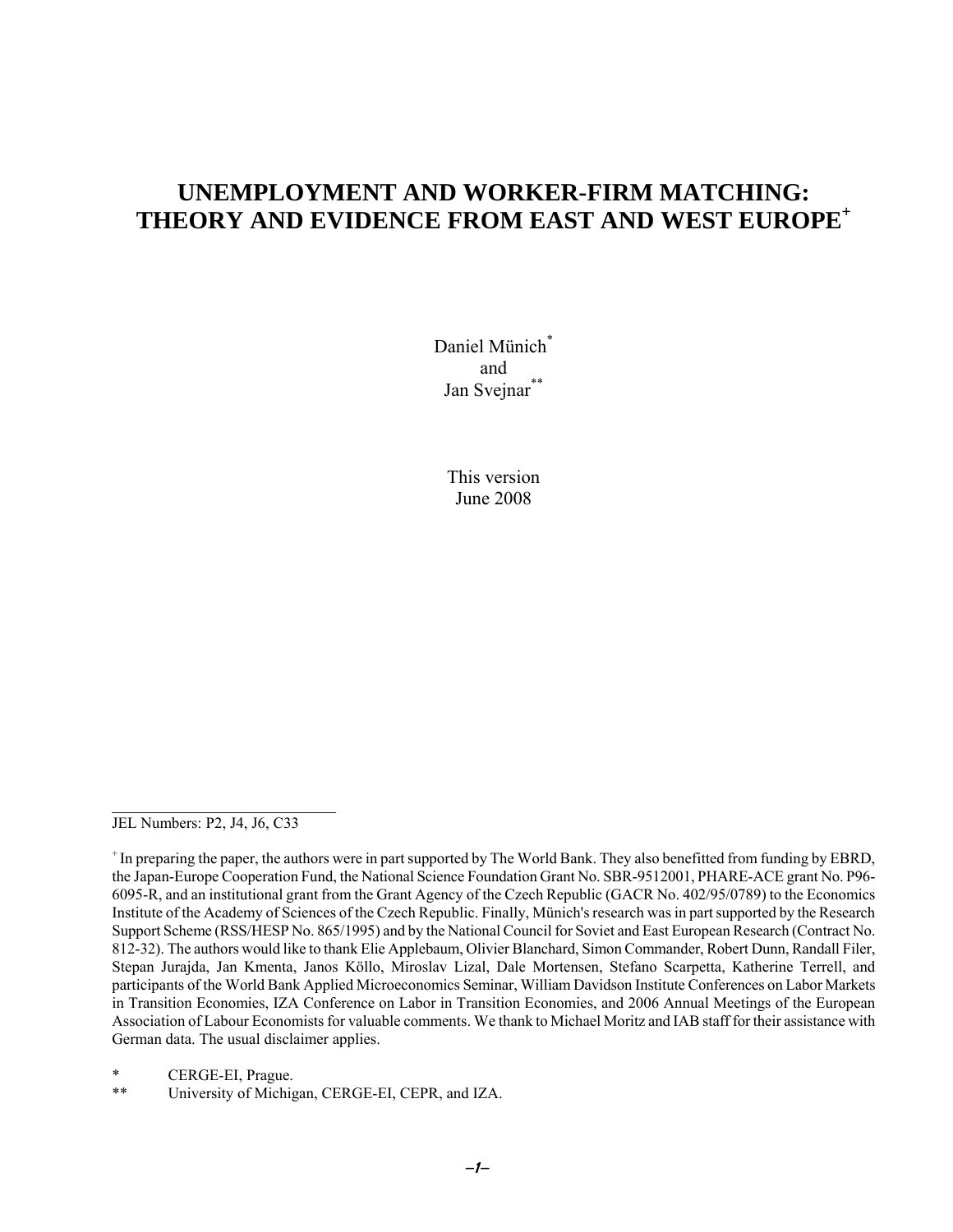# **UNEMPLOYMENT AND WORKER-FIRM MATCHING: THEORY AND EVIDENCE FROM EAST AND WEST EUROPE**

# **1. Introduction**

<u>.</u>

During the two decades after the fall of the Berlin Wall, unemployment has been a major problem in the post-communist economies of the former Soviet bloc, including the new members of the European Union (EU). High unemployment has also been a serious issue in many western European countries. The question therefore arises as to whether similar or different factors bring about the high unemployment outcome in the two sets of economies and to what extent their labor markets converge to similar patterns.

In policy discussions in Central-East Europe, three hypotheses have emerged as leading explanations for this phenomenon, namely that high unemployment is the result of (1) problems related to the economic structures (mismatch) in these countries, (2) macroeconomic policies or major external shocks, or  $(3)$  ongoing (unfinished) transition from plan to market in the presence of globalization.<sup>1</sup> The discussion complements that in Western Europe, where the focus in explaining unemployment has been on the relative importance of (a) structural (mismatch) shocks, (b) aggregate demand shocks, and (c) hysteresis (e.g., Jackman, Pissarides and Savouri, 1990, and Jackman and Layard, 2004). The nature of appropriate policies for tackling unemployment obviously depends on identifying the nature of the problem.

In this paper, we use new data to address this issue, while advancing the theoretical and applied econometric literature on matching functions. Our strategy is to compare the evolution of unemployment dynamics and analyze the efficiency of matching of workers with job vacancies in four different transition economies and one geographically close West European market economy. In particular, we use

 $<sup>1</sup>$  A fundamental systemic feature of the Soviet-type economies was the nonexistence of open unemployment. An equally</sup> distinguishing feature of the transition during the early-to-mid 1990s was the emergence of double digit unemployment rates in all the rapidly transforming economies except for the Czech Republic.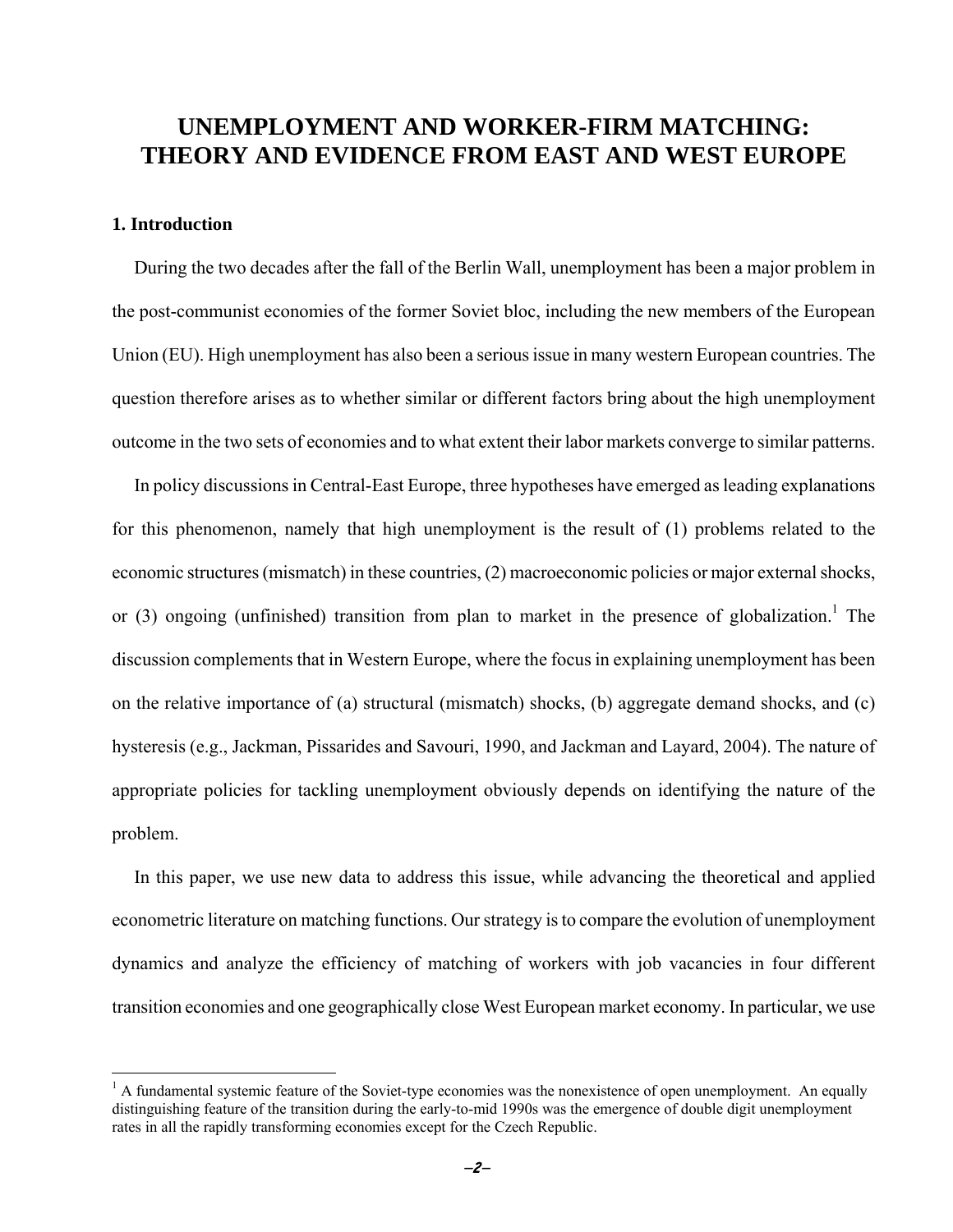newly collected 1991-2005 *district-level monthly panel data* on the unemployed *U*, vacancies *V*, inflow *S*  into unemployment (reflecting labor turnover in firms), and outflow *O* from unemployment in five former communist economies (the Czech Republic, Hungary, Poland, Slovakia, and eastern part of Germany – hereafter "East Germany") and in the western part of Germany (a benchmark western economy – hereafter "West Germany") to examine the three hypotheses in the context of labor market turnover and the efficiency of matching of the unemployed and vacancies. $2$ 

The comparison of the transition economies with an otherwise similar and spatially close market economy is useful because it enables us to identify the main differences and similarities in the evolution of the key variables and thus draw conclusions as to whether different or similar factors are at work. From an analytical standpoint we are also comparing an interesting set of transition economies. East Germany, Czech Republic and Slovakia were until the end of communism close adherents to the centrally planned, state-ownership system, with East Germany subsequently abruptly merging with a mature market economy (our benchmark) and its functioning institutions and the Czech and Slovak republics pursuing an independent path developing market institutions steadily from scratch. In contrast, communist Hungary and (to a lesser extent) Poland had already introduced some market oriented reforms and Poland had a non-negligible private sector (especially in agriculture) throughout the communist era.

 $\overline{a}$ 

 $2^2$  These countries constitute an appropriate set of economies in which to examine these issues. In the Czech Republic, the unemployment rate remained at mere 3-4 percent throughout the (transformation) recession of first half of the 1990s and only rose to 6-9 percent during the second recession of 1997-99. In the 2000s, the unemployment rate remained in the very high 14-20 percent range in the rapidly growing economy of Slovakia (as well as Poland), and stabilized in the high 7-10 percent range in the moderately growing Czech Republic and Hungary. In Western and Eastern Germany, which we examine as comparison economies, the unemployment rate has since the early 1990s fluctuated around 10 percent and 15 percent, respectively. An important part of the answer to the above questions is that from the time unemployment started appearing in CEE in the early 1990s, the Czech Republic has had extraordinary low inflow rate and higher outflow rate of individuals from the unemployment state to employment than did the other CEE economies (see e.g., Boeri, 1994, Boeri and Scarpetta, 1995 and Ham, Svejnar and Terrell (HST), 1998, 1999). For instance, in 1993 inflow rates were 0.7 in the Czech Republic but 1.5 in Slovakia, 1.9 in East Germany, and 1.13 in Poland (see table 1). Similarly, in 1993 the outflow rate in the Czech Republic was 21.0, 8.1 in Slovakia, 4.9 in Poland, and 4.3 in Hungary (from HTS). Moreover, possible causes of the less rapid rise of unemployment in the Czech Republic in the early 1990s, such as lower inflow rates into unemployment due to higher government subsidies to Czech firms or to greater declines in Czech labor force participation, are not borne out by the data. These basic findings suggest that one needs a better understanding of the determinants of outflow from unemployment and matching of the unemployed and vacancies in the Czech Republic and the other CEE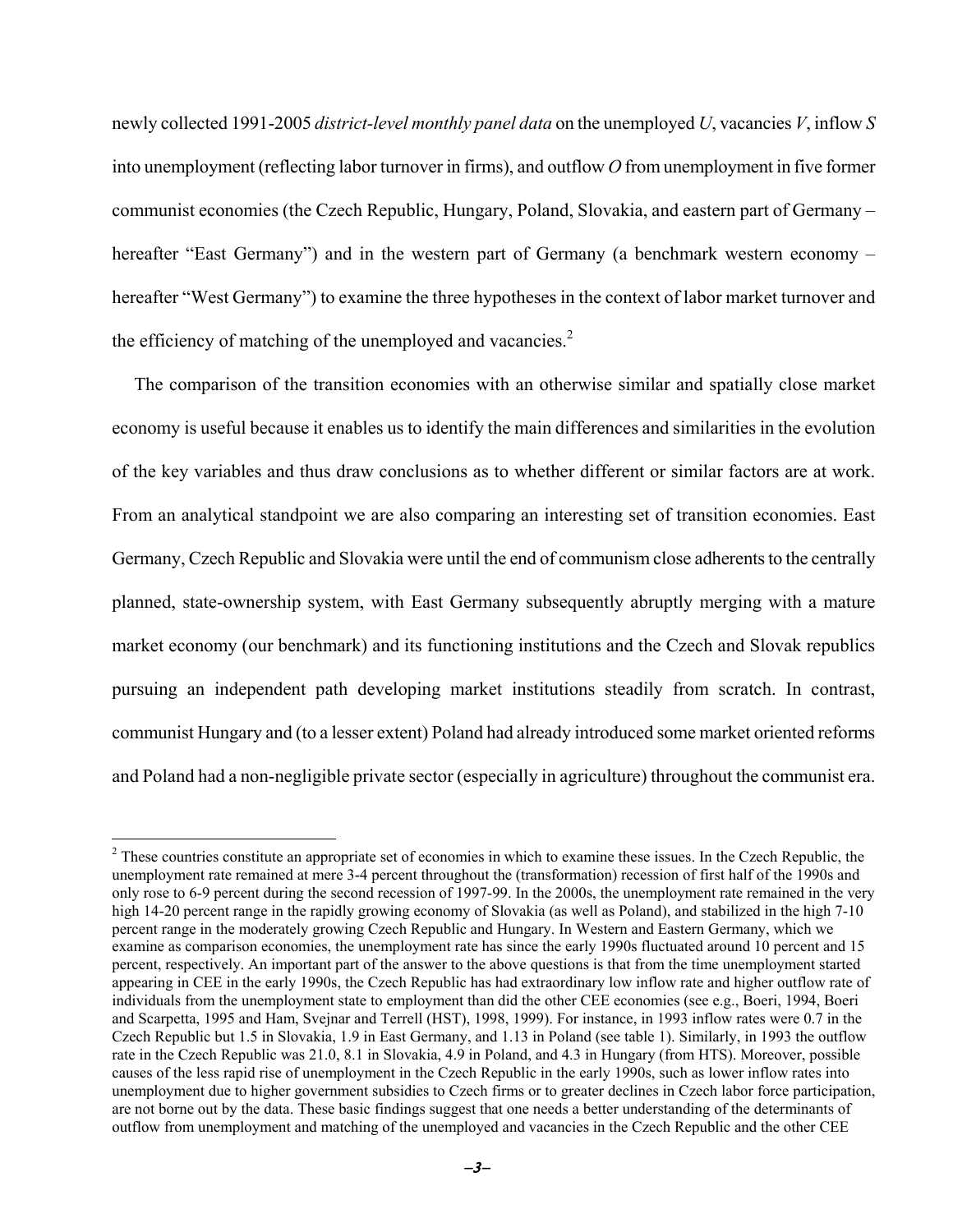We are hence able to assess if the outcomes differ systematically with the diverse initial conditions and subsequent paths.

Turning to the aforementioned hypotheses, which follow formally from equation (4) below, hypothesis H1 implies that high unemployment is caused by inefficient matching. This hypothesis contains two subhypotheses because matching efficiency may be low in terms of either low or negative trend in disembodied efficiency (H1a) or low returns to scale in matching (H1b). This inefficiency may be brought about for example by inadequate labor market institutions leading to decreasing search effort, skills depreciation, rising reservation wage of the unemployed, or geographical or skill mismatch (see also Jurajda and Terrell, 2006). If this hypothesis is correct, one would observe both *U* and *V* being simultaneously high, but not necessarily in the same districts or skill groups. In fact, spatial mismatch measured by a standard mismatch index indicates that in general the extent of mismatch has not increased over time.<sup>3</sup> If one finds support for H1, the policy should focus on labor market institutions and measures to foster residential labor mobility, create appropriate skills, and stimulate job search effort.

Hypothesis H2 states that high unemployment is caused by low demand for labor (e.g., due to restrictive macroeconomic policies, overvalued exchange rate, or globalization shocks). The manifestation of this would be low *V* relative to *S* causing high *U*, and the policy implication would be that macroeconomic policies are key.

Hypothesis H3, namely that high unemployment implies that restructuring is at work, is consistent with the observation that inflow *S* (presumably from old jobs) is high. The manifestation of this situation would be high *U* brought about by high *S* and the policy implication would be that restructuring needs to be completed. In the case of West Germany, the phenomenon would not represent the transition from

countries. While HST (1998,1999) examine the outflow issue using individual unemployment duration data, in the present paper we analyze the process of matching using long monthly panels of district-level data.<br><sup>3</sup> In West Germany, for instance, the spatial mismatch index declined during the 1990s by about one-third and remained

stable afterwards. After the early 1990s, mismatch remained stable in all the transition countries that we study except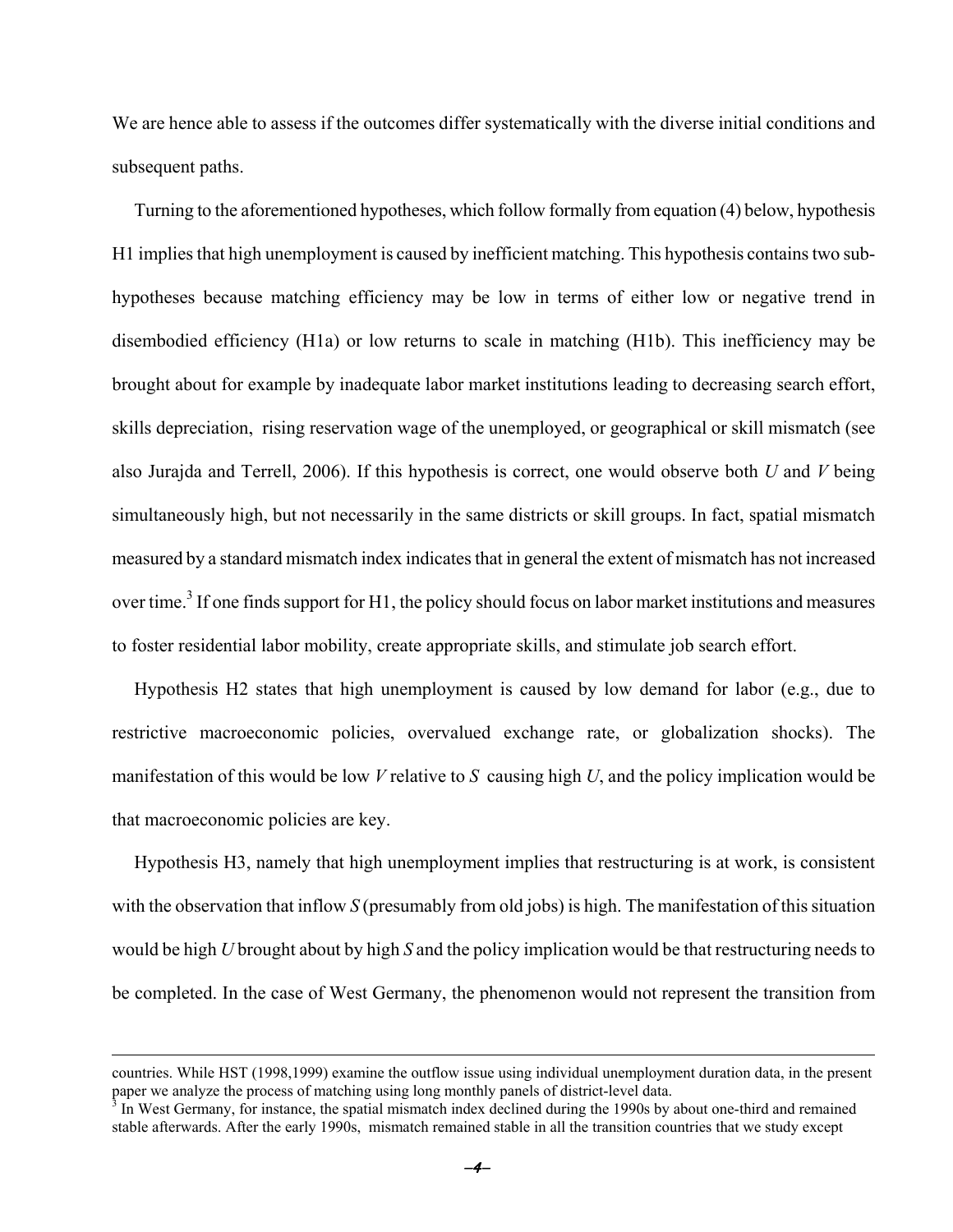plan to market but rather restructuring brought about by globalization and other forces.

In Table 1 we provide time series statistics on unemployment, inflow, outflow and vacancies in the six economies. In the left panel of the table, we give the inflow rate, outflow rate and *U/V* ratio (a measure of labor market tightness), while in the right panel we express unemployment and vacancies as a share of the labor force in each country. As may be seen from the table, the six economies differ markedly in terms of their unemployment, flows and vacancy levels and rates.<sup>4</sup> West Germany is in the intermediate range, displaying between 1991 and 2005 an unemployment rate that increases from 5 to 10 percent, inflow rate that rises from 0.9 to 1.6 percent, outflow rate that declined only slightly, and a vacancy rate (as a share of the labor force) that fluctuated between 0.7 and 1.4 percent. The changes in these variables occur mostly in two waves, reflecting the business cycles and also a notable shift toward a service economy with higher natural labor turnover that translates into steadily rising inflows into unemployment (a rise by two-thirds over the 1991-2005 period). East Germany, in contrast, registers an open unemployment rate rising from near zero to 18.6 percent, inflow rate almost doubling from an already high level of 1.7 to 3.0 percent, outflow rate rising to rather high 13-15 percent by the mid 1990s and fluctuating around this level ever since, and vacancies as a share of labor force rising from 0.4 percent in 1991 to about 1 percent in the late 1990s and remaining at that level in the 2000s. For most of the 1991- 2005 period, the East German part of the German economy hence displays a much higher unemployment rate driven primarily by extraordinarily high inflow rate (labor turnover in firms resulting in registered unemployment). Note however, that East Germany also has higher outflow rates relative to the number of unemployed and a similar vacancy rate as the Western part of Germany. In particular, the East German economy operates with a higher unemployment rate in the presence of very sizable active labor market

Hungary, which experienced a steady growth during last decade, and Slovakia, which experienced a noisy but discernible decline during the same period.

<sup>&</sup>lt;sup>4</sup> Numbers presented are country aggregates based on our working district level database. Because some districts for some countries are excluded from our analysis due to changes of district borders, data in Table 1 could slightly differ from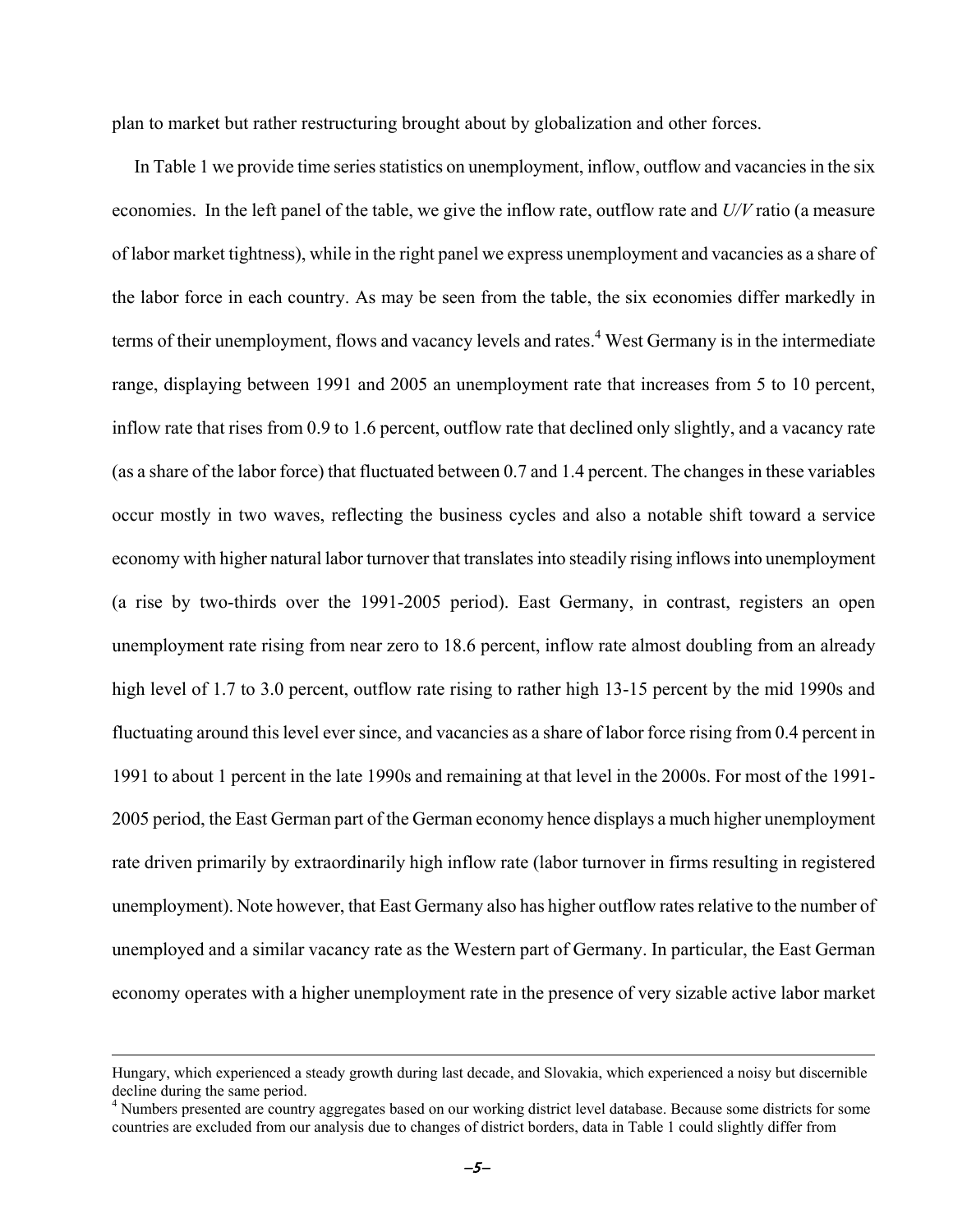policies that lead to relatively high outflows out of unemployment, but unfortunately do not prevent high (subsequent) inflows into unemployment. Slovakia and Poland represent two transition economies that, like East Germany, operate with very high unemployment rates but, unlike East Germany, have not experienced an administratively set high wage level and cross-border subsidies. For most of the 1990s and 2000s, these two economies have experienced an unemployment rate in the 14 to 20 percent range, accompanied by moderately high inflow and low outflow below 10 percent. In most years, they have also had vacancy rates significantly below 1 percent. The Czech Republic is an intermediate case, with unemployment rising from the low rate of 3-4 percent in the early to mid 1990s to 8-10 percent range since then. Its inflow rate has risen from extraordinary low levels of about 0.6-0.8 percent in the early-tomid 1990s to a still relatively low level of 1.1-1.2 percent since then. Its vacancies as a share of the labor force have declined from very high levels of 1.4-1.9 percent in the early-to-mid 1990s to 0.8-1.1 percent since then. Finally, Hungary has achieved the lowest and rather stable level of unemployment rate. After reaching an unemployment rate of about 11 percent in the mid-to-late 1990s, Hungary succeeded to lower the rate to around 8 percent in the mid 2000s, reduced its inflow rate to 1.4 percent, raised the outflow rate to 14-16 percent and kept the vacancy rate at 1.0-1.1 percent. Hungary's relative success is hence brought about by keeping the outflow rate relatively high and inflow rate relatively low.

The Hungarian and Polish unemployment outcomes must be interpreted soberly in light of a relatively high outflow of people out of the labor force. In particular, between 1992 and 2004 the ratio of employed to the population in the 15-59 year old cohort declined by 9.9 percentage points. The corresponding decline in the Czech and Slovak Republics was 4.3 and 7.1 percentage points, respectively. The situation in Poland is especially serious because the 9.9 percentage point decline occurred from an already relatively low base.<sup>5</sup>

official aggregate statistics published. German series exclude East and West Berlin.<br><sup>5</sup> In 1992 the ratio of employed to the population of 15-59 year olds was only 64.8 percent in Poland, as compared to 74.7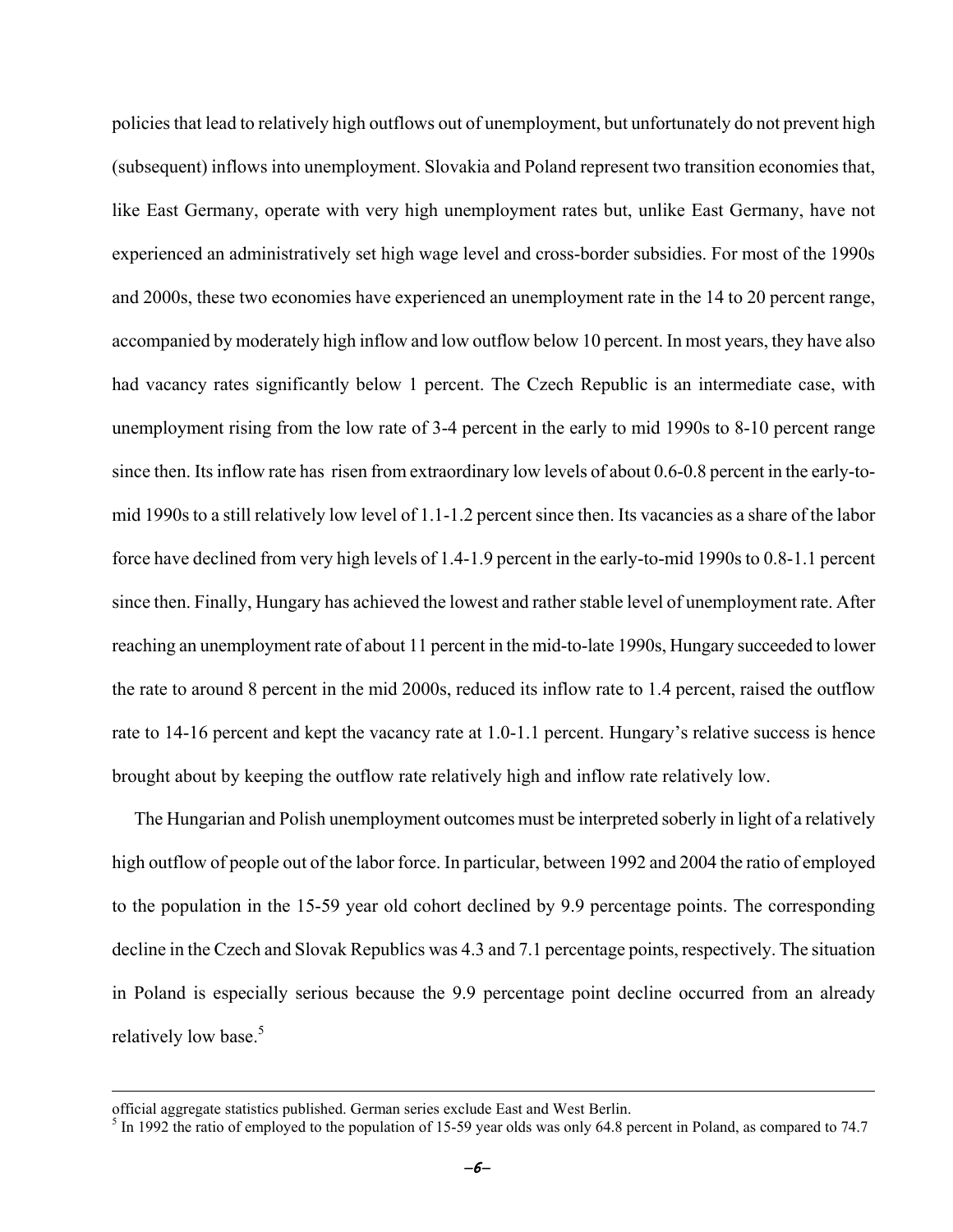As mentioned above, during the last two decades the Western part of Germany, like other market economies, has been undergoing significant adjustments in response to globalization. At the firm level, one observes a relatively sizable increase in the labor turnover rate, which is reflected in a two-thirds increase in the inflow rate into unemployment between 1991 and 2005. The rise in the inflow rate in market economies such as West Germany appears to be driven in part by a decline of some traditional industries and rise of the service sector, with the former having a lower and the latter a higher rate of turnover. These different rates of turnover in turn seem to be caused by lower competition and greater firm-specific human capital in the declining relative to the rising sectors of the economy. Another part of the explanation for the rising inflow rate is growing international competition and greater frequency of shocks that result in permanently higher rates of job destruction and job creation.<sup>6</sup>

Models of transition from plan to market assume that the turnover (inflow) rate would rise dramatically as the old state sector sheds workers who go through unemployment into new jobs that are being created in the emerging private sector (e.g., Aghion and Blanchard, 1994, Blanchard, 1997, and Castanheira and Roland, 2000). The models predict that the inflow rate would be temporarily very high and gradually decline and approach the level observed in otherwise similar market economies such as West Germany. Interestingly, data from the five transition economies, presented in Table 1, indicate that the inflow rate trajectories have been very different from the theoretical scenario. First, except for East Germany (to be discussed presently), none of the transition countries that we study had a considerably higher inflow rate than West Germany during the entire 1991-2005 period. In fact, some of the countries had a lower inflow rate than West Germany for extended periods of time -- the Czech Republic in the early-to-mid 1990s being a notable example. Second, by the mid 2000s the inflow rate in all economies except East Germany converges to a similar range (1.1-1.6). Third, by the mid-2000s the West German

percent in the Czech Republic.<br><sup>6</sup> For more on the issue of shocks and labor market institutions, see Ljungqvist, L. and T. Sargent, (1998), den Haan et al.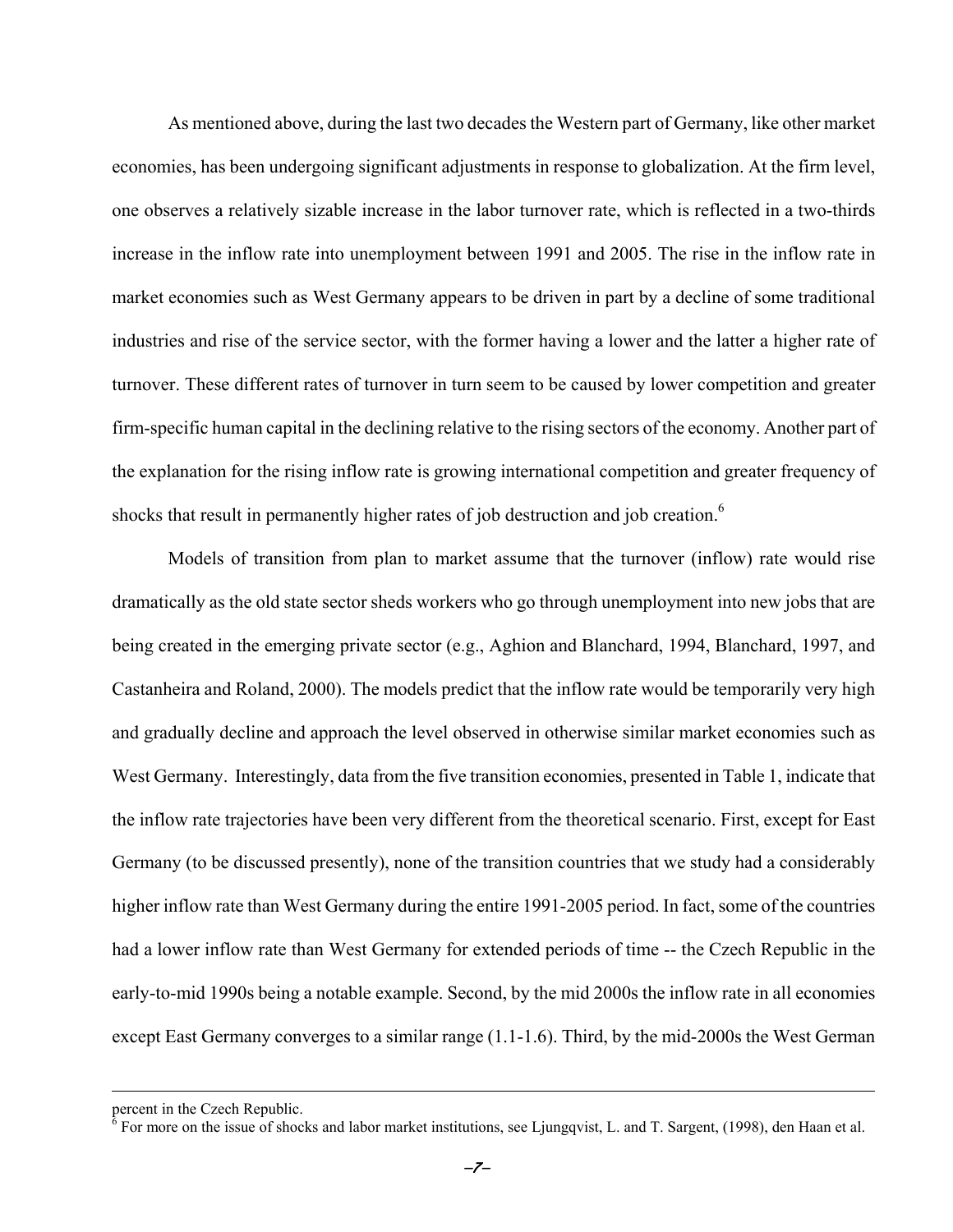inflow rate actually exceeded the rate observed in the Czech Republic, Hungary and Slovakia, and was similar to that in Poland.<sup>7</sup>

 In terms of our hypotheses, the raw data in Table 1 suggest that the West German economy displays elements of all three hypotheses. Both the unemployment and vacancy rates are relatively high (H1), the vacancy rate has declined (H2) and the unemployment rate has risen with increasing inflows (H3). The East German economy has conformed to H3, having generated high unemployment through relatively but not extremely high outflow rates (much going into training programs) and extremely high inflow rates (much being probably re-inflow from training programs). East Germany is also consistent with H2 in that its vacancy rate has been low. Slovakia and Poland reflect primarily H2 (low vacancies) throughout the 1990s and 2000s, although they have also experienced rising inflow rates consistently with H3. The Czech economy had virtually no unemployment problem in the early-to-mid 1990s, as inflow rate was extremely low and vacancies remained high. While this could be interpreted as a sign of slow restructuring, various studies (e.g., Jurajda and Terrell, 2008) suggest that labor mobility through job-tojob moves from old to new jobs was substantial. Indeed, many of these job-to-job moves were shifts from state-sector employment to private-sector employment. In Poland, for example, such job-to-job shifts were in 1992-93 more than twice as large as flows from public sector employment to unemployment: almost 9 percent of state sector employment moved directly to the private sector compared with a modest 4 percent becoming unemployed (Boeri, 2000). In the Czech Republic during the 1991-1996 period, 19 percent of all those who left an old state job went directly to a new sector job, while 3 percent became unemployed or left the labor force (Jurajda and Terrell, 2008). However, with the onset of a recession in 1997 and gradual elimination of fiscal subsidies to firms through the banking sector, the Czech Republic has increasingly conformed to H2 and H3. Finally, Hungary has an element of all three hypotheses. Its

 $(2005)$ , Hornstein et al.  $(2007)$ .<br> $(7)$ The Slovek inflow rete profile

The Slovak inflow rate profile has a concave part and it could be argued that it resembles the model prediction. However,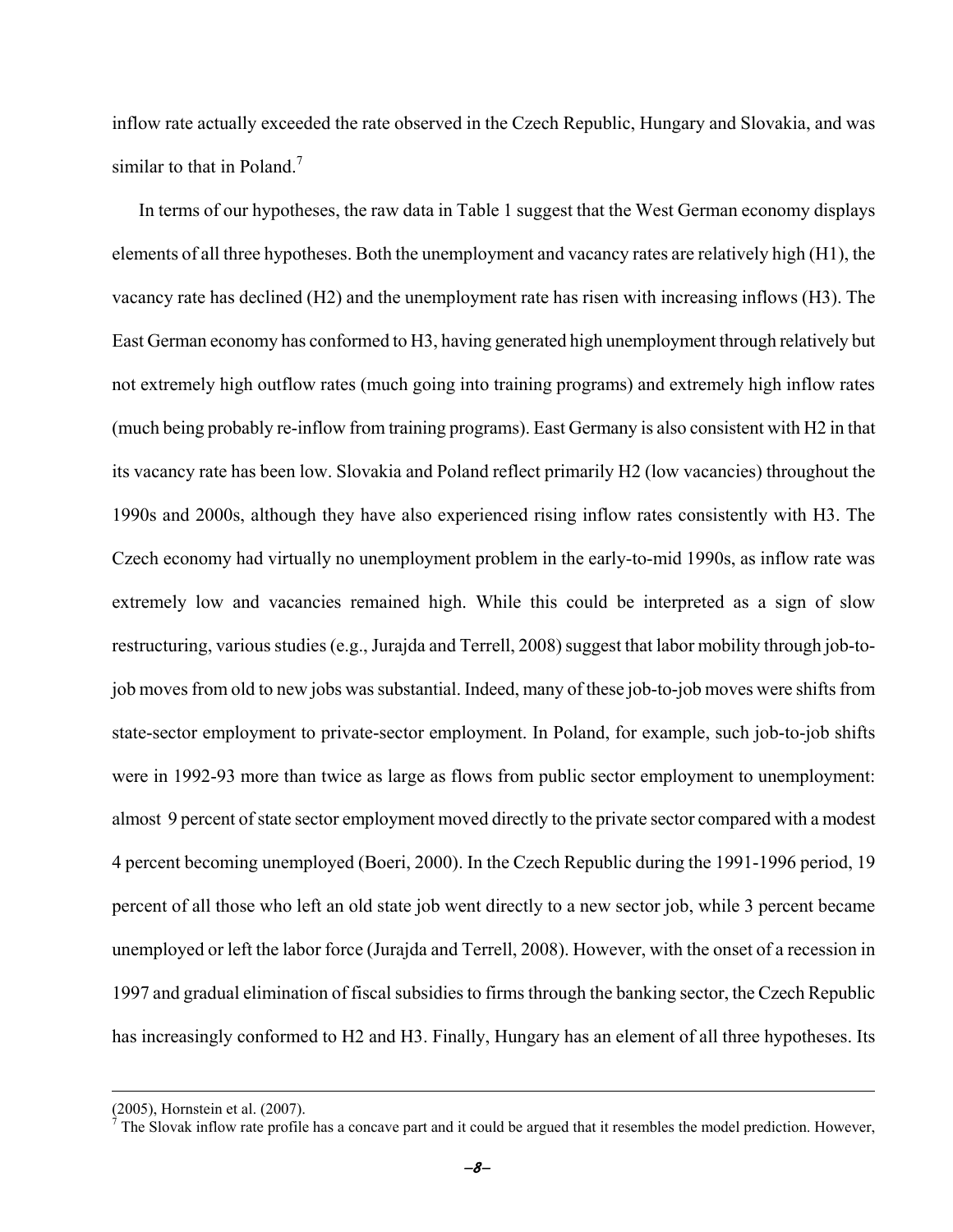unemployment and vacancies are relatively high (H1), the vacancy rate is low relative to inflow (H2) and inflow is relatively sizable (H3).

In view of this background, one could provide analytical information on unemployment and its dynamics by focusing on either inflows (job destruction in firms) or outflows (matching of the unemployed and vacancies). In our analysis, we use the newly collected district-level data on individuals and vacancies to identify the extent to which the countries of Central Europe exhibit different levels of efficiency in matching. In a companion paper (Münich and Svejnar, 2007), we focus on inflows and shifts in unemployment and vacancies.

The paper is structured as follows: We start in Section 2 by presenting our conceptual framework of a matching function model and a brief survey of the literature. In Section 3 we discuss our estimating framework and explain how we overcome some of the principal problems of the existing studies. In Section 4 we describe our data and the implementation of our econometric model. In Section 5 we present basic statistics and our econometric estimates. We conclude in Section 6.

## **2. Conceptual Framework and Existing Literature**

It is useful to start by noting that most of the relevant literature focuses on the matching function – a relationship that describes the complex pairing of the unemployed *U* and vacancies *V* in creating outflow *O* from unemployment into jobs:

$$
O = M(U, V). \tag{1}
$$

Theories of search and matching generally do not imply a particular functional form of the matching function and most studies use the Cobb-Douglas function, which may be written in a deterministic form of discrete observations as<sup>8</sup>

the rise occurs only in the late 1990s rather than at the start of the transition in the early 1990s.<br><sup>8</sup> There are of course exceptions. Pissarides (1990) for instance shows that in his theoretical model the Cobb-Douglas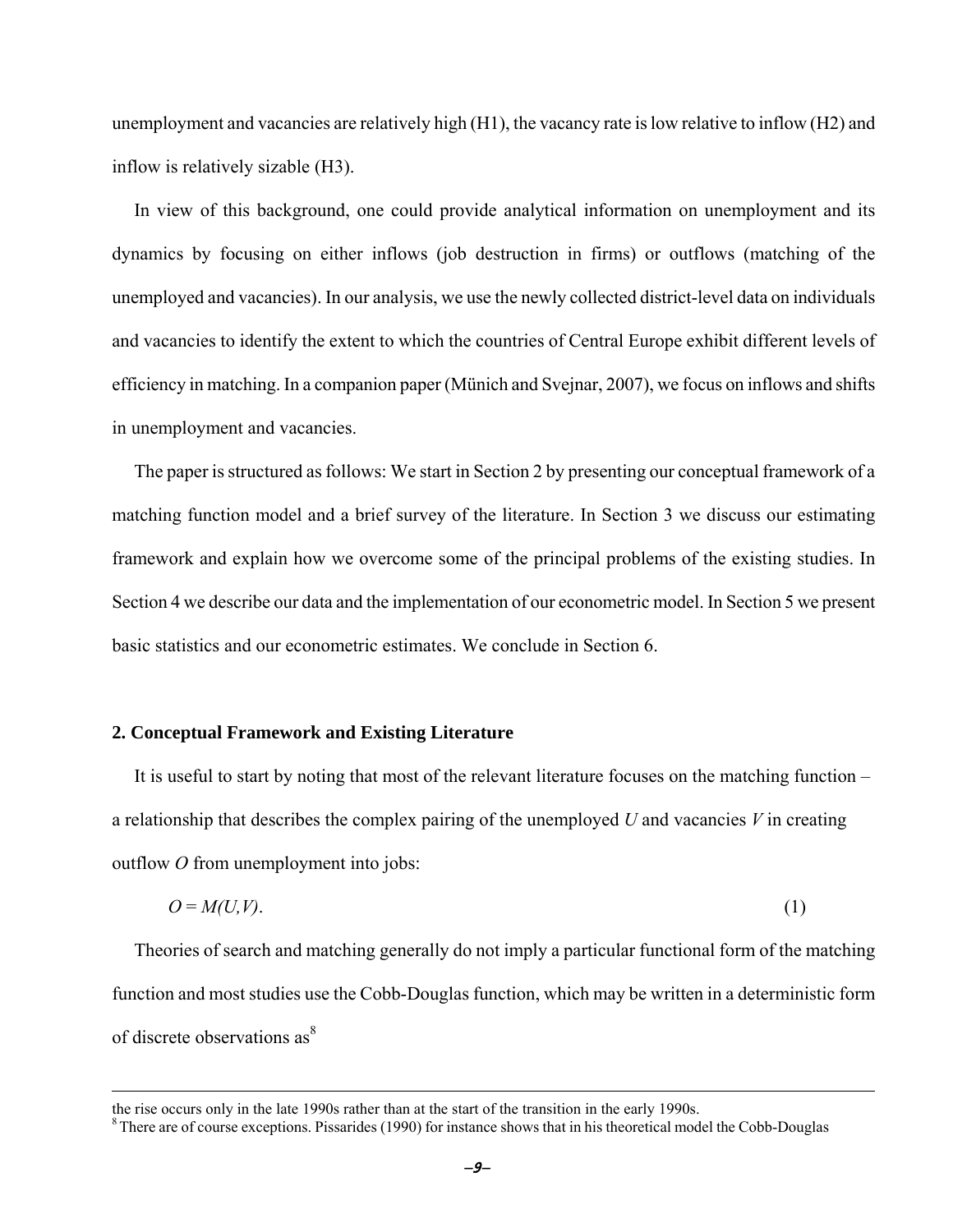$$
\ln O_t = \beta \ln U_{t-1} + \gamma \ln V_{t-1} + \ln A, \tag{2}
$$

where,  $U_{t-1}$ , and  $V_{t-1}$  are the number of unemployed and vacancies at the end of period  $t-1$ , respectively,  $O_t$ denotes the outflow to jobs during period *t* (the number of successful matches between the currently unemployed and current vacancies) and constant ln*A* captures part of the efficiency of matching.

In general, matching may be viewed as a search process in which the unemployed and employers with vacancies strive to find an acceptable match. The process is conditioned by exogenous factors such as skill and spatial mismatch, as well as costly access to information and foregone income in cases of protracted duration of search. The timing of this stock-flow matching process is depicted on Chart 1.



<u>.</u>



Some authors (e.g., Blanchard and Diamond, 1989, Pissarides, 1990, and Storer, 1994) assume the matching function *M* to display constant returns to scale (CRS), while others have identified reasons such

<sup>−</sup>10<sup>−</sup>

function could represent a useful approximation. In the empirical work, Boeri (1994) estimates a Cobb-Douglas matching function of unemployment and vacancies, with unemployment entering as a CES function of short and long term unemployed. Warren (1996) also uses more complex specifications in the U.S. context.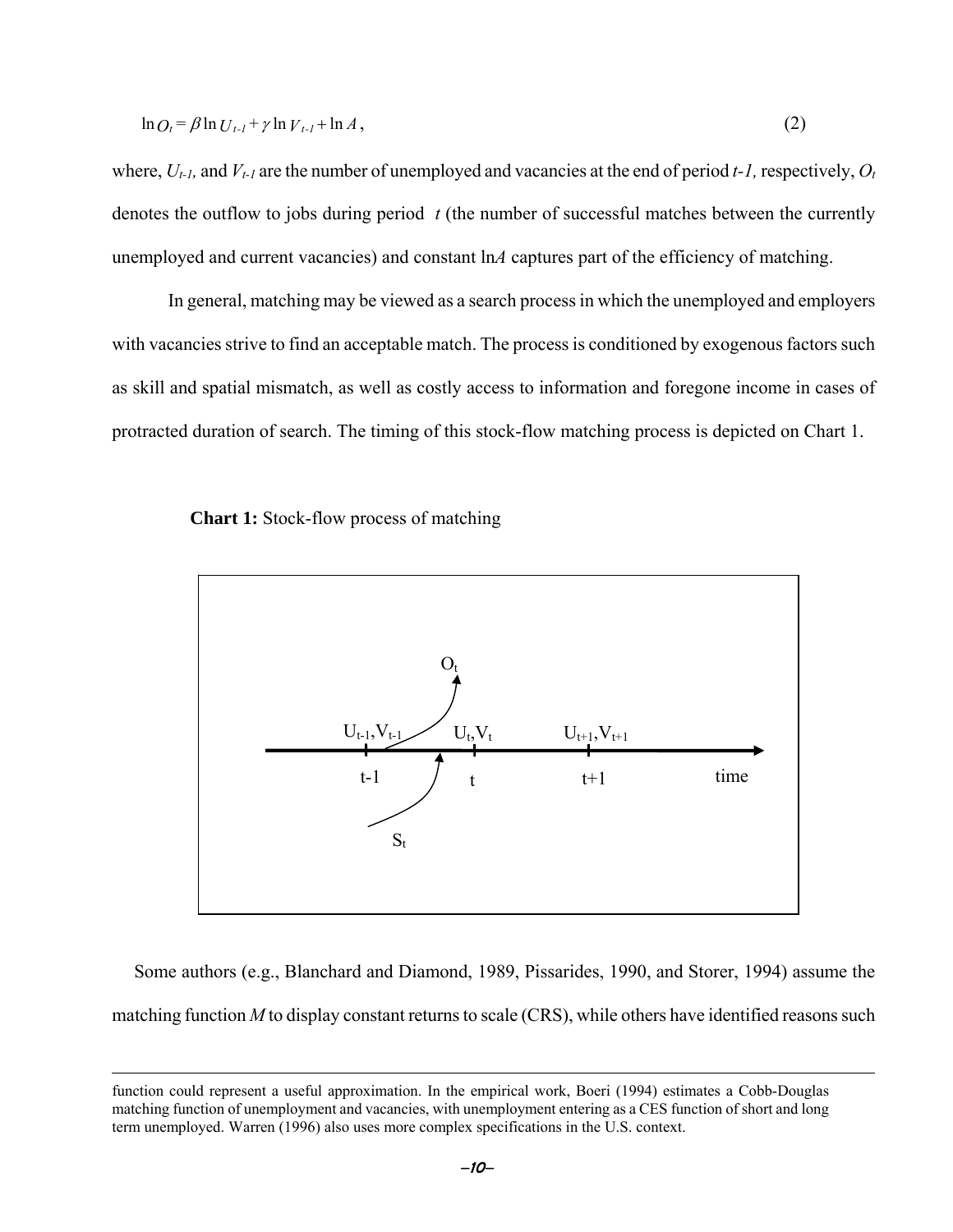as externalities in the search process, heterogeneity in the unemployed and vacancies and lags between matching and hiring, in explaining why increasing returns to scale (IRS) may prevail (e.g., Diamond, 1982, Coles and Smith, 1994, Profit, 1996, and Mortensen 1997). IRS are conceptually important because in some models they constitute a necessary condition for multiple equilibria and provide a rationale for government intervention, striving for instance to shift the economy from a high to a low unemployment equilibrium. The radical economic reforms introduced in Slovakia in the early 2000s follow this line of reasoning.

In this paper we show that IRS appear to be an important phenomenon in all the transition countries, especially in the later (1997-2005) period, they are more pronounced in some of the economies than others and have a negative effect on the unemployment rate. We also show that there are plausible conceptual reasons for IRS in matching based on the relationship between steady-state unemployment *U\** (a stock variable) and two flow variables: inflow into unemployment (labor turnover) *S* and vacancies *V*. In particular, while the high level of  $U^*$  is the focus of analytical and policy interest, the parameters of the matching function do not reflect directly the effect of *S* and *V* on  $U^*$ . We show, however, that the estimates of the matching function permit one to derive a causal relationship between  $U^*$  on the one hand and *S* and *V* on the other hand. To see this, note that a *U\** is fully determined by *S* and *O*. The unemployment rate remains constant (steady state) if inflow equals outflow, so that  $S = O$ , and this flow identity implies that  $U^*$ <sub>r</sub>  $\equiv U/LF = 1/(1 + O_r/S_r)$ , where *r* denotes a rate,  $S_r = S/E$  is the inflow rate and  $O_r = O/U$  is the outflow rate. Note that while flows *S* and *O* may change discontinuously, as may the stock variable  $U^*$ , observed U responds to instantaneous shifts in *S* and O by changing continuously.<sup>9</sup> Observed changes in *U* hence constitute movements either around a steady state or, in case of trends in S and O, from one steady state to another. In the conceptual framework it is useful to think of *S* and *O* as being net of seasonal and random disturbances.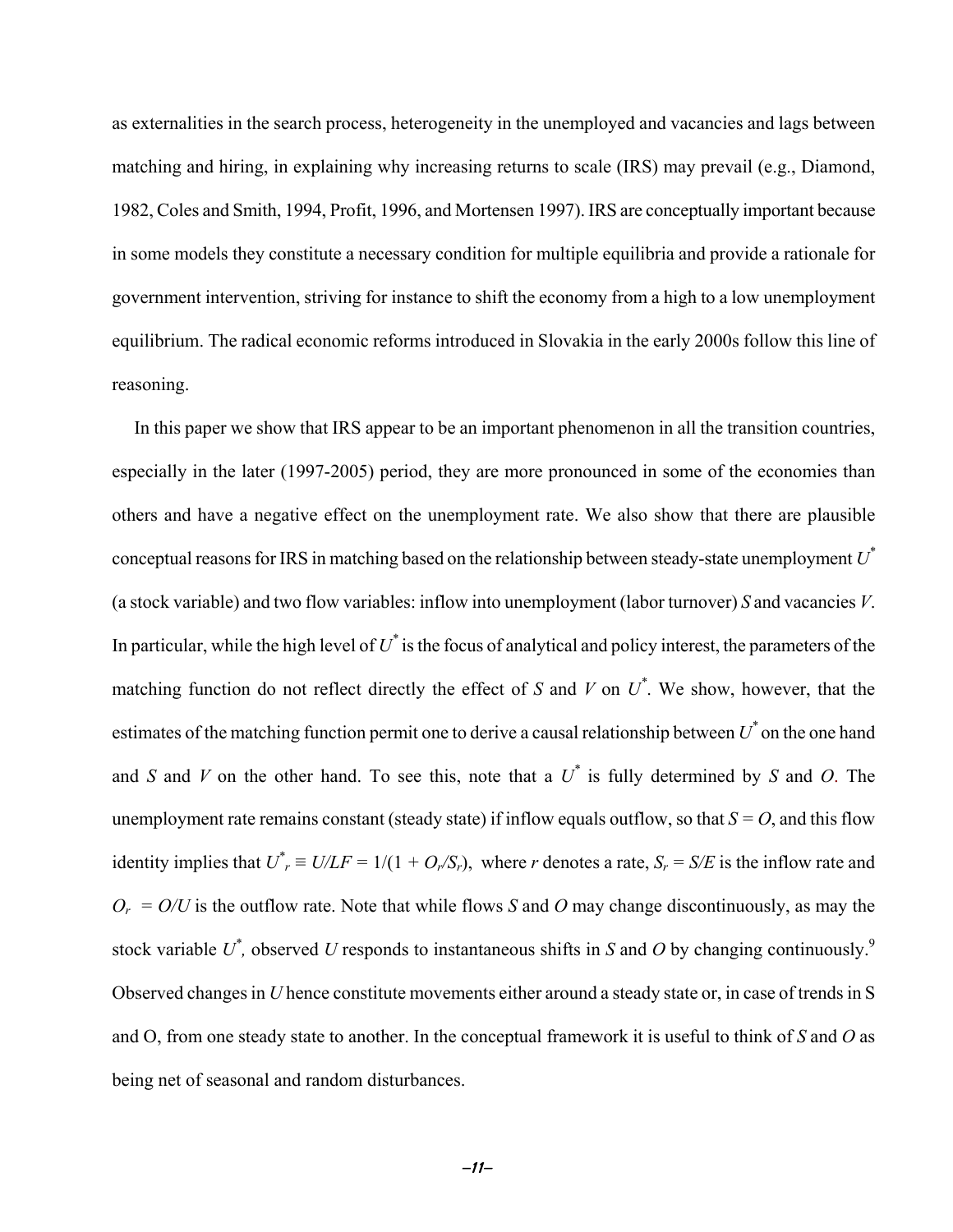For the purposes of this paper, we take *S* to be given exogenously by job destruction. This provides the conceptual rationale for our focus on matching because the only other determinant of  $U^*$  is  $O$ , which is determined through the matching function. The matching function may in turn be augmented to include the newly unemployed (given by inflow, *S*) to account for the fact that the propensity to match is higher at the time of entry into unemployment when the newly unemployed search through all existing vacancies.<sup>10</sup> Later on, those who remain unemployed may not search through existing vacancies that they have already explored and may instead search only through the newly posted vacancies.<sup>11</sup> The Cobb-Douglas matching function then becomes

$$
\ln O = \beta \ln U + \gamma \ln V + \delta \ln S + \ln A \tag{3}
$$

and as we show in Appendix B, steady-state unemployment is given by

$$
\ln U^* = \eta_s \ln S + \eta_v \ln V + \eta_A \ln A, \qquad (4)
$$

where the elasticities of  $U^*$  with respect to *S* and *V* are given by the matching function parameters as follows:

$$
\eta_s = (1 - \delta) / \beta > 0, \ \eta_v = -\gamma / \beta < 0, \ \text{and} \ \eta_A = -1 / \beta < 0. \tag{5}
$$

Steady-state unemployment  $U^*$  is hence determined by the levels of *S* and *V*, in addition to the matching function parameters contained in the elasticities of steady-state unemployment with respect to inflow and vacancies, ´<sup>s</sup> and ´*v*. These elasticities measure the causal impact of inflow and vacancies on steady-state unemployment. Function (4) is homogenous of degree  $(1 - \gamma - \delta)/\beta$ , <sup>12</sup> implying that it is homogeneous of degree 1 only if the matching function exhibits CRS, i.e.  $\beta + \gamma + \delta = 1$ . IRS of the matching function,  $\beta + \gamma$  $+ \delta > 1$ , imply DRS of the steady-state unemployment formula because  $(1 - \gamma - \delta)/\beta < 1$ . For example,

 $\overline{a}$ 

<sup>9</sup> This is analogous to the water level in a lake adjusting continuously to a sudden change in either inflow or outflow.<br><sup>10</sup> Evidence on this has been presented by numerous studies such as Coles and Smith (1994).<br><sup>11</sup> The

reflected by matching function parameters.

 $12$  Find detailed exposition of RTS of both functions in Appendix B.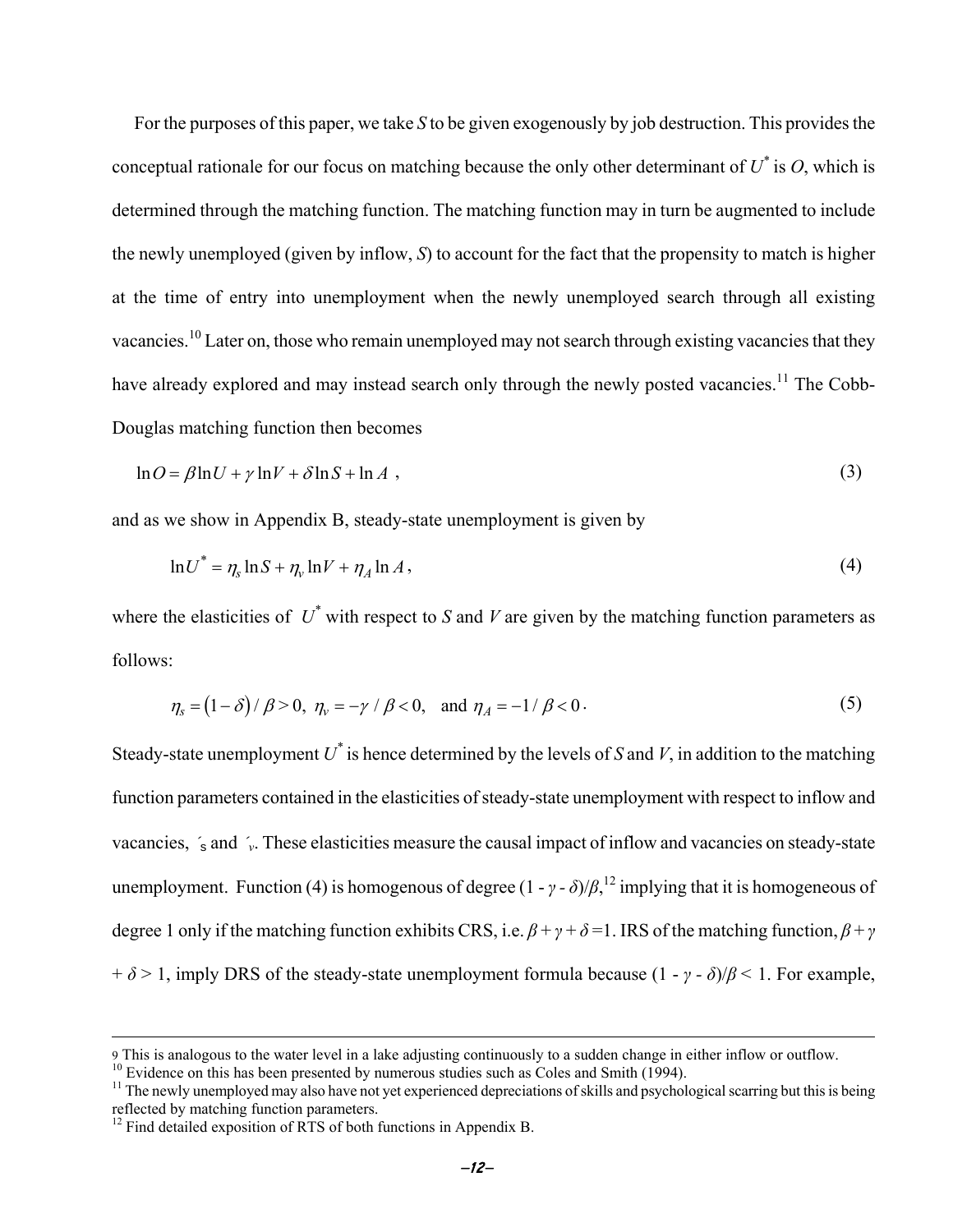doubling *S* and *V* in a labor market exhibiting IRS in matching will result in less than doubling of steady state unemployment, which is intuitively plausible as more of both newly unemployed and vacancies is likely to result in better matching. As this example based on the steady-state unemployment equation indicates, the assumption of IRS in matching appears much more natural than that of CRS. In other words, there appears to be little rationale for assuming that doubling of both *S* and *V* has to result in doubling of steady state unemployment.

From an empirical standpoint, our theoretical analysis indicates that there is a major advantage in using the matching function because its parameters may be estimated on disequilibrium data series and yet one may infer from its coefficients the causal impact of inflow and vacancies on steady-state unemployment.

In view of the unemployment problem in the transition economies, the literature on the matching of unemployed and vacancies in these economies has grown rapidly. It has also produced contradictory results, in part because the studies use different methodologies and data. Methodologically, the studies differ especially with respect to the specification of the matching function and treatment of returns to scale, the inclusion in equation (1) of other variables that might affect outflows and the extent to which they use static or dynamic models, and with respect to whether and how they account for endogeneity of explanatory variables. In terms of data, the studies differ in whether they use annual, quarterly or monthly panels of district-level or more aggregate (regional) data and whether they cover short or long time periods. None of the studies accounts explicitly for the varying size of the unit of observation (district or region) which, as we show presently, may generate biased estimates of the returns to scale in many studies.<sup>13</sup>

 $\overline{a}$ 

<sup>&</sup>lt;sup>13</sup> The principal studies in this area are Burda (1993), who uses monthly Czech and Slovak district-level data from 1990 to1992, Boeri (1994), who uses 1991-93 regional panel data for the Czech Republic, Hungary Poland, and Slovakia, Svejnar, Terrell and Münich (1994, 1995), who use annual 1992 and 1993 data from the Czech and Slovak Republics, Lubyova and van Ours (1994), who use 1990-93 monthly data for Slovakia and 1991-93 data for the Czech Republic, Boeri and Scarpetta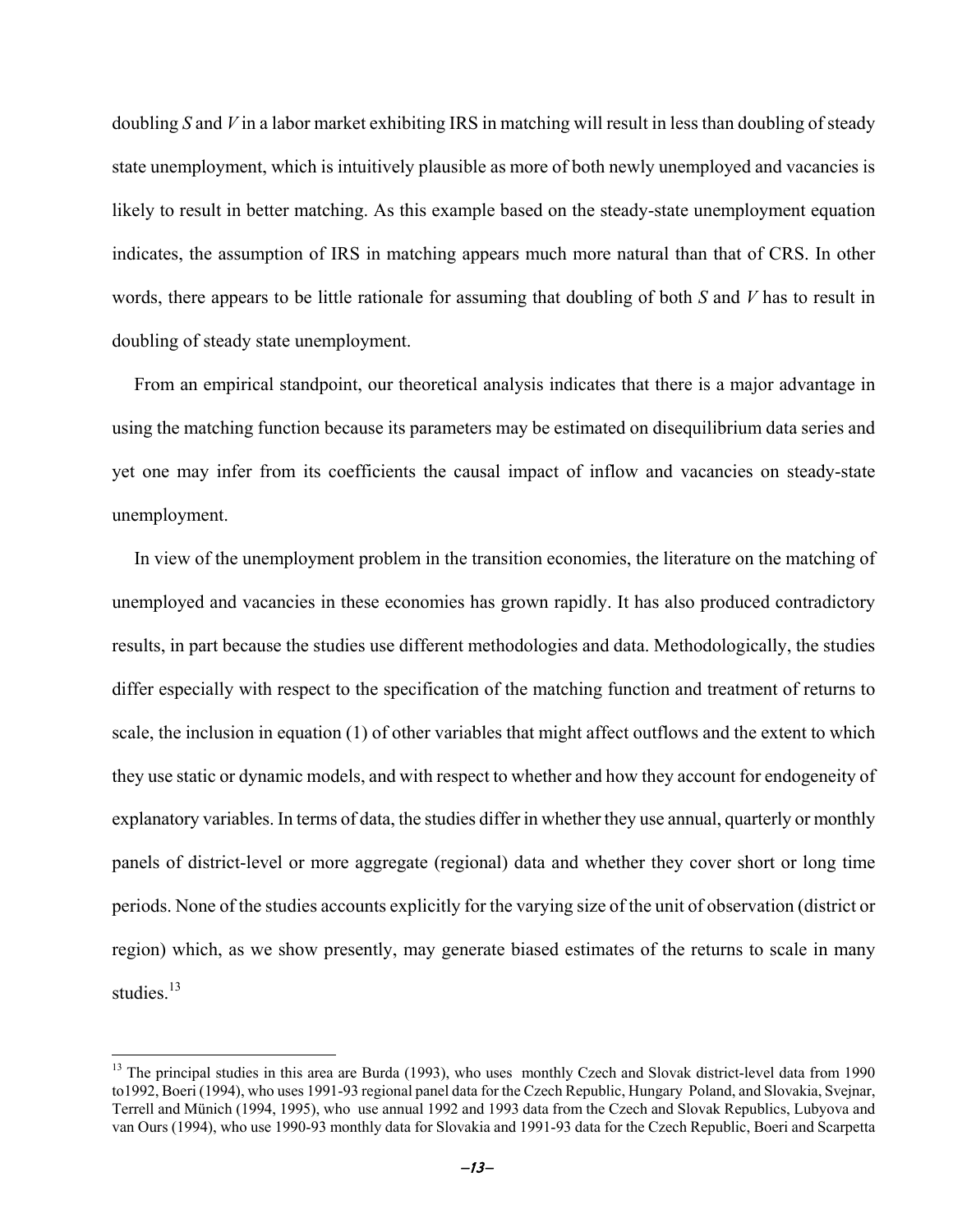Unlike most other studies, we use a more up-to-date econometric methodology and superior data. In particular, unlike other studies we a) control for the endogeneity of explanatory variables, b) account for the presence of a spurious scale effect introduced by the varying size across units of observation (districts), and c) use long panels of comparable monthly data from all districts in the countries that we analyze. Unlike most studies, we also employ both static and dynamic specifications and estimate on contiguous panels to allow for dynamic adjustment and regime changes. Like other studies, we do not address the issue of the matching of vacancies with employed individuals (job-to-job mobility), an issue that should be taken up in future research.

# **3. The Estimating Framework**

<u>.</u>

Theories of search and matching generally do not imply a particular functional form of the matching function. Like most studies, we use the Cobb-Douglas function given by equations (2) and (3) above. Taking equation (2) for simplicity, using lowercase letters for logarithms of variables and introducing unobserved (time invariant) district specific effects  $\alpha_i = \ln A_i$  as well as an idiosyncratic error term  $\varepsilon_{i,t}$ , we can write (2) as

$$
o_{i,t} = \beta u_{i,t-1} + \gamma v_{i,t-1} + \alpha_i + \varepsilon_{i,t} \quad \text{for } t = 1,...,T, \text{ and } i = 1,...,N. \tag{6}
$$

In estimating (6), one has to take into account the specific features of the matching model. Estimating by the ordinary least squares (OLS) method is not appropriate if the unobserved district specific effects  $\mathbb{E}_i$ are correlated with explanatory variables  $u_{i,t-1}$  and  $v_{i,t-1}$ . This correlation exists on account of structural differences between districts caused by unobserved factors that affect both  $\mathbb{Z}_i$  and  $u_{i,t-1}$  or  $v_{i,t-1}$ . One important factor is district size, although this factor and its impact on cross-sectional estimates can be

<sup>(1995),</sup> who use monthly data for districts/regions in Poland (1992 93), Hungary (1991-94), the Czech Republic (1991-94), and Slovakia (1990 93), Burda and Lubyova (1995) who use monthly and quarterly Czech and Slovak data from 1992 to 1994, Boeri and Burda (1995), who use Czech district-level data over the period 1992 1994, Burda and Profit (1996), who use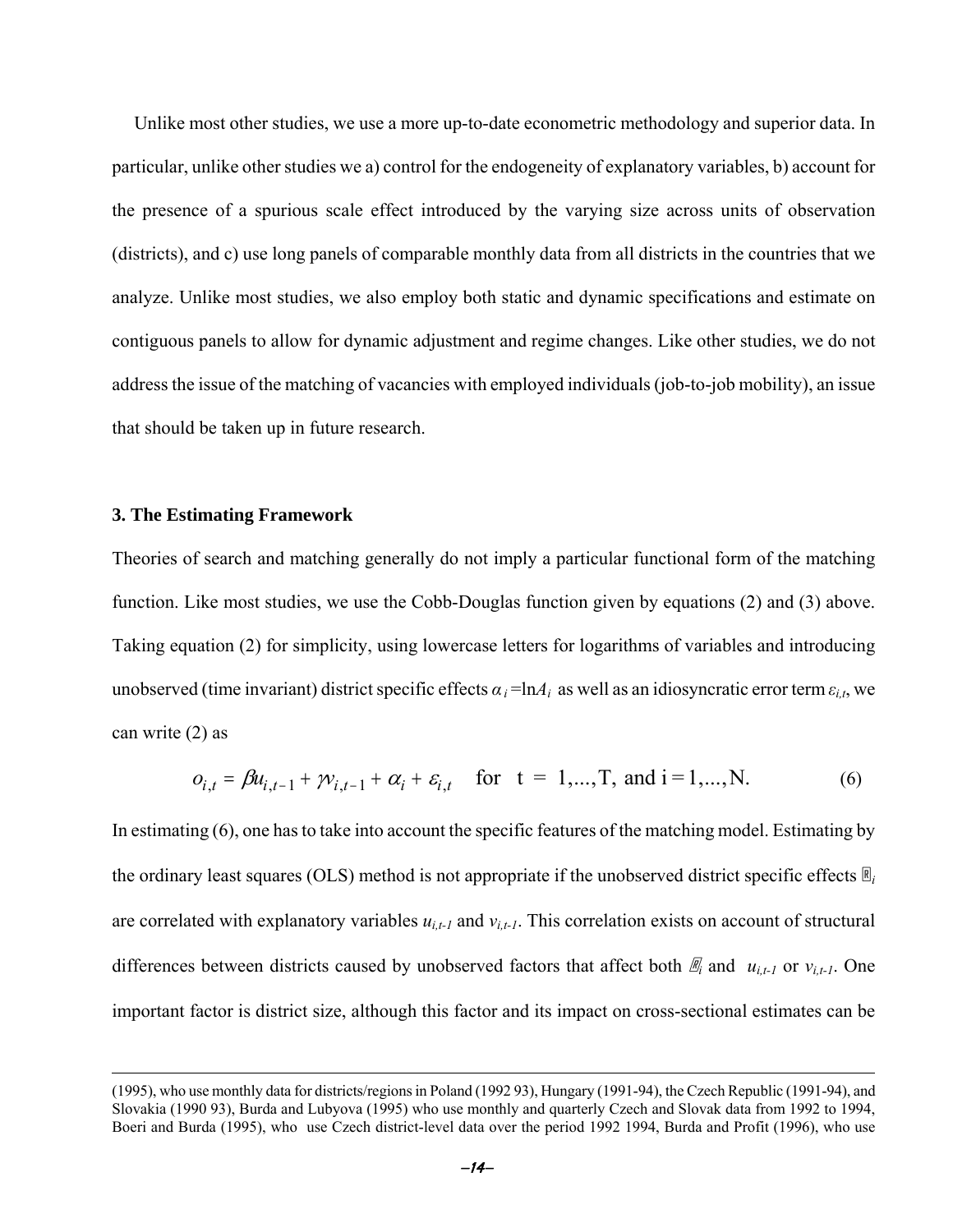alleviated by adjusting all time varying variables in equation (6) by appropriate measure of district size.

If panel data are available, as in our case, suitable *within transformation*s of (6) can be used to remove the unobserved  $\mathbb{Z}_i$ . Both deviations from district specific means (fixed effects) and first differences remove the  $\mathbb{F}_i$ , but the mean deviations transformation is not suitable if the model contains regressors that are only weakly exogenous. This is a relevant issue in matching functions because the explanatory variables (unemployment and vacancies) are predetermined by previous matching processes through the flow identities. In particular, omitting district subscripts for simplicity, the stock-flow identities imply that $14$ 

$$
U_t \equiv U_{t-1} + S_t - O_t
$$
  
\n
$$
U_{t-1} \equiv U_{t-2} + S_{t-1} - O_{t-1}
$$
  
\n
$$
U_{t-2} \equiv U_{t-3} + S_{t-2} - O_{t-2}
$$
\n...\n(7)

Lagged outflows in (74) are in turn given by a lagged version of matching function (6) as

$$
\ln O_{t-1} = \beta \ln U_{t-2} + \gamma \ln V_{t-2} + \alpha_i + \varepsilon_{t-1}
$$
  
\n
$$
\ln O_{t-2} = \beta \ln U_{t-3} + \gamma \ln V_{t-3} + \alpha_i + \varepsilon_{t-2}
$$
  
\n... (8)

Since any district mean is computed from all district observations over time, the means contain all values of the error term  $\{ \varepsilon_r : \tau = T, T - 1, ..., 1 \}$ . This creates correlation between transformed explanatory variables and transformed error terms and hence leads to biased estimates.

The first difference transformation contaminates the transformed variables only with recent error terms  $\{\varepsilon_t: \tau = t-1, t-2\}$ , as may be seen by rewriting (6) in a first difference form as

$$
\Delta o_t = o_t - o_{t-1} = \beta (u_{t-1} - u_{t-2}) + \gamma (v_{t-1} - v_{t-2}) + \varepsilon_t - \varepsilon_{t-1},
$$
\n(9)

 $\overline{a}$ 

district and regional 1992-94 data from the Czech Republic, and Profit (1996), who uses Czech district data during 1992-94.<br>For a brief survey of the principal studies se Münich et al. (1997).

 $<sup>14</sup>$  These identities assume that all matches are brought about by the reported unemployed and vacancies (there being no</sup> out-of-register matching). Other forms of matching may create more complicated identities but will not eliminate the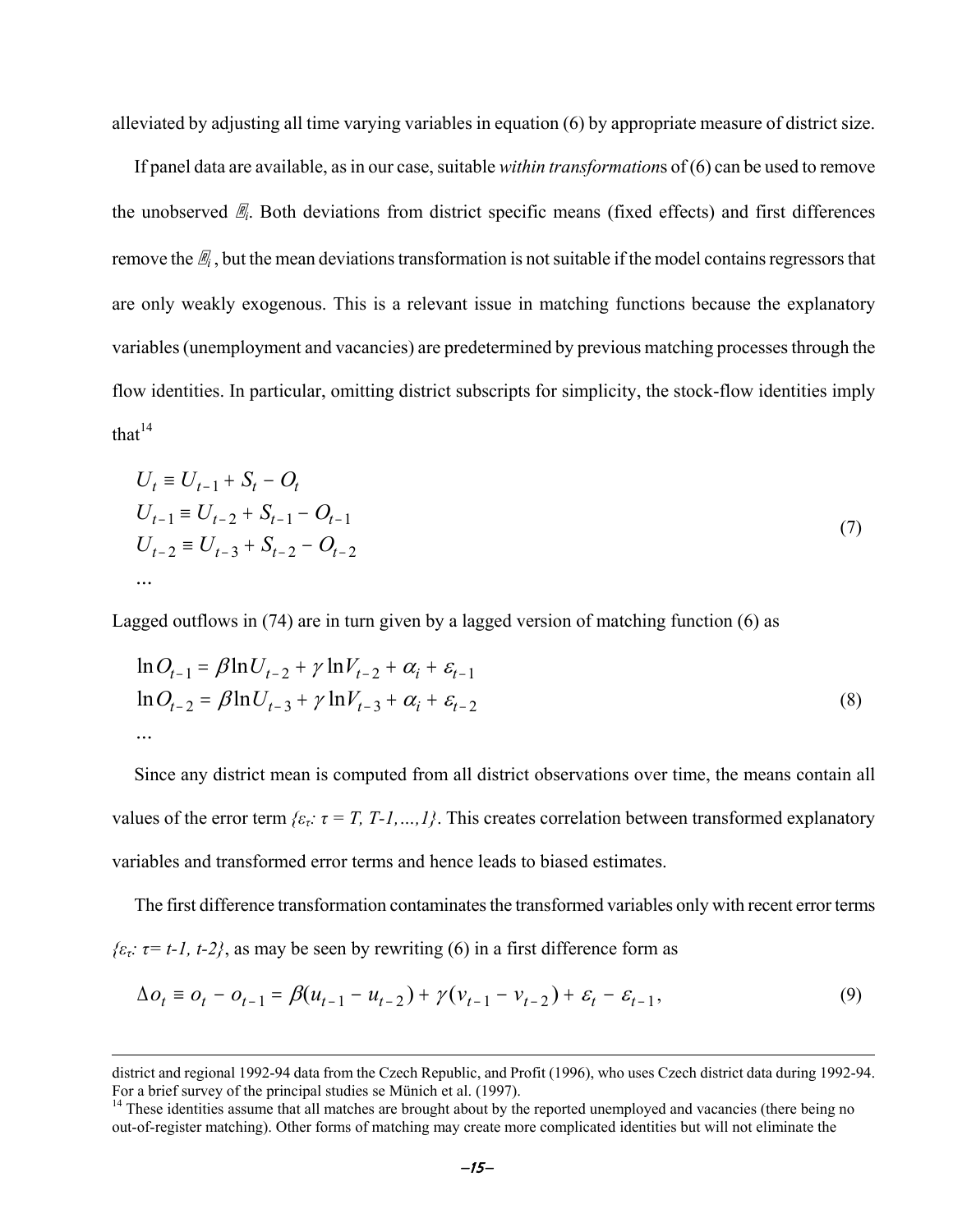which may in turn be expressed in a simplified notation as

$$
\Delta o_t = \beta \Delta u_{t-1} + \gamma \Delta v_{t-1} + \Delta \varepsilon_t. \tag{10}
$$

From equation (7) it follows that  $u_{t-1}$  and  $u_{t-2}$  contain  $\varepsilon_{t-1}$  and  $\varepsilon_{t-2}$ , respectively, through outflows as in equation  $(8)$ <sup>15</sup>

The first difference transformation thus leaves further lags of  $\{\Delta u_t : \tau = t-2, t-3, \ldots, 2\}^{16}$  uncorrelated with  $\Delta \varepsilon_t$  (i.e., with  $\varepsilon_t$  and  $\varepsilon_{t-1}$ ) and these further lags of  $\Delta u_t$  can be used as instrumental variables. Vacancies in (6) and (9) are predetermined in the same statistical sense and may be treated the same way. Available instruments are therefore given by  $\{ \Delta u_r, \Delta v_r : \tau = t-2, t-3, \ldots, 2 \}.$ 

There are several additional features of the matching function model that need to be taken into account in estimation. First, identities in (7) show that lagged changes in inflows  $\{As_t: \tau = t-1, t-2, \ldots, 2\}$  are available as additional instruments because they codetermine the explanatory variables but do not affect current outflows directly.

Second, rather than using changes in lagged values as instruments, we can use lagged levels because differences are simply specific linear combinations of levels.

Third, it is desirable to include month and year specific dummy variables as regressors to control for the sizeable seasonality typically contained in the unemployment flows.

Fourth, although idiosyncratic errors  $\{\Delta \varepsilon_t: \tau = t-1, t-2, ..., 2\}$  may in principle be uncorrelated, their first differences  $\Delta \varepsilon_t$  will by definition be autocorrelated due to  $\Delta \varepsilon_t$  which is contained in both  $\Delta \varepsilon_t = \varepsilon_t - \varepsilon_{t-1}$ and  $\Delta \varepsilon_{t-1} = \varepsilon_{t-1} - \varepsilon_{t-2}$ <sup>17</sup> As a result, to obtain unbiased standard errors for the estimated coefficients, we use a robust variance-covariance matrix.

 $\overline{a}$ 

problem of weak exogeneity.<br><sup>15</sup> It does not change the essence of the argument that (74) is defined in levels and (85) in logs.

<sup>&</sup>lt;sup>16</sup> Note that the first observation (for  $t = 1$ ) of the first differenced variables is not available because observations for  $t = 0$ do not exist.

<sup>&</sup>lt;sup>17</sup> Note that  $COV(\varepsilon_t - \varepsilon_{t-1}, \varepsilon_{t-1} - \varepsilon_{t-2}) = -VAR(\varepsilon_{t-1}) < 0$ .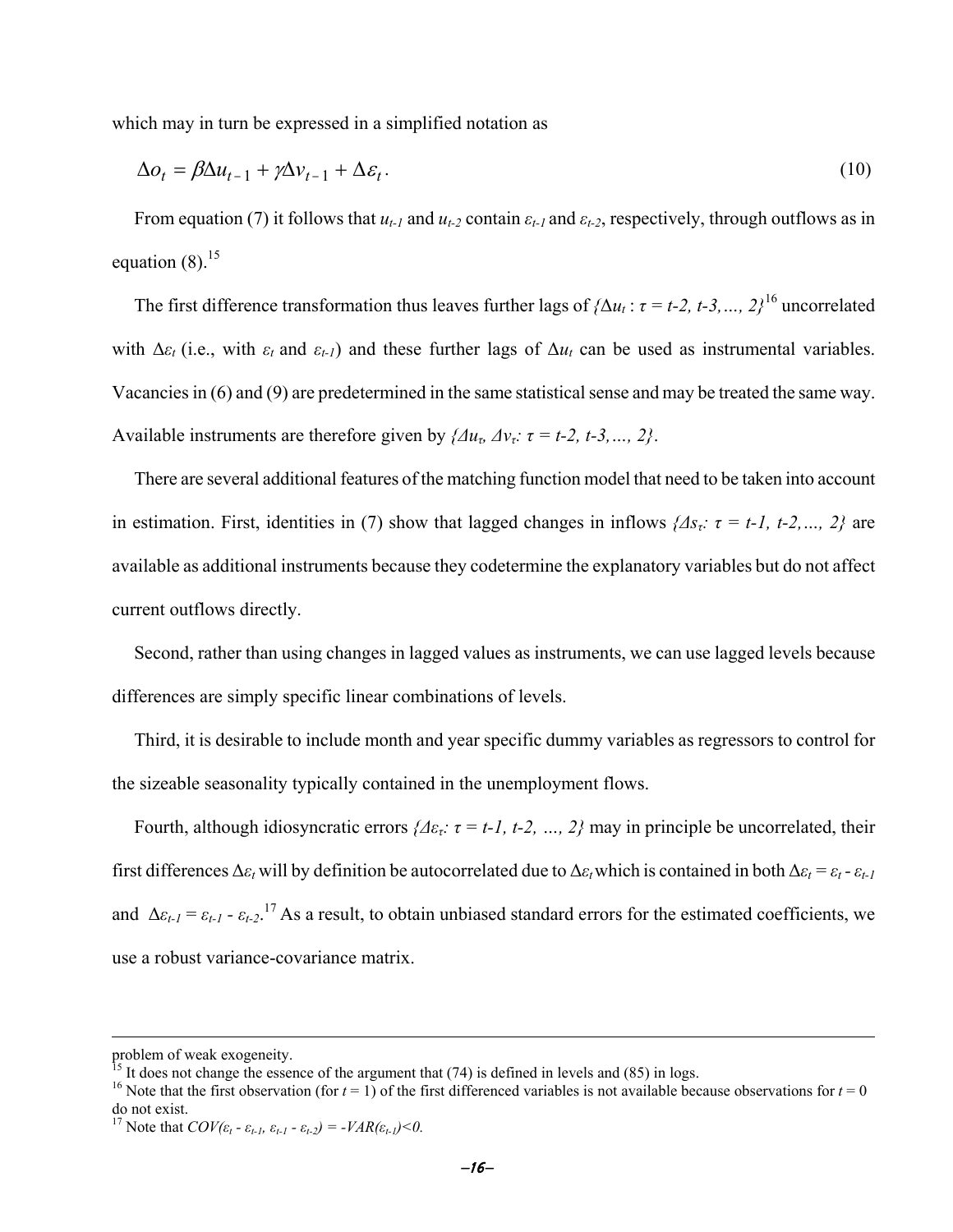Fifth, further complications arise if *εt* has an autoregressive form. In this case the problem is that current  $\varepsilon_t$  and lagged  $\varepsilon_{t-1}$  (and therefore  $\Delta \varepsilon_t$ ) contain previous values  $\{\Delta \varepsilon_t : \tau = t-1, t-2, \ldots, 2\}$  and this disqualifies past lags as instruments. This problem is fortunately substantially weakened by first differencing. Moreover, the correlation of the instruments and error term declines quickly with the length of lags unless the correlation is very high. In our case further lags of the explanatory variables remain reasonably good instruments.

Sixth, equation (6) represents a full adjustment model, which assumes that changes in the stocks of unemployed and vacancies translate into outflow immediately. Since in practice there may be frictions and reporting delays, it is useful to consider also a partial adjustment model of matching, where outflow reacts to changes in the explanatory variables only partially during each period:

$$
o_{i,t} = \varphi o_{i,t-1} + \beta u_{i,t-1} + \gamma v_{i,t-1} + \alpha_i + \varepsilon_{t,t}.
$$
\n(11)

Transformed into first differences, *Δot-1* on the right hand side is endogenous by definition and contains  $\varepsilon$ <sub>*t-1*</sub> and  $\varepsilon$ <sub>*t-2*</sub>. It is therefore correlated with  $\Delta \varepsilon$ <sub>*t*</sub> and leads to the same problem as that caused by the endogeneity of  $u_{t-1}$  and  $v_{t-1}$ . Lagged difference in outflow hence has to be instrumented and one can consider further lags  ${A_0: \tau = t-2, t-3, ..., 2}$  or corresponding levels as additional instruments.

Seventh, since the within transformation removes fixed-effects  $\mathbb{Z}_i$ , these are not estimated in the first stage. If explanatory variables contain a time-invariant district specific mis-measurement component, this component is removed by the within transformation too. This is the case of vacancies in our special case. The extent to which all vacant jobs are reported to labor office depends on country-specific legislation and could also depend on district-specific administrative effort. While the problem of mis-measurement of vacancies is in general controlled for by the within transformation, the problem would remain if we wanted to estimate the district fixed-effects. This is because the commonly used estimates of fixed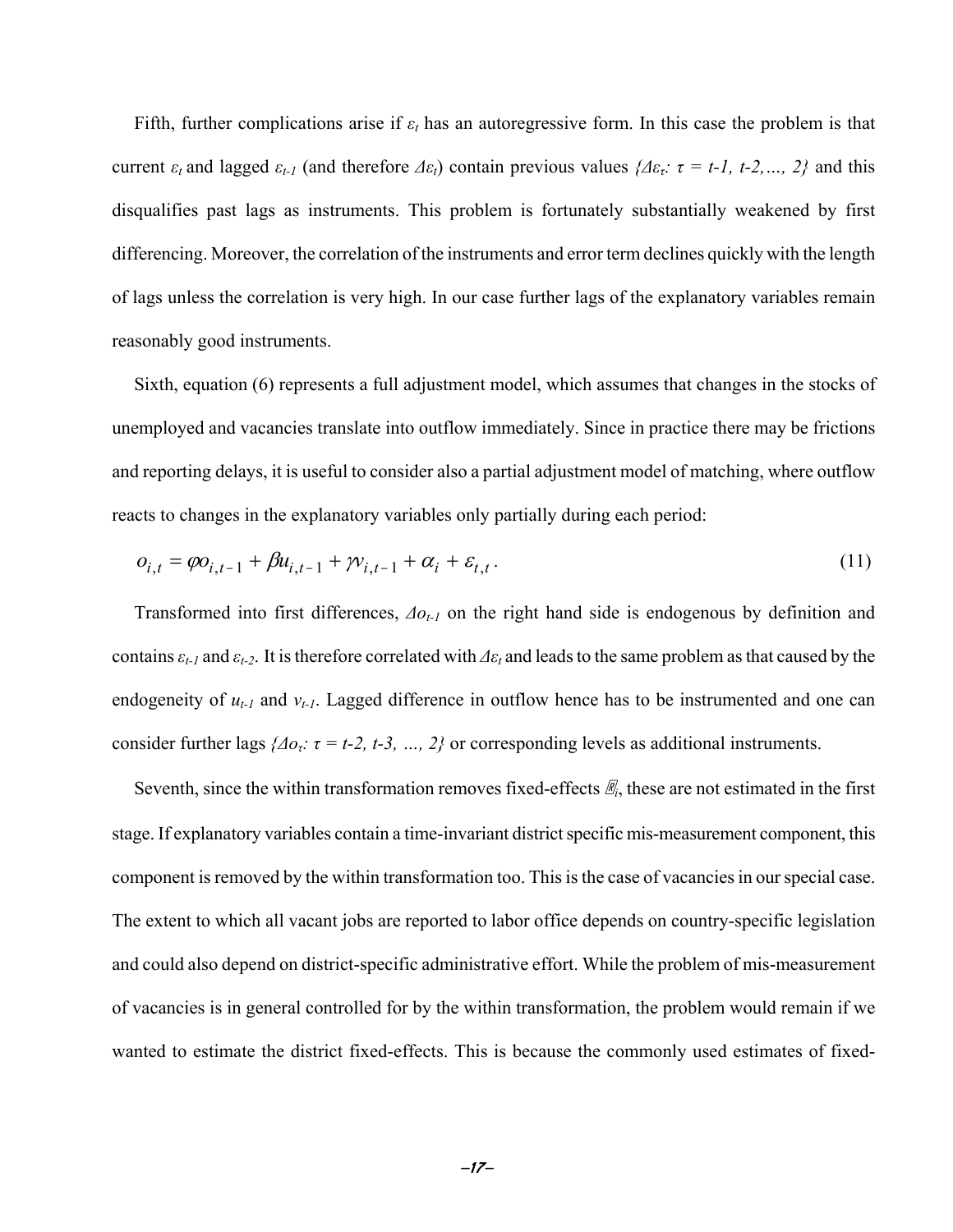effects<sup>18</sup> are biased upward as a result of the (time-invariant) under-reporting of vacancies. Given that the extent of under-reporting has district-specific and country-specific components, a comparison of estimated fixed-effects across districts and across-countries, although very desirable, would not allow us to distinguish between the actual efficiency of matching and extent of mis-measurement.

As mentioned above, model (6) does not account for the fact that the propensity to match is higher at the time of entry into unemployment when the newly unemployed search through all existing vacancies. To reflect this so called "stock-flow" matching, we include  $lnS_t = s_t$  as an additional explanatory variable in (3), while ensuring that current inflow  $S_t$  is not part of  $U_{t-1}$ . Assuming that job destruction is exogenous with respect to actual matching,  $o_t$ , no additional instruments are needed.

# *Adjusting for Varying Size of Districts*

1

Since the empirical literature on matching has not taken into account the variation in the size of the unit of observation (in our case the district), many of the existing studies have probably generated biased estimates.19 The reason for the bias, explained in detail in Appendix A, relates to the fact that the size of a district, measured for instance by its labor force  $L_i$ , is positively correlated with the levels of  $O_i$ ,  $U_i$ ,  $S_i$ , and *Vi* simply because of different sizes of districts. In this situation, when district-level variables are not adjusted for the size of the district labor force, inter-correlations between  $O_i$ ,  $U_i$ ,  $S_i$ , and  $V_i$  are born by economic relationships and also due to variation in district size. The later contributes positively to the overall correlation and tend to dominate the former one (see Appendix Table A2 for an illustration). The

<sup>&</sup>lt;sup>18</sup> When imputing matching function intercept from equation (6) as  $\hat{a}_i = \overline{\partial}_i - \hat{\beta} \overline{u}_i + \hat{\gamma} \overline{v}_i$  using estimated parameters and actual levels of variables, under-reporting in vacancies biases estimated intercept ® upward and the bias increases with higher parameter <sup>0</sup>. In other words, larger under-reporting and larger marginal impact of vacancies implies higher bias in the intercept. Since the scope of under-reporting is not known and differs across districts and countries, one cannot distinguish the economic component from the one brought about by under-reporting.

<sup>&</sup>lt;sup>19</sup> There are several possible measures of district size. We use the district labour force, but the results would not be materially affected by using other measures.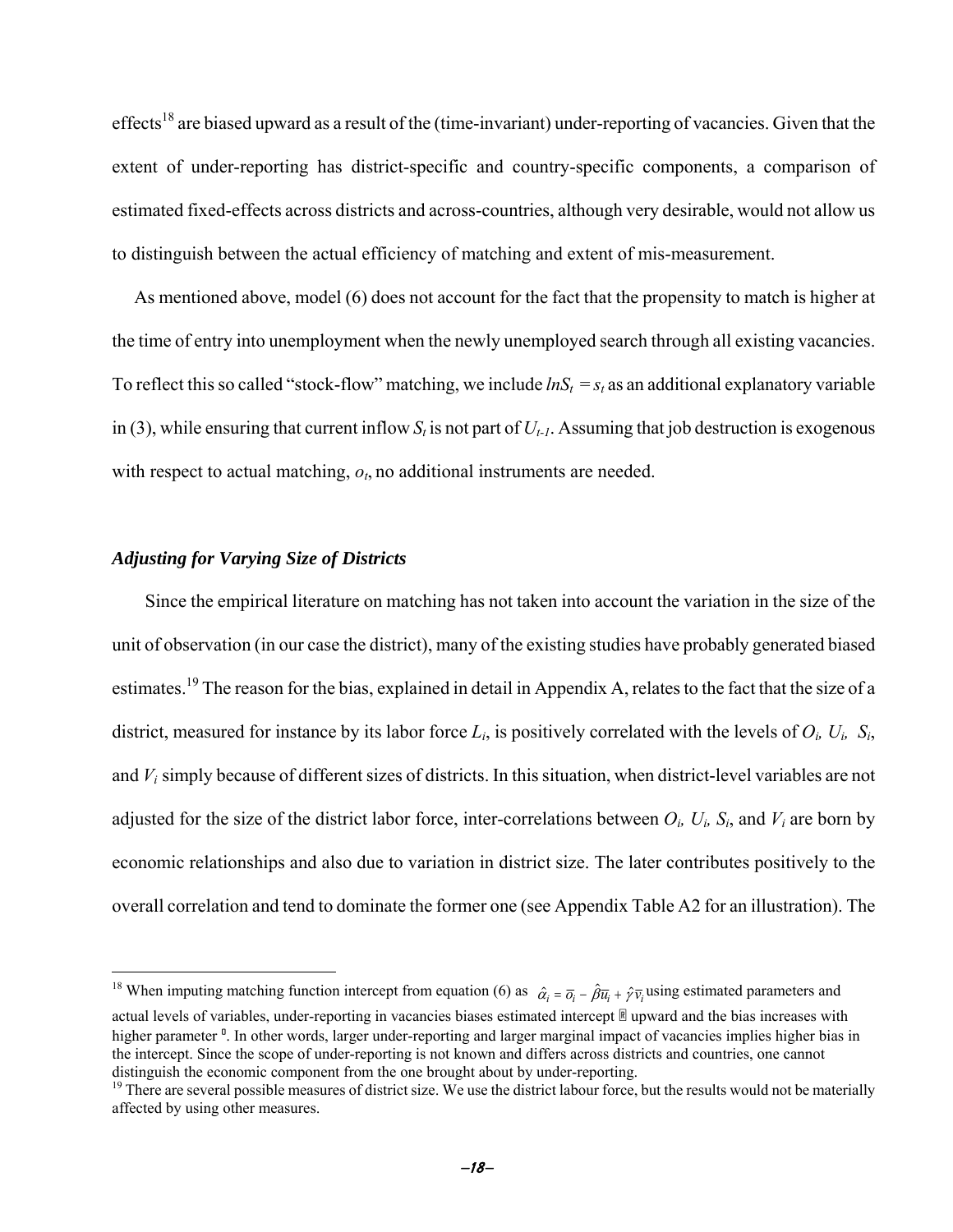usual Cobb-Douglas specification estimated on cross-sectional data then provides estimates of coefficients biased unless the returns to scale are constant or the unadjusted *Ui* and *Vi* are uncorrelated with the district size. The direction of the bias of  $\beta(\gamma)$  is negative if  $U_i(V_i)$  is positively correlated with  $L_i$ , (measure of district size) which is the most common case, and matching displays increasing returns to scale. Either decreasing returns to scale or negative correlation (but not both) in turn lead to positive bias. Therefore, if the matching process does not exhibit constant returns, the bias is likely to cause an incorrect acceptance of the constant returns hypothesis. The bias is greater, the greater is the portion of the correlation of  $U_i$  and  $V_i$  with  $L_i$  that is due to pure differences in the size of the district labor force. As we show in Appendix A, the bias is specific case of classical omitted variable problem. In what follows, we call this phenomenon the *spurious scale effect*. 20

It can be shown that the spurious scale effect is avoided if one estimates a Cobb-Douglas function with panel data and accounts properly for the presence of fixed effects, as district size represents one of them. In that case, the within transformation removes the spurious scale effects together with all other unobserved district-specific time-invariant effects captured by  $\mathbb{R}$ 's.

# **4. The Data and Variable Definitions**

1

In order to produce the best possible parameter estimates, we have assembled an extensive panel of data on 74 Czech, 38(79) Slovak, 20 Hungarian, 49(16) Polish**,** 34 East German and 140 West German districts. The data for all countries except Hungary cover the period from January  $1991^{21}$  - July 2005,

<sup>&</sup>lt;sup>14</sup> An interesting question for future research is whether the size of districts and regions, the usual units of observation in the matching function studies, tends to be determined by an arbitrary administrative fiat or an endogenous optimization process of population settlements, based on historical economic forces that are in principle similar to an optimization process determining the size of firms.

<sup>&</sup>lt;sup>21</sup> In January 1997, three new Czech districts were formed from two original districts. These three districts are excluded from the analysis. German data exclude districts of Berlin due to data inconsistencies. The structure of Slovak districts was thoroughly changed in 1997 and we use Slovak data as two separate panels. District level data for 49 Polish voivodships are available only till the end of 1998.Afterwards, data are available only by 16 Polish regions and we use Polish data as two separate panels. The Hungarian data at our disposal start in January 1995.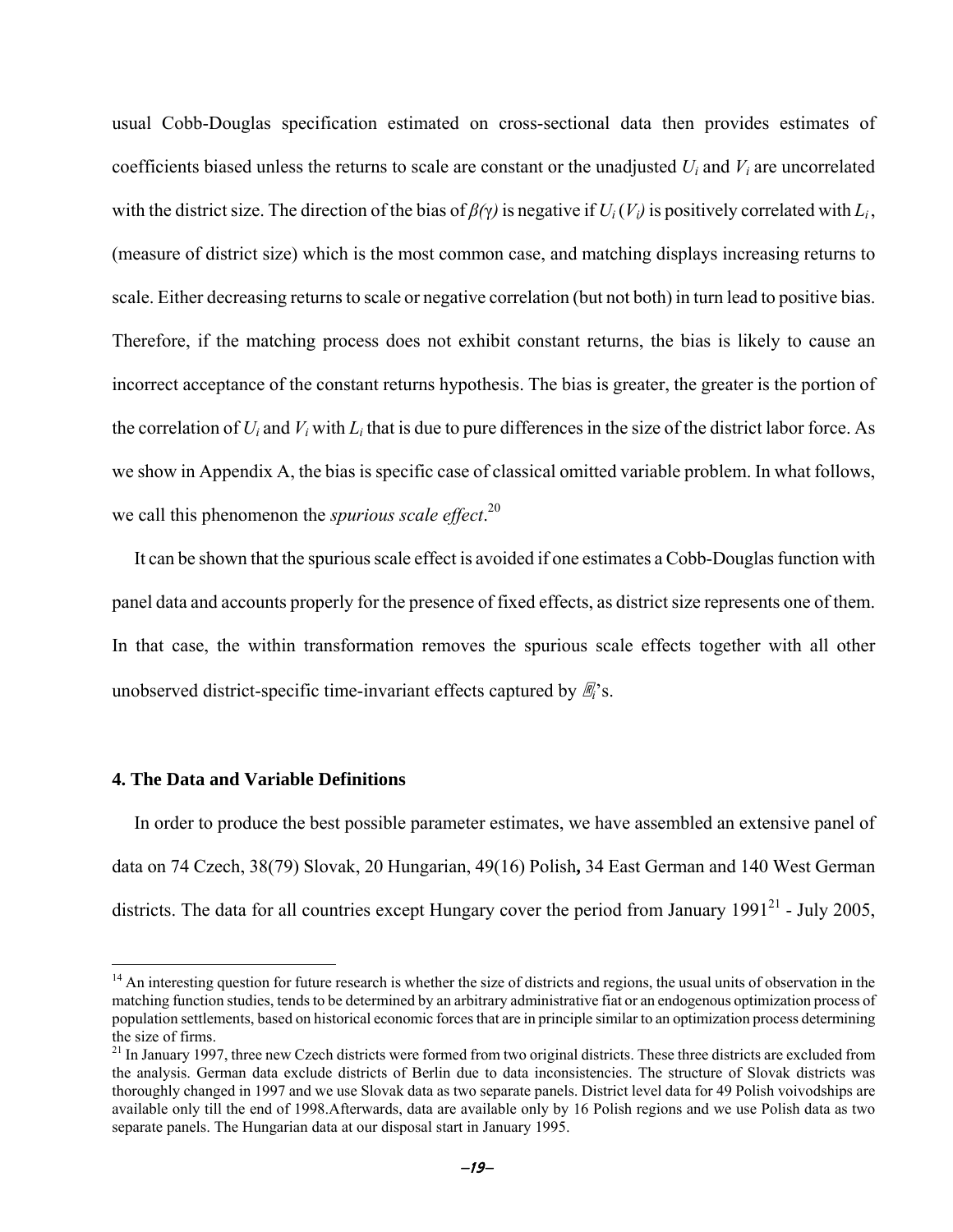while for Hungary they cover January 1995 – December 2004. The data sets contain monthly observations for the following variables:

 $O_{i,t}$  = the number of individuals flowing from unemployment in district *i* during period  $[t-1,t]$ ;

 $U_{i,t-1}$  = the number of unemployed in district *i* the end of period *t*-*I* (i.e. beginning of period *t*);

 $S_{i,t}$  = number of individuals flowing into unemployment (the newly unemployed) in district *i* during period *[t-1,t]*;

 $V_{i,t-1}$  = the number of vacancies in district *i* at the end of period *t*-1 (i.e. beginning of period *t*);

Although outflow to jobs is a theoretically preferred variable to total outflow, the data on outflow to jobs are available only for the Czech Republic, while data on total outflow are available for all the countries in our study. We have first carried out the estimation for the Czech Republic using both measures and found that the estimates based on total outflow and outflow to jobs are similar.<sup>22</sup> As a result, we assume that the lack of data on outflow to jobs in other countries does not have a dramatic impact on our results (see also Petrongolo and Pissarides, 2001, for similar evidence from other countries).

## **5. Econometric Estimates**

## **5.1 Basic Statistics**

 $\overline{a}$ 

The basic statistics are described in Table 1 and Table 2, with the unemployment and flow data of Table 1 having been discussed above. In Table 2 we provide information on the extent to which shocks and restructuring altered in each country the rankings of districts in terms of various labor market indicators over time. In particular, we present the Pearson's rank correlation coefficients of specific

 $^{22}$  Total outflows and outflows to jobs are positively correlated, with the latter representing about 75 percent of the former in the Czech Republic.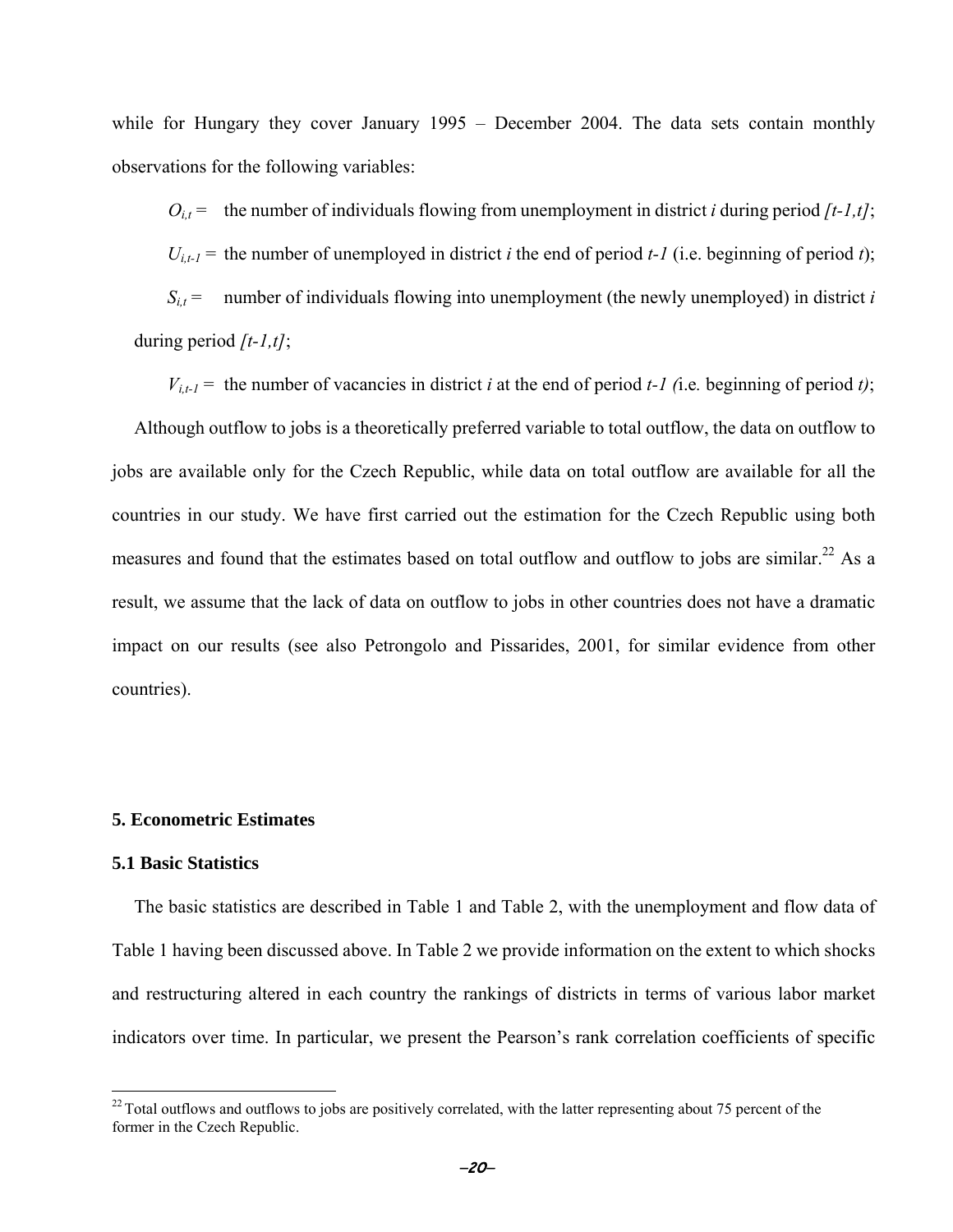district-level outcomes (the unemployment, inflow, outflow, and vacancy rates, and U/V ratio) between a given year in early and late transition. A coefficient close to 1 indicates that the shocks and restructuring affect district-specific labor markets in different ways in the sense that for the given indicator the ranking of districts changed little between the two periods, a coefficient of 0 indicates that the ranking of districts is completely unrelated in the two periods and a negative coefficient would indicate reversal patterns in the ranking. In Table 2, we show the rank correlation coefficients for 1992-96 and 1992-99 in the left hand side panel, and correlations between 1999-2002 and 1999-2005 in the right hand side panel.<sup>23</sup> The correlation coefficients suggest that there were shocks and restructuring (in terms of district rankings) taking place in the transition economies during the early-to-mid 1900s and that the speed of this restructuring slowed down during the late 1990s and early-to-mid 2000s. Except for the outflow rate, the extent of restructuring was less pronounced in Poland than in the other transition countries in the 1990s, and in this sense Poland resembles West Germany, which also generates correlation coefficients of less than unity but higher than in the other economies. East Germany represents the other extreme with the lowest values of the correlation coefficients, especially in the 1990s. The correlation coefficients also indicate that in all six economies the shocks and restructuring affected most the vacancy rates – suggesting that there were major inter-regional changes on the demand /job creation side of these economies over time. This pattern holds in the 1990s as well as 2000s and is also to a lesser extent reflected in the other potential measure of demand, namely the outflow rate.<sup>24</sup> Interestingly, the results in Table 2 indicate that shocks and restructuring have not affected in a major way the district ranking for unemployment, inflows and U/V rates, with East Germany again standing out and showing the smallest rank correlation coefficients for these variables over time. Hence, both in the benchmark market economy

 $\overline{a}$ 

 $23$  The year 1996 is the last year for which we have Slovak data based on the initial classification of districts. Similarly, 1999 is the first year for which reduced structure of Polish districts is available.

 $24$  The outflow rate measure measures total outflows but in some countries (especially East Germany) it contains also significant outflows into training programs.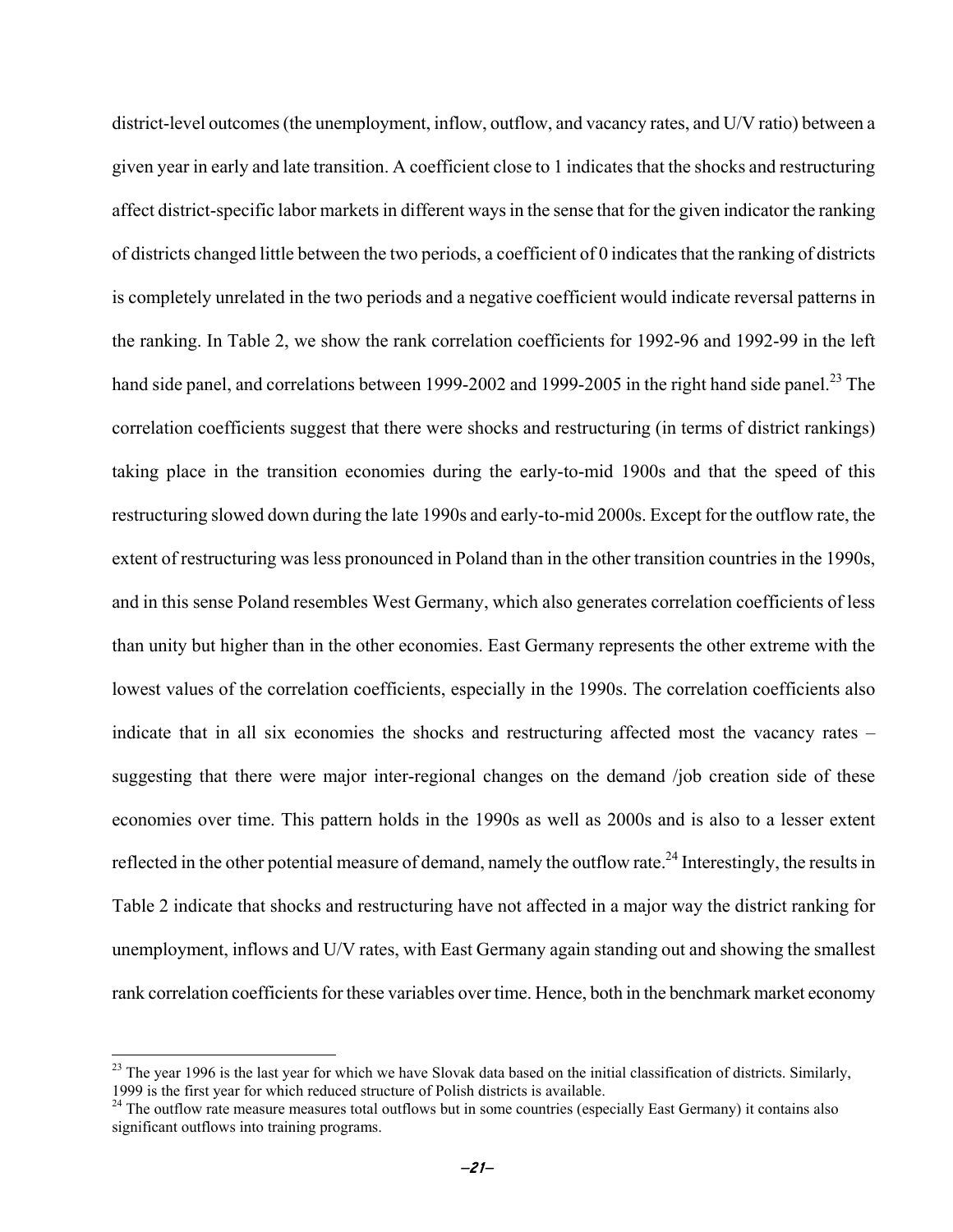(West Germany) and in all the transition economies other than East Germany, we observe considerable persistence in the relative standing of districts with respect to unemployment, job destruction (inflows) and labor market tightness (*U/V ratio*). Transition-related shocks and restructuring alone are hence not an explanation for the persistence in the relative standing of districts along these dimensions of the labor market. Moreover, transition-related factors are also relatively less important for all five labor market indicators in the 2000s since during this period West Germany registers equal or smaller correlation coefficients than the transition economies other than East Germany.

## **5.2 Econometric Estimates**

We start our discussion by presenting in Table 3 various estimates of the matching function (3) for the West German districts during the 1997-2005 period. The West German estimates provide a benchmark for a mature market economy against which we compare the estimates from the five transition economies, including East Germany. In Table 3 we first compare results generated by the techniques used in the literature that may generate biased estimates, followed by estimates that correct for the aforementioned problems. In particular, we first present OLS estimates in Panel A, followed by standard panel data estimates in Panel B, and finally what we consider to be the most appropriate estimation method, namely first-difference IV estimates in Panel C.

The OLS estimates of coefficients on unemployment and vacancies in panel A of Table 3 are low and as may be seen from the p-values for the test of constant returns to scale, they imply decreasing returns to scale  $(\beta + \gamma < 1)$ . Including monthly (or annual) time dummy variables has only a negligible impact on the estimates. The OLS estimates of *β* and *γ* based on variables adjusted for district size are smaller than those from unadjusted OLS, which is not surprising given that the spurious scale effect biases the coefficients toward constant returns. As discussed earlier, both sets of OLS estimates are inconsistent due to the presence of unobserved fixed effects and if, as is likely, these unobserved effects are negatively correlated with unemployment and vacancies, the estimated coefficients are downward biased. As we will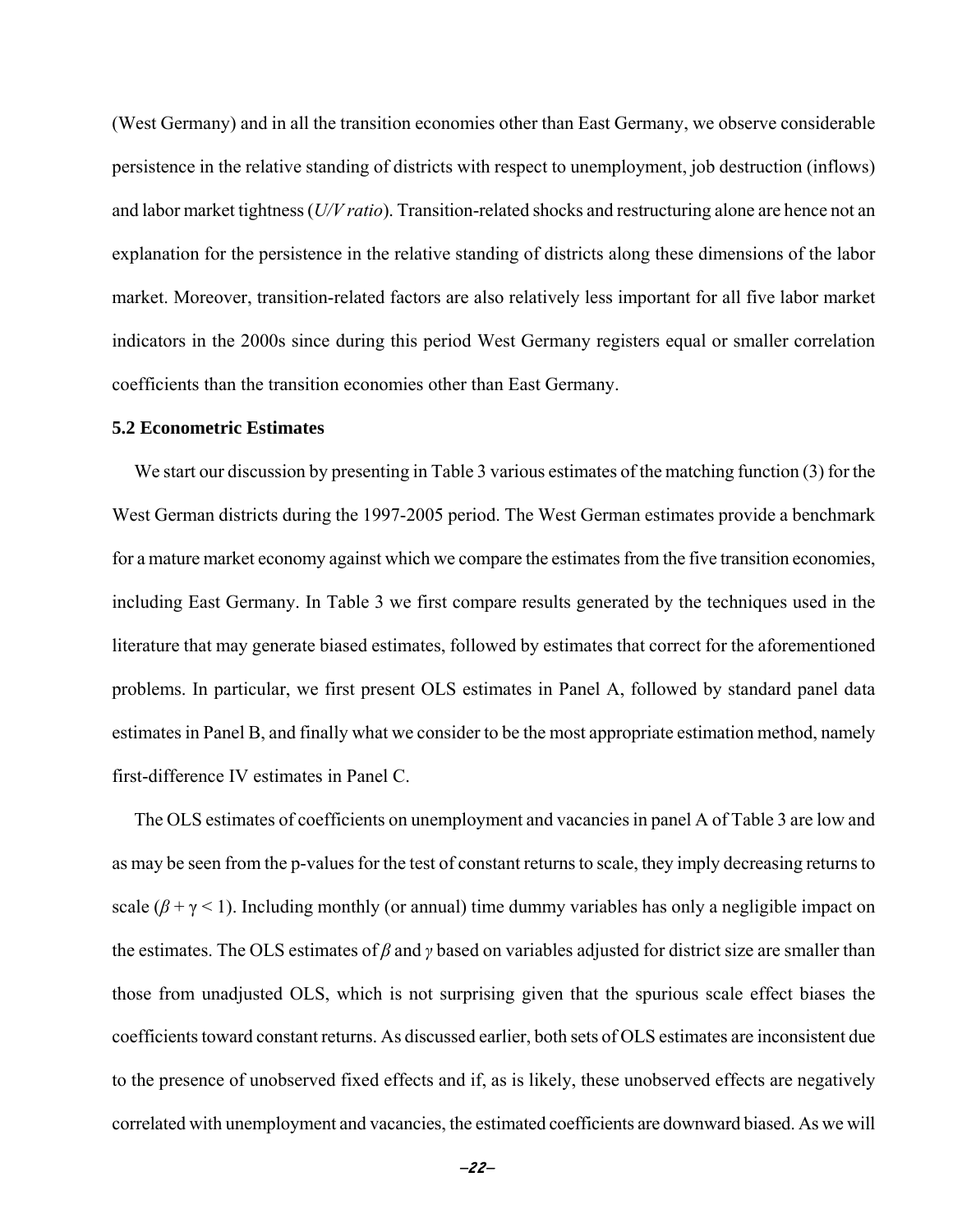see presently, this appears to be the case for all cross-sectional estimates in Table 3.

 The random effects and mean deviations (fixed effects) estimators presented in panel B of Table 3 yield *β* coefficients that are somewhat larger than the corresponding OLS estimates, and *γ* coefficients that are somewhat smaller than their OLS counterparts. As a result, the returns to scale ( $\beta + \gamma$ ) are similar at around 0.8. As discussed above, the estimates based on mean deviations are still biased due to endogeneity. The OLS estimates based on first differences have a notably higher coefficient on unemployment ( $\beta$  = 1.64), implying increasing returns to scale ( $\beta$  +  $\gamma$  > 1). However, these estimates are also biased because  $\Delta u_{t-1}$  contains  $-\varepsilon_{t-1}$  in  $u_{t-1}$  through the stock-flow identity, and  $-\varepsilon_{t-1}$  is contained also in *Δεt*. This induces positive correlation between the transformed error term *Δεt* and both explanatory variables *Δut-1* and *Δvt-1*, and brings about a positive bias and therefore higher coefficients observed in our estimates. We also present estimates based on forward means deviations. Transformation of variables in (6) into deviations from district specific forward means leaves lagged observations as valid instruments. These estimated parameters are close to our preferred estimates that we present in Panel C of Table 3. The preferred estimates come from an IV method based on first differences of variables. We report these preferred estimates in two versions: with and without the newly unemployed (inflow) being included as a regressor. The model without the newly unemployed yields coefficients  $β = 1.32$  and  $γ = 0.14$ . These estimates are consistent. The instruments used are lagged levels of explanatory variables plus lagged inflows, with close lags for *t-2* and *t-3* being excluded to secure strict exogeneity. In all of our empirical work, we find that the explanatory power of the proposed instruments is adequate.<sup>25</sup> When the newly unemployed are included in the regression (second to last row in Table 3), we find that their coefficient  $\delta$ 

1

<sup>&</sup>lt;sup>25</sup> The instruments explain 20% to 70% of variation in the explanatory variables. The lowest explanatory power of instruments was for vacancies (20-30%), and the highest power was for outflows (60-70%). It should also be noted that first differencing removes time invariant component of measurement errors, decreases the variance of the explanatory variables while doubling the variance of the error term and potential idiosyncratic measurement error, and leads to higher standard errors of estimated parameters. Measurement error may also be present in vacancies. While its time invariant component is removed by first differencing, its idiosyncratic part causes negative bias and our estimates hence represent the lower bound of actual coefficients.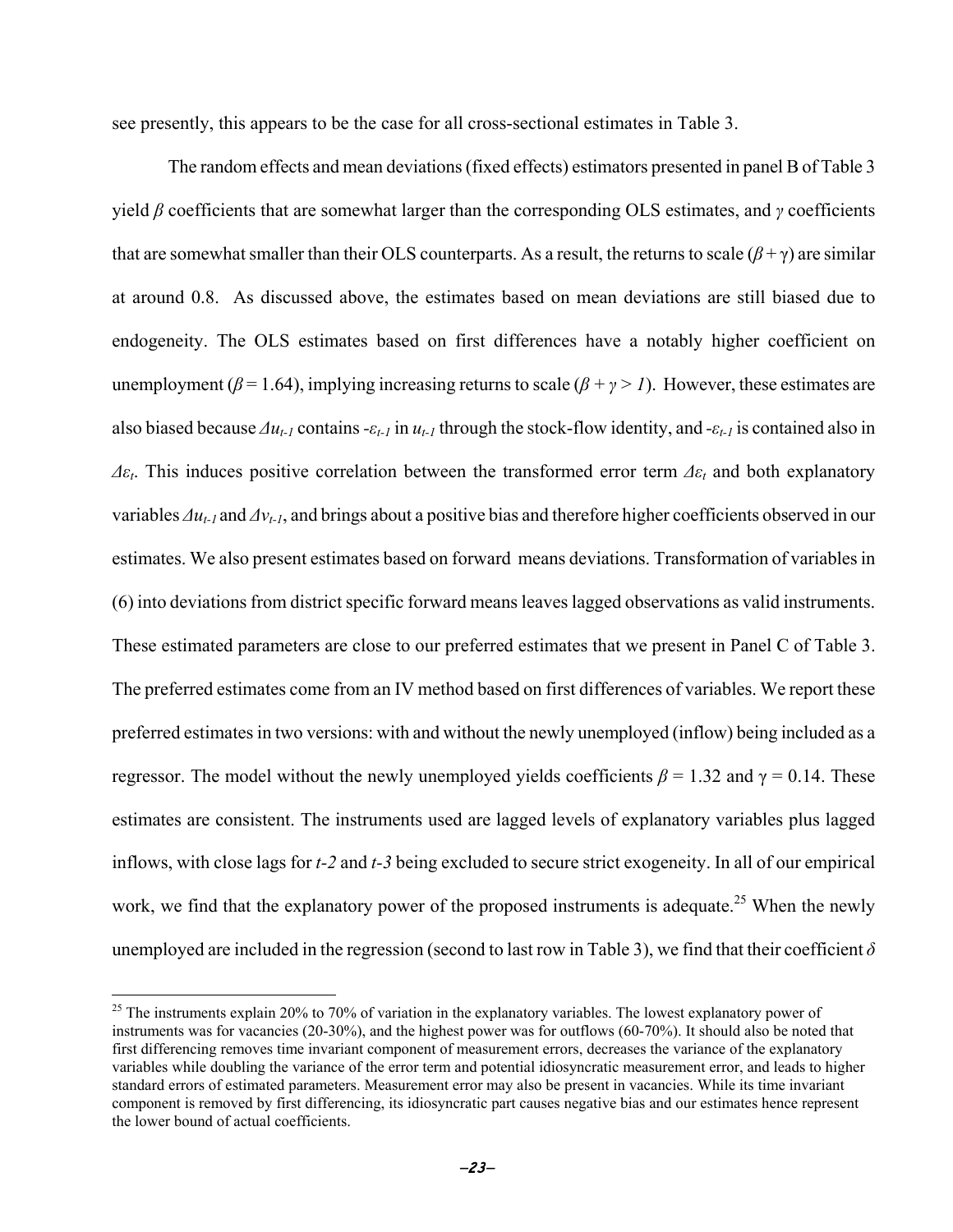is 0.12 and statistically significant. As we show in Table 4, these estimates imply that the newly unemployed display a higher propensity to match than the existing unemployed. Indeed, when one converts the estimated elasticities  $\beta$  ( $\delta$ ) into the probability that an additional unemployed (a newly unemployed) person flows out at the mean of  $U(S)$ , one finds that these probabilities are statistically different from one another (see Appendix C)**.** 

The last row in Table 3 indicates that while the estimates of the basic coefficients remain virtually unaffected, a partial adjustment model is an appropriate specification since the coefficient on lagged outflow is  $\varphi = 0.2$  and it is statistically significant. The matching process hence appears to be better captured as a dynamic phenomenon, but the estimated monthly extent of adjustment is estimated to be relatively fast at 0.8.26 Finally, the disembodied improvement in the efficiency of matching, as captured by the estimated *trend*, is about 1 percent per year.

In Table 4, we present IV first-difference estimates of the parameters of the matching function for the Czech Republic, Hungary, Poland, Slovak Republic, East Germany, and West Germany. In order to capture the potential differences in the functioning of the labor markets in the early-to-mid 1990s and the late 1990s to mid 2000s, respectively, we provide separate estimates for the 1994-96 period in panel A and 1997-2005 period in panel B of Table 4. The earlier period corresponds to the early transition in the post-communist countries and a period of relatively slow economic growth in West Germany. The latter period captures the late transition in the post-communist economies and a period of relative boom and later slowdown in West Germany. For the earlier period, we do not have data for Hungary, but for the latter period we have data on all six economies. In all cases, we present coefficients from the firstdifference IV model with unemployment, vacancies and inflow into unemployment (newly unemployed) as regressors. In view of our theoretical discussion, we also present returns to scale (RTS) for both the

 $\overline{a}$ 

<sup>&</sup>lt;sup>26</sup> Note that including lagged outflow as explanatory variable represents partial adjustment model where 1- $\varphi$  is the proportion of gap between actual and equilibrium level of outflow being closed during period *[t-1, t].*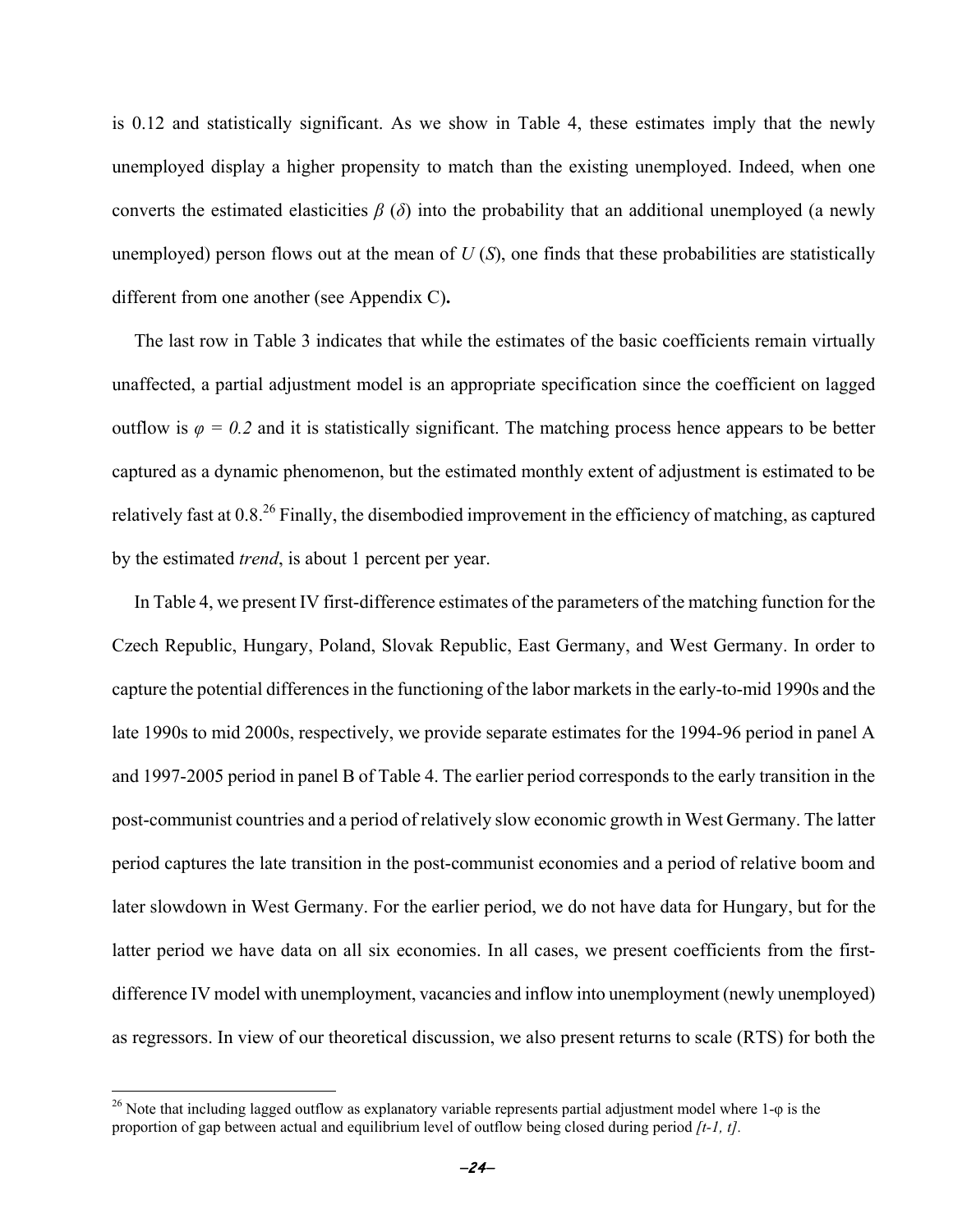matching function,  $RTS_M = \beta + \gamma + \delta$ , and for the steady-state unemployment function,  $RTS_U = 1 + (1 - \delta)$ *RTSM )/β*.

As may be seen from Table 4, the estimated coefficients on unemployment, vacancies and newly unemployed vary considerably across the six economies and, except for West Germany, also across the two time periods. During the 1994-96 period, we observe relatively precisely estimated coefficients in the Czech Republic and West Germany, pointing to moderately increasing (1.24) and highly increasing (1.69) returns to matching, respectively. However, while the returns to scale for West Germany are precisely estimated, for the Czech Republic one cannot reject the hypothesis that there are constant returns to scale. The main difference between the two countries lies in a much higher coefficient on unemployment (1.27 vs. 0.75) and more precisely estimated coefficient on vacancies in West Germany than in the Czech Republic. In both East Germany and Slovakia, in 1994-96 the coefficients on unemployment and vacancies (and hence also returns to scale) are very imprecisely estimated, suggesting that there was a considerable diversity of matching patterns across the districts in these two economies. In Poland, where the districts are substantially larger than those in the other countries, we get a very high coefficient of 2.60 on unemployment and an imprecisely estimated coefficient on vacancies. The high coefficient on unemployment also drives high (2.95) returns to scale. Finally, in all five economies we find a similar (0.17 to 0.27) and precisely estimated coefficient  $\delta$  on inflows. When we compute the transformed coefficient  $\delta$ ' that is directly comparable to the coefficient  $\beta$  on the number of unemployed (see Appendix C), we see in Table 4 that coefficient  $\delta$ <sup>*'*</sup> for the newly unemployed is 2.0 to 4.4 times larger than the coefficient *β* on the existing unemployed. The only exception is Poland in the first period and Slovakia in the second period, where the two coefficients are not statistically different from each other.

During the more recent period of 1997-2005, we obtain precisely estimated coefficients in all the countries. With one exception, the returns to scale are increasing in all the countries, with the highest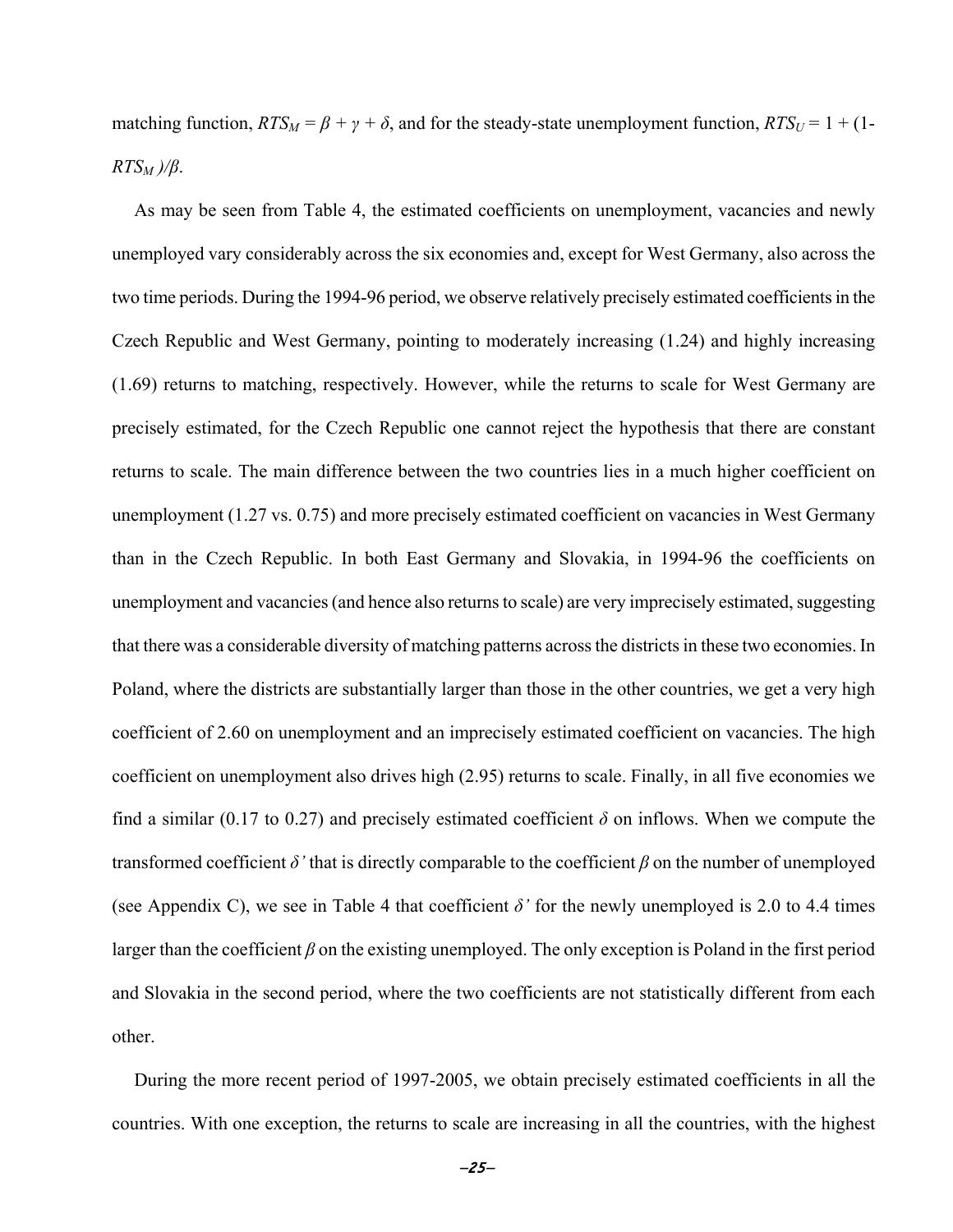returns being observed in Hungary (2.40) and East Germany (2.14), with the Czech Republic, Slovakia and West Germany coming in next with increasing returns of 1.86, 1.82 and 1.56, respectively. All these estimates are significantly different from 1.0 at the conventional significance test levels. The Polish point estimate suggests that there are constant returns, but the estimate is very imprecise.

The results in Table 4 also indicate that in the early (1994-96) transition period posted vacancies played a negligible part in outflow from unemployment. In contrast, unemployment was an important determinant of outflow in the Czech Republic, which maintained a low unemployment rate, East Germany, which had a high unemployment rate but also a high inflow rate and very sizable active labor market programs, and interestingly also in Poland, where the high estimated coefficient of 2.6 on unemployment suggests that Poland had a highly positive externality from workers to firms (increasing search and matching intensity with rising unemployment). However, unemployment was a statistically unimportant determinant of outflows in Slovakia, which experienced a rapid rise in unemployment during this period. Interestingly, inflow into unemployment generated a similar (0.2-0.3) and statistically significant coefficient  $\delta$  that translates into an adjusted coefficient of inflows relative to existing unemployed  $\delta'/\beta$  of 2.0 to 4.3 in all these economies. This suggests that the incidence of job matching involved in a major way the newly unemployed. In the second (1997-2005) period, the difference in the efficiency of matching of the new and existing unemployed remained, but it diminished somewhat in the Czech Republic, Slovak Republic, East Germany and West Germany, and increased in Poland (lack of data prevents a comparison in Hungary).

In terms of hypothesis H1b, we observe that between the 1994-96 and 1997-2005 period, returns to scale in matching,  $RTS_M = \beta + \gamma + \delta$ , rise in all the transition economies except Poland, but decline somewhat in West Germany. (Note that growing returns to scale lead to lower steady-state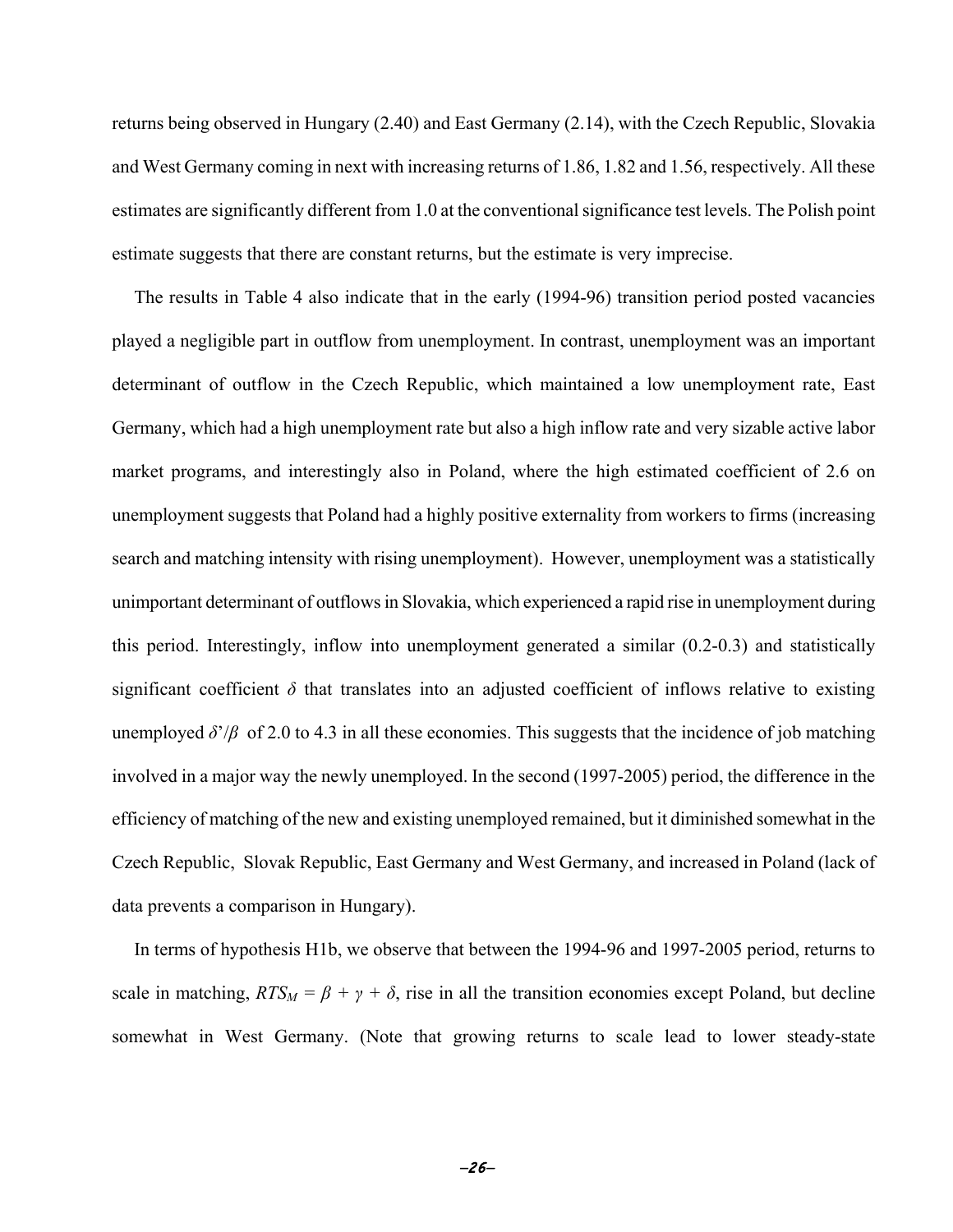unemployment for given turnover and vacancies.)<sup>27</sup> Leaving Poland aside, we observe that Hungary and East Germany have the highest returns to scale, driven by relatively high coefficients on all three explanatory variables – unemployment, vacancies and inflow into unemployment. In East Germany, this may be in part generated by the very sizable active labor market policies that were targeting high unemployment districts. These are present in Hungary as well, but not on the same scale. The Hungarian results hence suggest that the underlying feature is a relatively efficiently functioning matching system, but one must remember that in Hungary the declining labor force participation means that some exits from unemployment were into the "out of the labor force" state. These findings are consistent with the high unemployment in East Germany and low unemployment in Hungary. The Czech returns to scale are lower than those in Hungary and East Germany, but they are similar to those of Slovakia. However, the Czech-Slovak similarity in returns to scale disguises important differences in terms of a higher estimated coefficient on unemployment and lower coefficients on vacancies and inflow, as well as relatively fewer vacancies and higher inflows, in Slovakia than in the Czech Republic.

Turning to the parameters of the equilibrium (steady state) unemployment equation, we observe in Table 4 that during the 1994-1996 period in all transition countries except Poland the elasticity of equilibrium unemployment with respect to inflow (´*s*) was higher compared to the period of late transition, while it stayed almost unchanged in West Germany. This implies that steady-state unemployment was more sensitive to growing inflow in the earlier stages of transition. Yet, as may be seen from Table 1, inflow was relatively higher in the later period in all countries – a finding that is somewhat surprising, given earlier expectations (see Münich and Svejnar, 2007). These two simultaneous effects – decreasing elasticity of inflow and growing inflow – had an opposite (offsetting) impact on unemployment. The elasticity of equilibrium unemployment with respect to vacancies (´*v*) became more

1

 $27$  See Appendix B for details.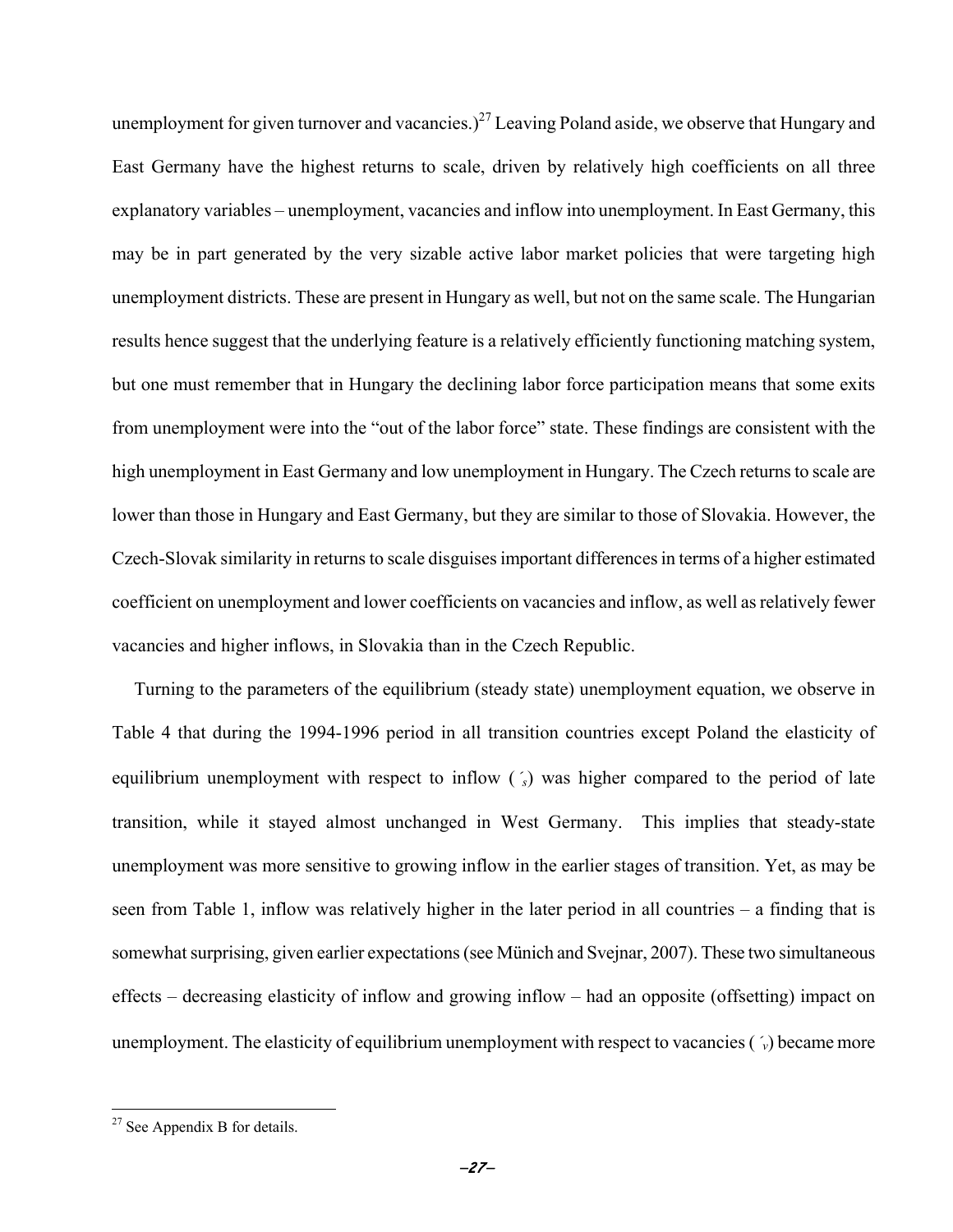negative in the Czech Republic, Slovakia and East Germany, but remained statistically insignificant in Poland. Note that in Poland the number of vacancies relative to the size of the market is several times smaller than we commonly find in other countries. In West Germany, the impact of vacancies did not change much and remained relatively low in comparison to the transition countries where unemployment became more sensitive to vacancies. It should be also noted that in West Germany the number of vacancies, unlike the size of inflow, stayed at similar levels in both periods. The resulting returns to scale for the steady-state unemployment function,  $RTS_U = 1 + (1 - RTS_M)/\beta$ , rise in all the countries except for West Germany and Poland.

Finally, while returns to scale in matching represent one element of efficiency (H1b), the value of the matching function intercept *A* represents the other (disembodied) element of efficiency of matching  $(H1a)$ <sup>28</sup> Assuming, that the extent of under-reporting is time-invariant, we can identify country specific trends in matching function estimates. As may be seen in Table 4, for 1997-2005, the estimated annual trend (capturing the change in *A*) is positive in West Germany and Poland, insignificant in Hungary and Slovakia, and negative in the Czech Republic and East Germany. The positive West German trend constitutes a reversal of a negative trend in the 1990s, while Poland appears to be improving matching efficiency during both periods. In the top panel of Figure 1 we show trends that are obtained from repeated estimations on two years of data (24 months), from which we consecutively remove the oldest month and add the newest one. The estimates are presented for the three countries that did not change their district structure during 1992-2005 -- Czech Republic, East Germany and West Germany. The dots in the figures are the individual point estimates for each position of the window and the line represents

 $\overline{a}$ 

<sup>&</sup>lt;sup>28</sup> As mentioned earlier, in practice the estimated values of this parameter also contain the effect of systematic under-reporting of vacancies, which may be quite common. Measurement error biases are to great extent diluted by the within transformation which removes the systematic component of under-reporting. However, when imputing matching function intercept from equation (6) as  $\mathbb{F} = 0 - \bar{u} - \bar{v} - \pm s$ , using estimated parameters and actual levels of variables, under-reporting in vacancies biases estimated intercept ® upward. In other words, larger under-reporting implies higher intercept. Since the scope of underreporting is not known and differs across countries, one cannot distinguish the economic component from the one due to underreporting.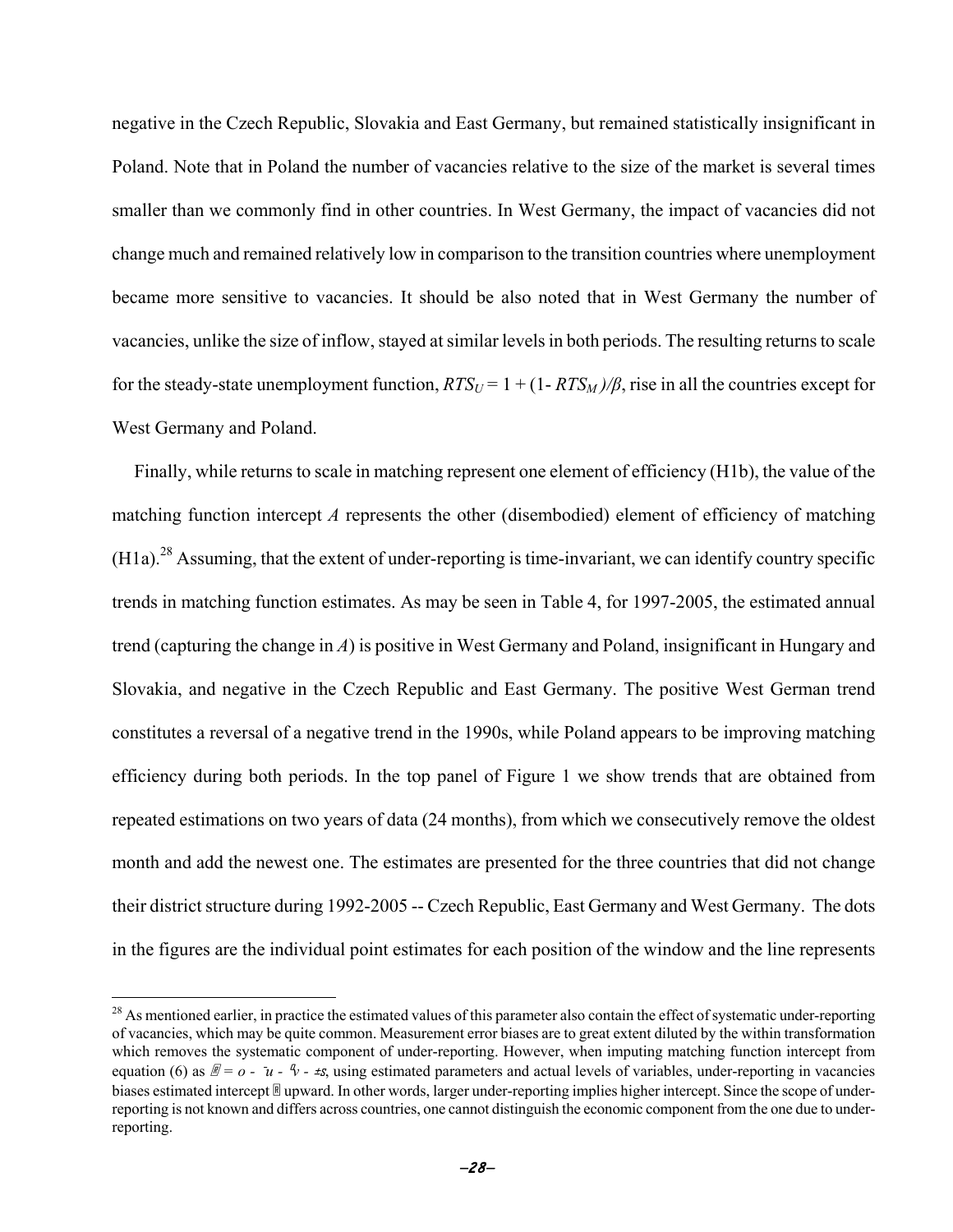smoothed point estimates. The estimates in Figure 1 suggest that the negative trend in the Czech Republic is becoming less negative, while in East Germany the trend oscillates around zero with diminishing amplitude over time. In West Germany, the trend turned from negative one in late 90s to slightly positive during 1999-2002, a development that was most likely linked to the economic upswing in the latter period. However, since the late 1990s the West German trend is similar to that in East Germany, namely oscillating around zero.

In the bottom panel of Figure 1 we present estimates of returns to scale estimated by the same 24 month wide moving window technique. The figure shows that the returns are most volatile and relatively high in East Germany, with the difference being the most pronounced in the earlier (1994-98) and the most recent (2001-05) periods. The Czech and West German returns to scale are similar, with the Czech returns being below the West German ones in 1994-98 and exceeding the West German ones in the 2002- 04 period. Overall, the bottom panel of Figure 1 supports our earlier findings that in terms of matching, the Czech and West German labor markets seem to be more similar than either one of them is to the East German market.

#### **6. Concluding Observations**

Our paper is motivated by the three alternative hypotheses about the causes of unemployment in the Central European transition economies and in the benchmark market economy (Western part of Germany). The first hypothesis (H1) is that high unemployment is caused by inefficient matching, in terms of either low or negative trend in disembodied efficiency (H1a) or low returns to scale in matching (H1b) . In this case, the policy should focus on labor market institutions and measures to stimulate labor mobility and create appropriate skills. Hypothesis 2 (H2) is that high unemployment is caused by low demand for labor. The manifestation of this would be low vacancies relative to inflows and unemployment and the policy implication would be that macroeconomic policies are key for resolving the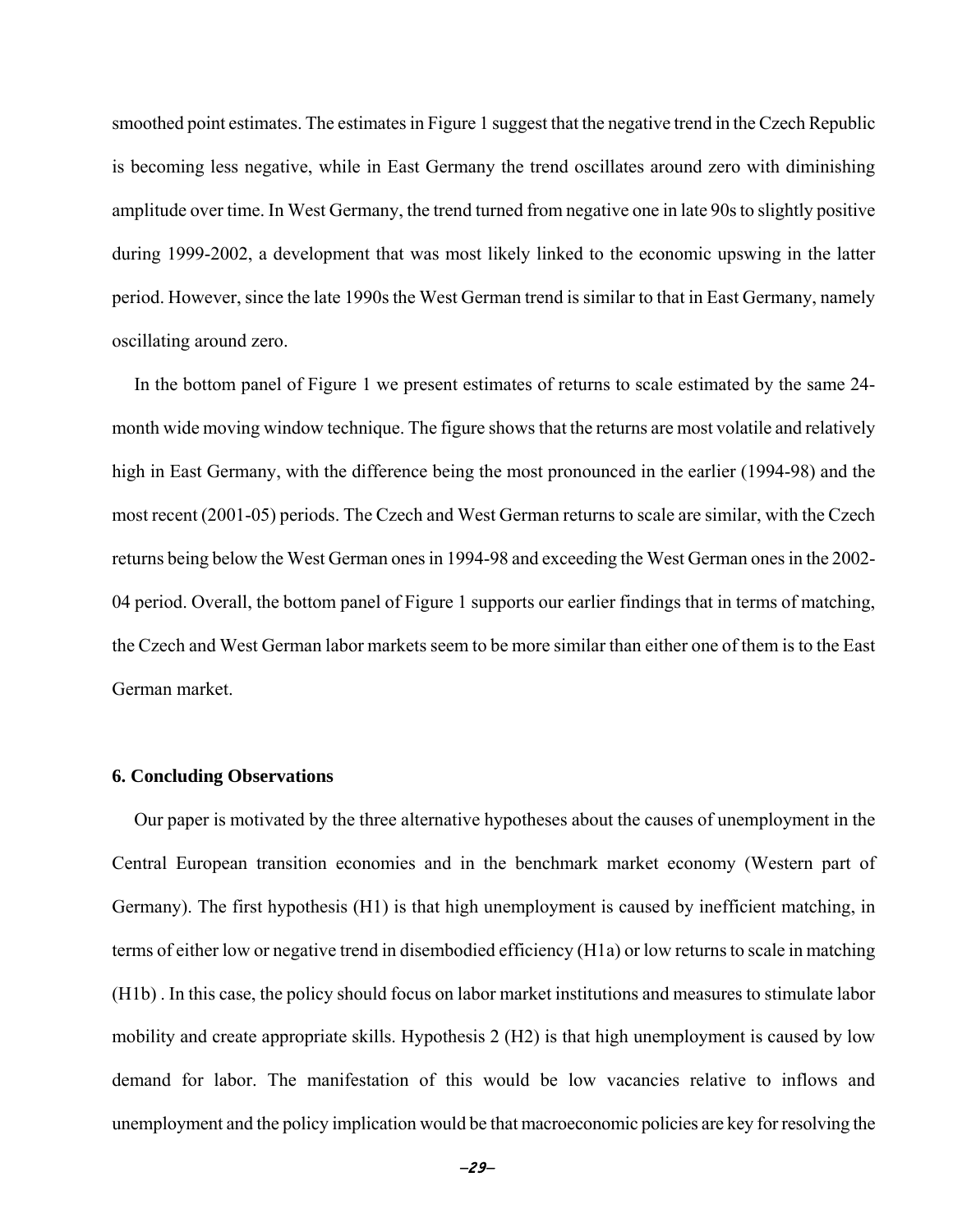unemployment problem. Hypothesis 3 (H3), namely that high unemployment implies that restructuring is at work, is consistent with unemployment being high because of relatively high labor turnover in firms due to ongoing restructuring, with the policy implication being that restructuring needs to be completed.

Our data and econometric estimates suggest that the situation differs across the sampled economies and over time different hypotheses receive support in different countries. Our benchmark market economy, namely the West German part of Germany, is an economy with slowly rising inflow and unemployment, declining vacancies and relatively efficient matching (high returns to scale in both periods and rising disembodied efficiency of matching in the second period). Its outcome is hence most consistent with H2 and H3. Czech Republic appears to be in a similar situation, and with rising unemployment, as well as inflow and outflow, and a declining vacancy rate and high returns to scale in matching, it increasingly gives support to H2 and H3. East Germany's results are also in line with H2 and H3, in that the region has relatively high unemployment and inflows, a low vacancy rate and very efficient matching in terms of returns to scale (including outflow into the training programs) but a negative trend in (disembodied) efficiency. The Slovak economy displays high inflows and unemployment*,* low vacancies and outflows, and increasing returns to scale as well as a positive trend in efficiency. It is therefore also consistent with H2 and H3. Hungary has a relatively low unemployment rate, highest increasing returns to matching of all the six economies, and moderate inflow, outflow and vacancy rates. As such it does not fit into any, or alternatively provides limited support to all, of the three hypotheses. It should be noted that since all these economies have pursued a policy of low interest rates and fiscal deficits, the support for H2 implies the presence of negative exogenous demand shocks rather than restrictive macro policies. Finally, Poland is consistent with H1 as it has high unemployment in the presence of low vacancies and outflow, as well as constant returns to matching. It is also the one economy where the Central Bank followed a relatively high interest rate policy.

Overall, our findings suggest that the Central European transition economies contain one broad group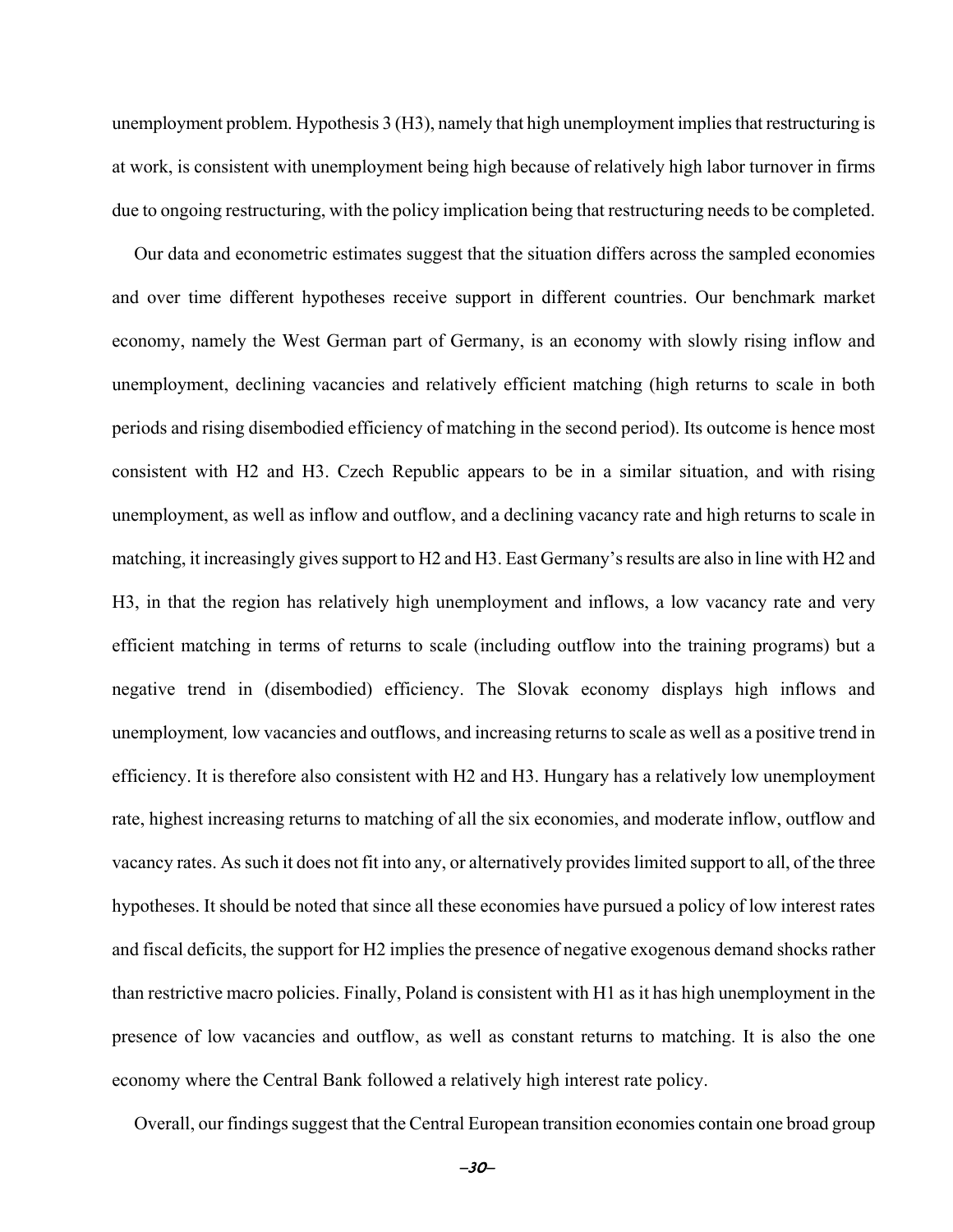of countries and one or two special cases. The group comprises the Czech Republic, Hungary, Slovak Republic and (possibly) East Germany. These countries resemble West Germany in that they display increasing returns to scale in matching and unemployment appears to be driven by restructuring and low demand for labor. The East German case is complex because of its major active labor market policies and a negative trend in efficiency in matching. In some sense, East Germany resembles more Poland, which in addition to restructuring and low demand for labor appears to suffer from a structural mismatch reflected in relatively low returns to scale in matching. The overarching portrayal of the labor market in all of these economies is that it is affected by ongoing long-term restructuring in the presence of limited demand for labor, while regional disparities in unemployment, inflows and outflows are quite persistent over time. Interestingly, relative positions of individual districts within countries according to stock and flow labor market rates are still changing, including West Germany, although the rate patterns in all transitional economies were notably less persistent in the early transition period.

Finally, our data provide evidence that goes counter to one of the main predictions of the theories of transition, namely that the turnover (inflow) rate in the transition countries would rise dramatically at the start of the transition, be temporarily very high and gradually decline and approach the level observed in otherwise similar market economies such as West Germany. First, except for East Germany, none of the transition countries had a considerably higher inflow rate than West Germany during the entire 1991- 2005 period. In fact, some of the countries had a lower inflow rate than West Germany for extended periods of time. Second, by the mid 2000s the inflow rate in all economies except East Germany converges to a similar range. Third, by the mid-2000s the West German inflow rate actually exceeded the rate observed in the Czech Republic, Hungary and Slovakia, and was similar to that in Poland.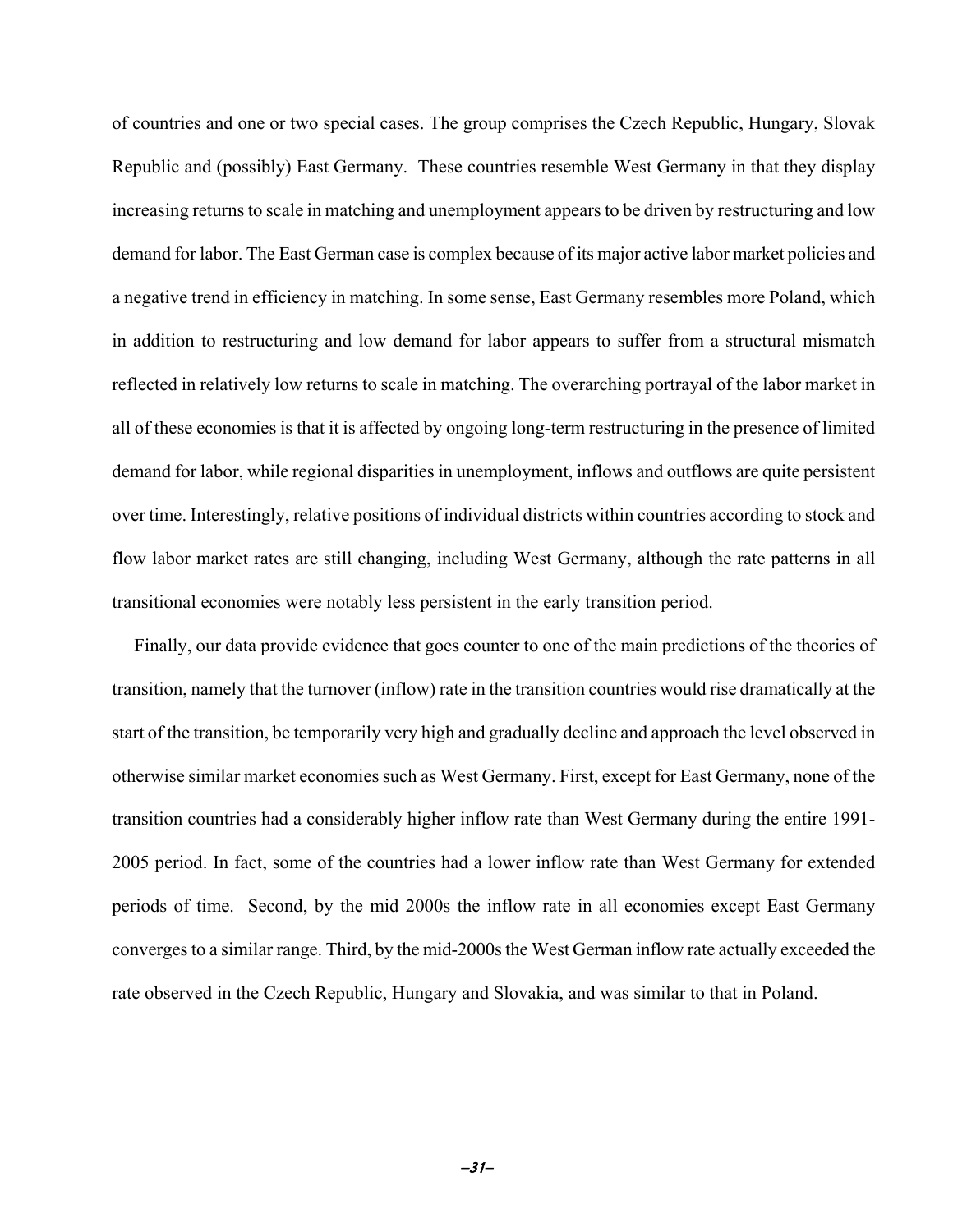# **REFERENCES**

Anderson, T.W. and Ch. Hsiao, "Formulation and Estimation of Dynamic Models Using Panel Data," *Journal of Econometrics*, 18 (1982), 47-82.

Arellano, M. and S. Bond, "Some Tests of Specification for Panel Data: Monte Carlo Evidence and an Application to Employment Equations," *Review of Economic Studies*, 58 (1991), 277-297.

Balestra, P. and M. Nerlove, "Pooling Cross Section and Time Series Data in the Estimation of a Dynamic Model: The Demand for natural Gas," *Econometrica*, 34 (3) (1967), July, 585-612.

Blanchard, O. and P. Diamond, "The Beveridge Curve", *Brookings Papers on Economic Activity*, 1 (1989), 1-60.

Boeri, T., "Labour Market Flows and the Persistence of Unemployment in Central and Eastern Europe." in OECD (ed.) *Unemployment in Transition Countries: Transient or Persistent?*, (Paris: OECD, 1994), 13-56.

Boeri, T. and S. Scarpetta, "Emerging Regional Labour Market Dynamics in Central and Eastern Europe," in OECD (ed.), *The Regional Dimension of Unemployment in Transition Countries*, (Paris: OECD, 1995), 75-87.

Boeri, T. and M. Burda, "Active Labour Market Policies, Job Matching and the Czech Miracle," CEPR Discussion Paper No. 1302, 1995.

Burda, M., "Unemployment, labour markets and structural change in Eastern Europe." *Economic Policy*, 16 (1993), 101-137.

Burda, M. and M. Lubyova, "The Impact of Active Labour Market Policies: A Closer Look at the Czech and Slovak Republics," in D.Newbery (ed.), *Tax and Reform in Central and Eastern Europe*, (London: CEPR, 1995), 173-205.

Coles, M.G. and E. Smith, "Marketplaces and Matching", CEPR Discussion Paper No.1048, 1994.

Denny, M. and M.Fuss, "The Use of Approximation Analysis to test for Separability and the Existence of Consistent Aggregates," *American Economic Review,* 67(3) (June 1977), 404-418.

Dyba, K. and J. Svejnar, "Stabilization and Transition in Czechoslovakia." in Blanchard O., K. Froot and J. Sachs eds. *The Transition in Eastern Europe*, (Chicago: University of Chicago Press, 1994), 93- 122.

Dyba, K. and J. Svejnar, "A Comparative View of Economic Developments in the Czech Republic," Chapter 2 in Svejnar, J. *The Czech Republic and Economic Transition in Eastern Europe*, (Academic Press, 1995), 21-45.

Ham, J., J. Svejnar and K. Terrell, "Unemployment and the Social Safety Net During Transitions to a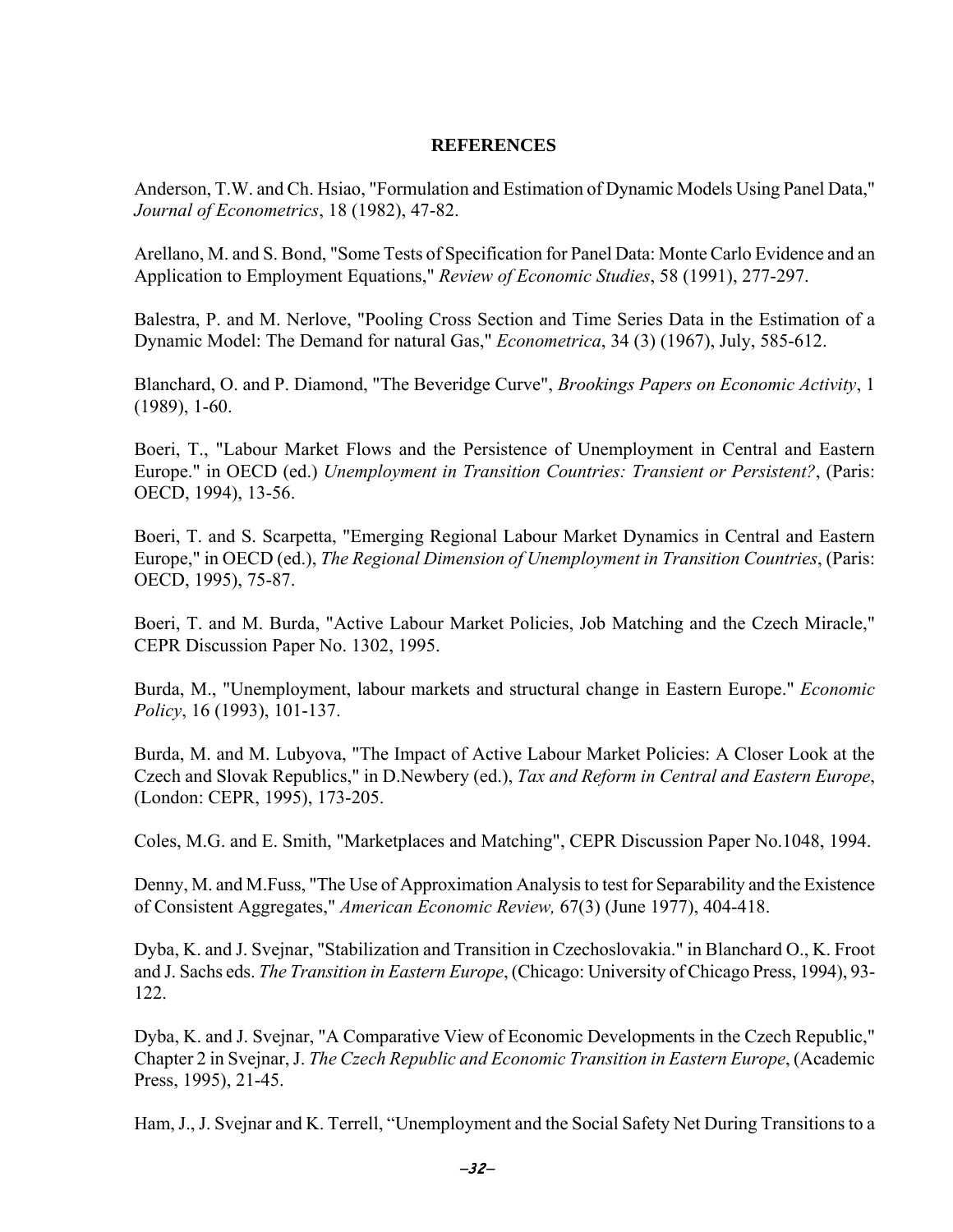Market Economy: Evidence from the Czech and Slovak Republics," *American Economic Review,*  December, 1998.

den Haan WJ., G.Ramey, C.Haefke, "Turbulence and unemployment in a job matching model," *Journal of the European Economic Association*, 3(6): 1360-1385, 2005.

Holtz-Eakin, D., "Testing for Individual Effects in Autoregressive Models", *Journal of Econometrics,* 39 (1988), 297-307.

Hornstein A., P.Krusell, GL. Violante, "Technology - Policy interaction in frictional labour-markets," *Review of Economic Studies*, 74(4): 1089-1124, 2007.

Hsiao, Ch., *Analysis of panel data*, (Cambridge: Cambridge University Press, 1986).

Jurajda, S. and K.Terrell, "Regional Unemployment and Human Capital in Transition Economies" CERGE-EI Working Paper No. 345, 2007.

Jurajda, S. and K.Terrell, "Job Reallocation in Two Cases of Massive Adjustment in Eastern Europe", *World Development*, 2008 (in press).

Ljungqvist, L. and T. Sargent, "The European Unemployment Dilemma", *Journal of Political Economy*, 106, 514-50, 1998.

Lubyova, M. and J.Ours, "The Matching Process in Labour Markets in Transition," East (Vienna: IHS European Working Paper Series, 13, 1994.

Mortensen, D. T., "Can 'Animal Spirits' Explain Czech-Slovak Unemployment Differences," paper presented at William Davidson Institute Conference on Labor Markets in Transition Economies, Ann Arbor, MI, October 17-19, 1997.

Münich, D., "Efficiency in the Implementation of the Active Employment Policy: The Case of the Czech Republic", Unpublished dissertation thesis (1998).

Münich, D., J Svejnar and K. Terrell, "The Worker-Firm Matching in the Transition: (Why) Are the Czechs More Successful than Others?" The William Davidson Institute Working Paper No. 107, October, 1997.

Münich, D. and K. Terrell, "An Overview of Labour Market Policies in the Slovak Republic", proceedings from OECD technical workshop *What we can learn from the experience of transition countries with labour market policies?*, (Paris: OECD 1996).

Nickell, S., "Biases in Dynamic Models with Fixed Effects," *Econometrica*, 49 (6) (November 1981), 1417-26.

Paukert, L., "Economic transition and women's employment in four Central European countries, 1989-1994," Labour Market Paper No. 7, International labour Office, Geneva, 1995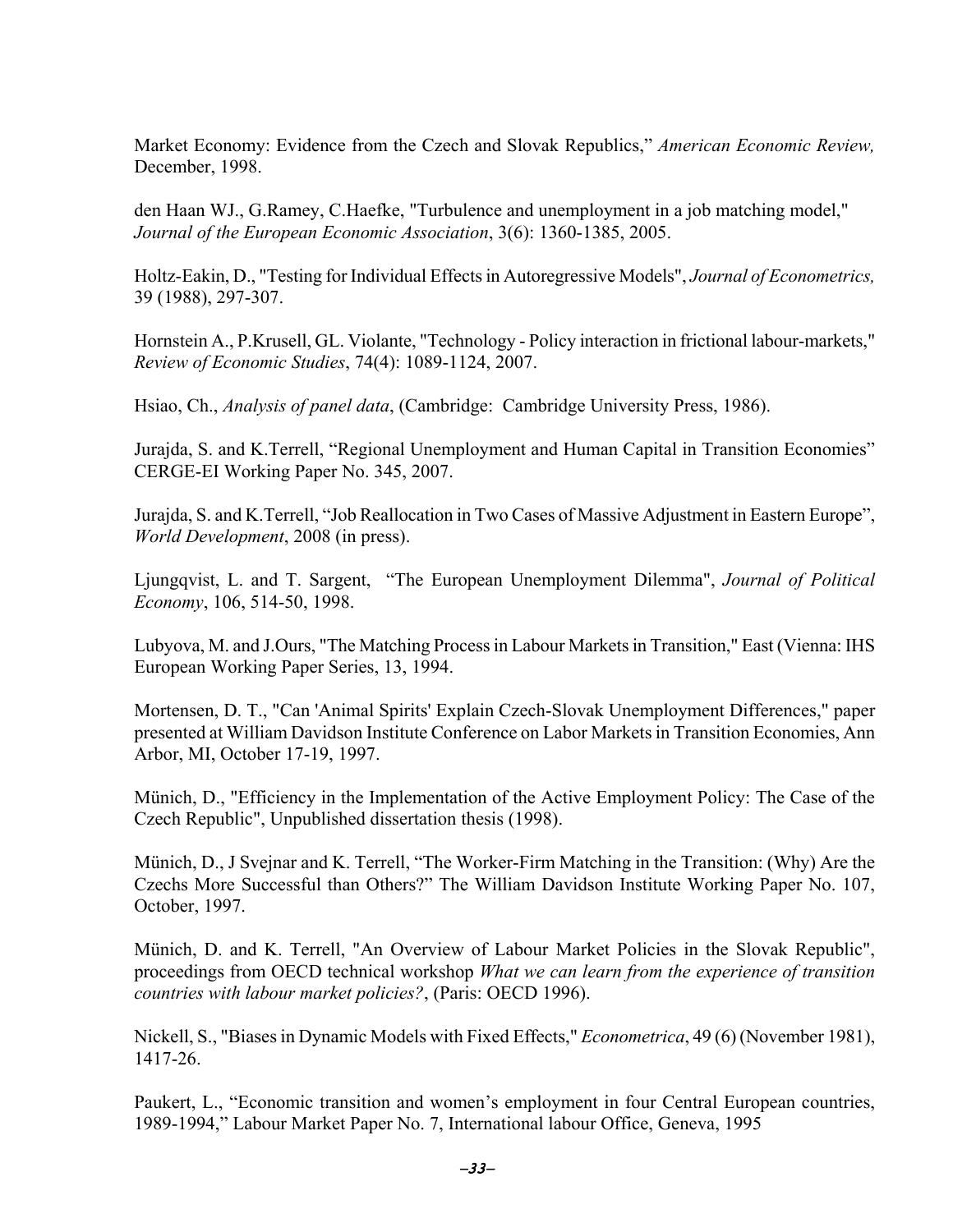Petrongolo B. and C. Pissarides (2001), "Looking into the Black Box: A Survey of the Matching Function," *Journal of Economic Literature* 39, June: 392–431.

Pissarides, C.A. *Equilibrium Unemployment Theory*, (Oxford: Basil Blackwell, 1992).

Profit, S. (1997), "Twin Peaks in Regional Unemployment and Returns to Scale in Job-Matching in the Czech Republic," Discussion paper No. 63, Humboldt University, Berlin.

Schaffer, M., "Government Subsidies to Enterprises in Central and Eastern Europe: Budgetary subsidies and Tax Arrears," CEPR Discussion Paper No. 1144, March 1995.

Storer, P. "Unemployment Dynamics and Labour Market Tightness: An Empirical Evaluation of Matching Function Models," *Journal of Applied Econometrics*, 9 (1994), 389-419.

Suit, D.B., A. Mason and L. Chan, "Spline Functions Fitted by Standard Regression Methods," *Review of Economics and Statistics*, 6(1), (1978), 132-139.

Svejnar, J., K. Terrell and D. Münich, "Unemployment in the Czech and Slovak Republics," Chapter 13 in Svejnar, J.(ed.) *The Czech Republic and Economic Transition in Eastern Europe*, (Academic Press, 1995a), 285-316.

Svejnar, J., K. Terrell and D. Münich, "Regional and Skill Mismatch in the Czech and Slovak Republics," in S. Scarpetta and A. Worgotter (eds.) *The Regional Dimension of Unemployment in Transition Countries -- A Challenge for Labour Market and Social Policies*, (Paris: OECD 1995b).

Warren, R.S., "Returns to Scale in a Matching Model of the Labor market," *Economic Letters*, 50(1) (January 1996).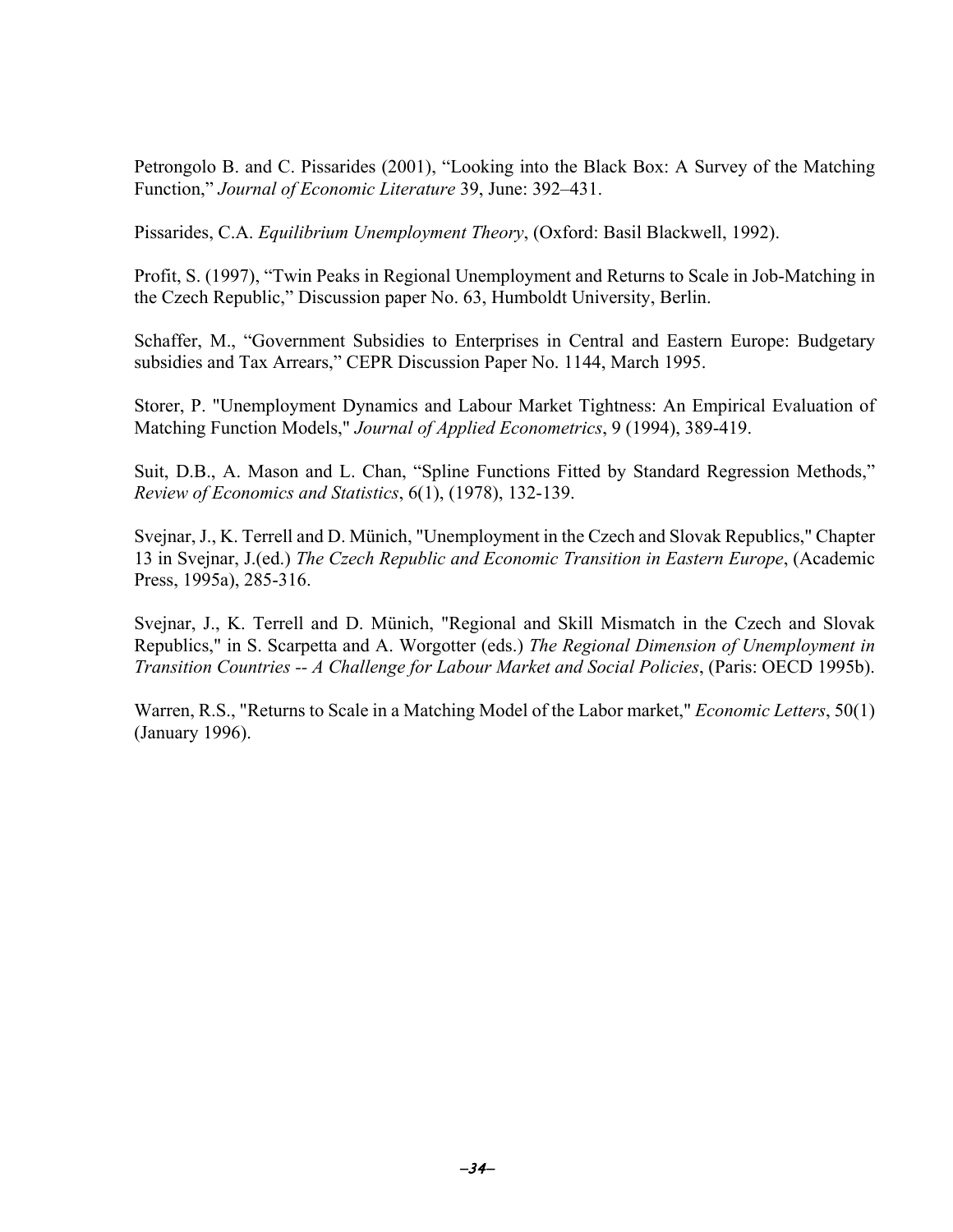# **Appendix A: The Spurious Scale Effect**

 For the purposes of exposition, we present a simple case that demonstrates the impact of the spurious scale effect on estimation. Assume that the country is a homogeneous territory divided administratively into districts of different sizes with identical labor market conditions and characterized by a simple Cobb-Douglas matching function with increasing returns to scale *(β + γ > 1)*. As a result of homogeneity, the outflow, unemployment and vacancies in each district, *Oi Ui and Vi,* are precisely proportional to national aggregates *O, U, V*, and

$$
O_i = l_i O, \quad U_i = k_i U, \quad V_i = k_i V,\tag{A1}
$$

where  $l_i$  is the share of district *i* in the national labor force, defined as  $L_i/L$ . Note that for expositional purpose the variance in district level variables is brought about completely by the administrative variation in district sizes rather than by economic factors. Not taking district size into account and estimating log transformed matching function on unadjusted cross-sectional data amounts to estimating

$$
\ln Q_i = \alpha + \beta \ln U_i + \gamma \ln V_i + \varepsilon_i \tag{A2}
$$

Substituting (A1) into (A2) we get  
\n
$$
\ln l_i = (\beta + \gamma) \ln l_i + (\alpha - \ln O + \beta \ln U + \gamma \ln V) + \varepsilon_i.
$$
\n(A3)

Estimating (A2) is identical to estimating (3). However, (3) represents a regression of *li* on itself plus a constant term. It will therefore tend to estimate constant returns to scale  $(\beta + \gamma = 1)$  and a zero constant term  $(a = lnQ - \beta lnU - \gamma lnV)$ . Note that we have assumed increasing returns to scale. In reality, regions are not perfectly homogenous and model (A2) yields estimates biased toward constant returns to scale. A remedy for this problem is to adjust the variables by the district size in order to obtain the following model:

$$
\ln\left(\frac{O_i}{L_i}\right) = \alpha + \beta \ln\left(\frac{U_i}{L_i}\right) + \gamma \ln\left(\frac{V_i}{L_i}\right) + \varepsilon_i \tag{A4}
$$

which may be rearranged as

$$
\ln O_i = \alpha + \beta \ln U_i + \gamma \ln V_i + (\beta_u + \beta_v - I) \ln L_i + \varepsilon_i.
$$

A comparison of the adjusted model (A4) to the unadjusted model (A3) indicates that they are equivalent if and only if at least one of the two following conditions is satisfied:

(i)  $\beta + \gamma = 1$  (the underlying matching displays constant returns to scale)

or

(ii)  $Cor(lnL_i ln U_i) = Cor(lnL_i ln V_i) = 0$ .

 In our example, neither condition is satisfied because (i) we are assuming increasing returns to scale  $(\beta + \gamma > 1)$  and (ii)  $U_i = UL_i/L$  and  $V_i = VL_i/L$ , resulting in  $Cor(lnL_i ln U_i) > 0$  and  $Cor(lnL_i ln V_i) >$ *0*. In general, one has no *a priori* information about the returns to scale since they represent a statistic that is to be estimated from the data. The inter-correlations among the unadjusted variables can of course be checked in advance. Judging from the data at our disposal, these inter-correlations are positive and significant.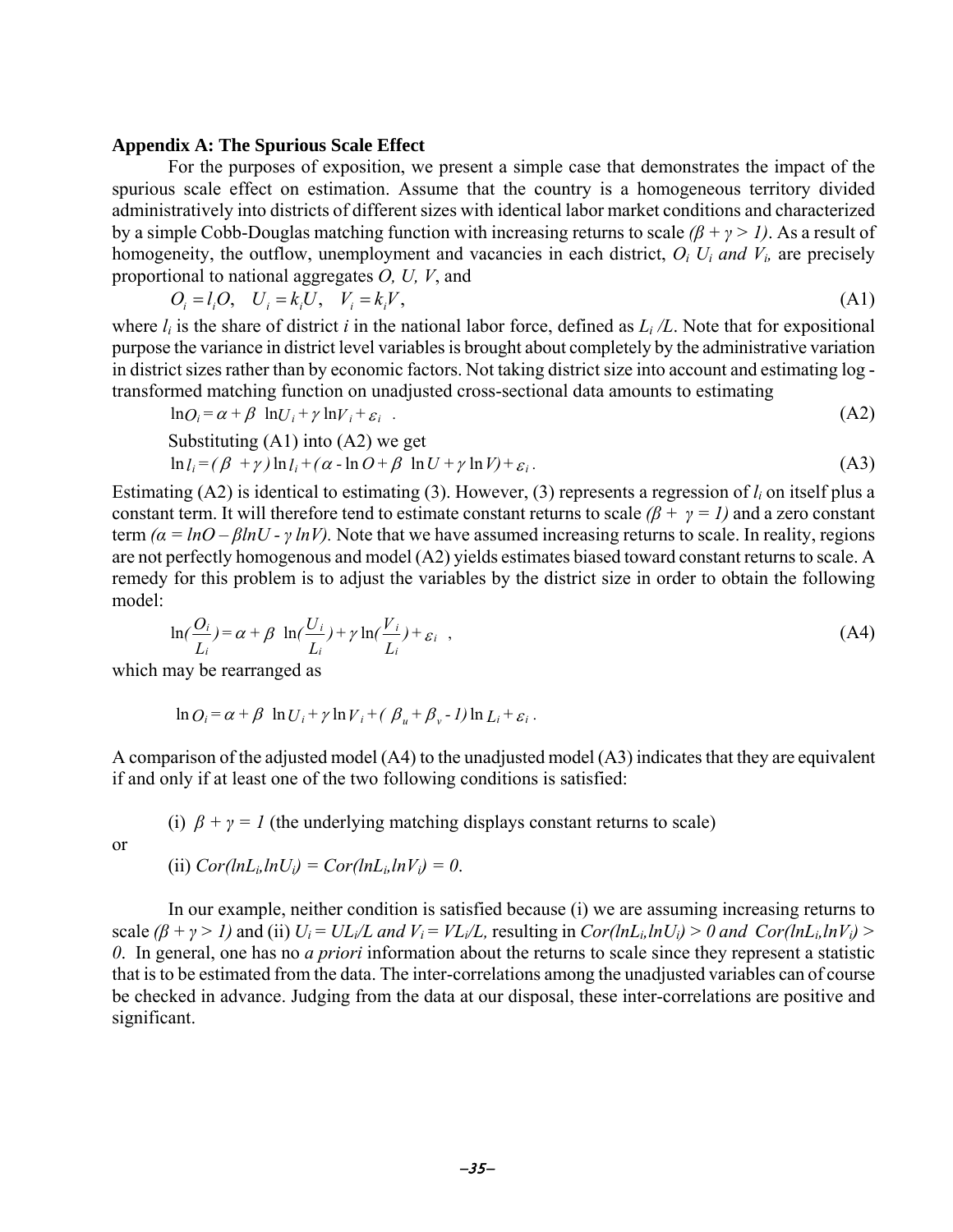# **Appendix B: Matching Function and Equilibrium Unemployment**

#### *Comparative Statics*

The steady-state inflow into unemployment is an outcome of labor market turnover. In a steady state, unemployment is stable and outflow from unemployment equals inflow. Suppressing time subscripts since steady-state values do not change over time, for a given level of exogenous inflow and vacancies, matching function

$$
O = A U^{\beta} V^{\gamma} S^{\delta} = S , \tag{B1}
$$

implies steady-state unemployment

$$
U^* = \oint \frac{S^{1-\delta}}{A V^{\gamma}}.
$$
 (B2)

The function determining steady-state unemployment in (B2) is homogenous of degree  $RTS_U = (1 - \gamma - \gamma)$ δ)/β. Noting that the matching function is homogenous of degree  $RTS_M = \beta + \gamma + \delta$ , there is a one-to-one relationship  $RTS_U = 1 + (1 - RTS_M)/\beta$ . It implies that function (B2) is homogeneous of degree 1 only if the matching function in (B1) exhibits constant returns to scale, i.e.  $RTS_M = \beta + \gamma + \delta = 1$ . Increasing returns to scale of the matching function,  $RTS_M > 1$ , imply decreasing returns to scale of the steady-state unemployment formula because  $RTS_U \leq 1$ . For example, doubling *S* and *V* in a labor market exhibiting increasing returns to scale in matching will result in less than doubling of steady state unemployment. Increasing returns to matching therefore reflect an existence of equilibrium reinforcing market forces.

Note that the matching function does not impose any particular constraint on the relationship between inflow and the number of vacancies. A proportional increase in both *S* and *V* is a specific type of shift along a continuum of other simultaneous shifts that are possible. We do not need to specify the inflow-vacancy relationship as long as we consider shifts in *S* and *V* to be exogenous and limit our attention to their impact on steady state unemployment and account for their weak endogeneity when estimating matching function parameters.

Equation (B2) may be used to compute the number of additional vacancies needed to keep steadystate unemployment unchanged when turnover (inflow) increases. It can be shown that if turnover is increased *k*-times, vacancies have to increase  $k^{(1-\delta)/\gamma}$  times to maintain unemployment unchanged. Clearly, the number of vacancies needed to compensate for growing turnover (to secure unchanged steady state unemployment) is lower when matching of the newly unemployed is better (higher *δ*) and matching of vacancies is better (higher *γ*).

Equation (B2) may be rewritten as

$$
U^* = [A^{-1}S^{(1-\delta)}V^{-\gamma}]^{1/\beta}
$$

and expressed in logs as

$$
\ln U^* = \left[ (1 - \delta) \ln S - \gamma \ln V - \ln A \right] / \beta. \tag{B3}
$$

In the form of (B3) the equation reveals determination of steady-state unemployment by inflow, vacancies, and the matching function parameters. More conveniently, the impact of inflow and vacancies may be expressed in terms of elasticities as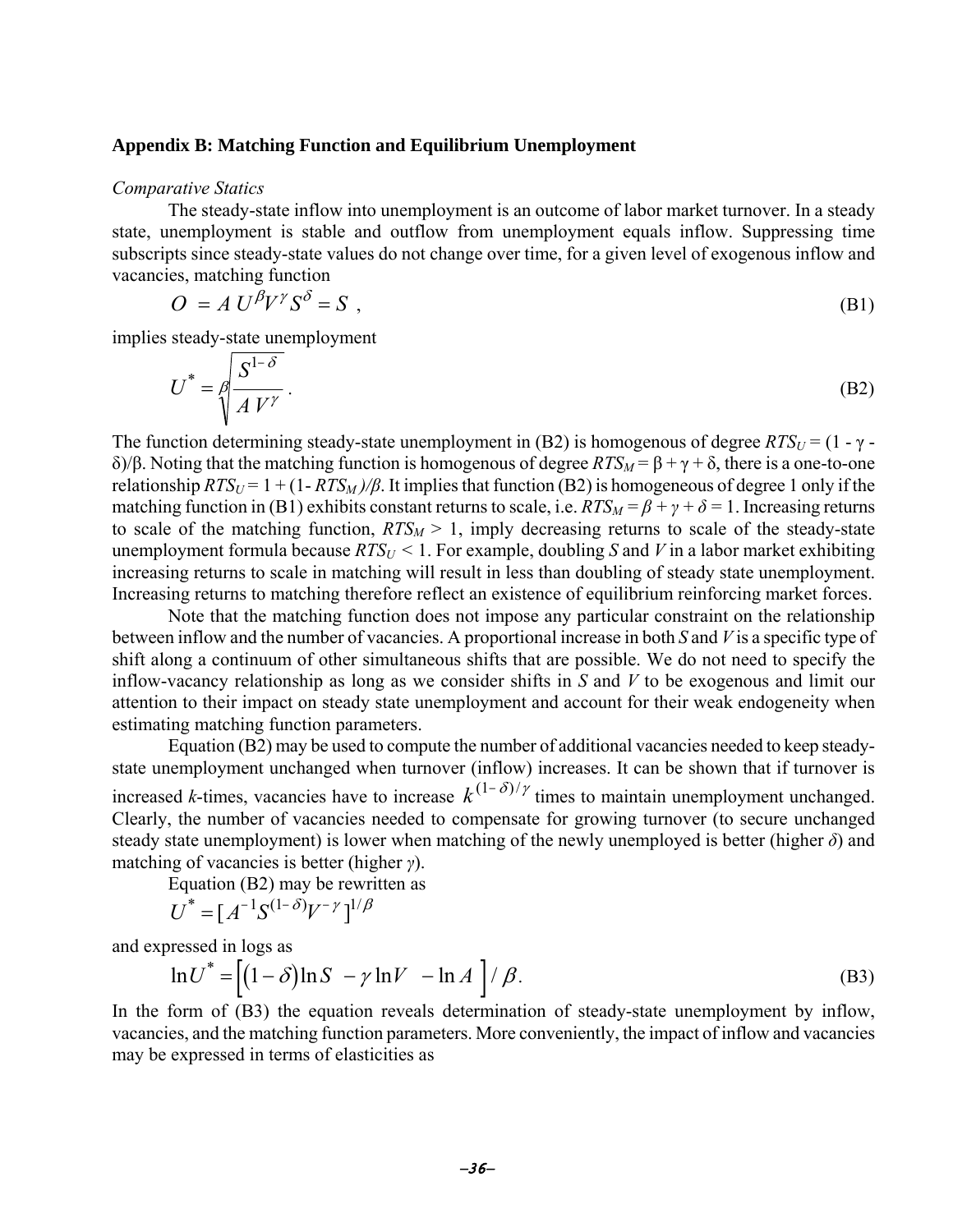$$
\ln U^* = \eta_S \ln S + \eta_V \ln V + \eta_A \ln A \tag{B4}
$$

where

$$
\eta_s = (1 - \delta) / \beta, \ \eta_v = -\gamma / \beta, \ \eta_A = -1 / \beta. \tag{B5}
$$

Theoretical assumptions  $\beta \ge 0$ ,  $\gamma \ge 0$ , and  $0 \le \delta \le 1$  imply that  $\eta_s \ge 0$ ,  $\eta_v \le 0$ , and  $\eta_A \le 0$ . In economic terms, steady-state unemployment increases with the turnover and the impact of turnover is lower when the matching of newly unemployed is higher (captured by  $\delta$ ). Similarly, vacancies have negative impact on steady-state unemployment and the impact increases with *γ*.

### *Dynamics – Transitions between Steady States*

Dynamic transition from one steady-state to another as a reaction to an exogenous change in inflow  $S^* \rightarrow S^{**}$  (or  $V^* \rightarrow V^{**}$ ) may be better understood by taking into account the fact that a change in unemployment is given by the difference between inflow and outflow. Therefore,

$$
\frac{dU}{dt} \equiv \dot{U} = S^{**} - O = S^{**} - AU^{*\beta}V^{\gamma}S^{**\delta} = S^{**} \left(1 - \frac{AV^{\gamma}}{S^{**}^{(1-\delta)}}U^{*\beta}\right)
$$
(B6)

Noting that the ratio in the bracket is the formula determining new steady-state unemployment as in (B2), we may rewrite (B6) as

$$
\dot{U} = S^{**} \left[ 1 - \left( \frac{U^*}{U^{**}} \right)^{\beta} \right].
$$
 (B7)

Equation (B7) determines the initial speed of adjustment in unemployment when moving to a new steady state  $U^{**}$ . Naturally, the direction of adjustment is positive or negative depending on whether  $U^{**} > U^*$  or vice versa. The speed of adjustment converges to zero as the difference between  $\vec{U}^*$  and  $\vec{U}^*$  converges to zero. The speed of adjustment is also proportional to the turnover *S\*\**. An important part is played by *β*. The bigger  $\beta$ , the faster the adjustment. But  $\beta$  also determines steady state unemployment. The bigger  $\beta$ , the smaller the difference between the two steady-states of unemployment and the closer the ratio  $\vec{U}^{\dagger}/\vec{U}^{**}$ to one.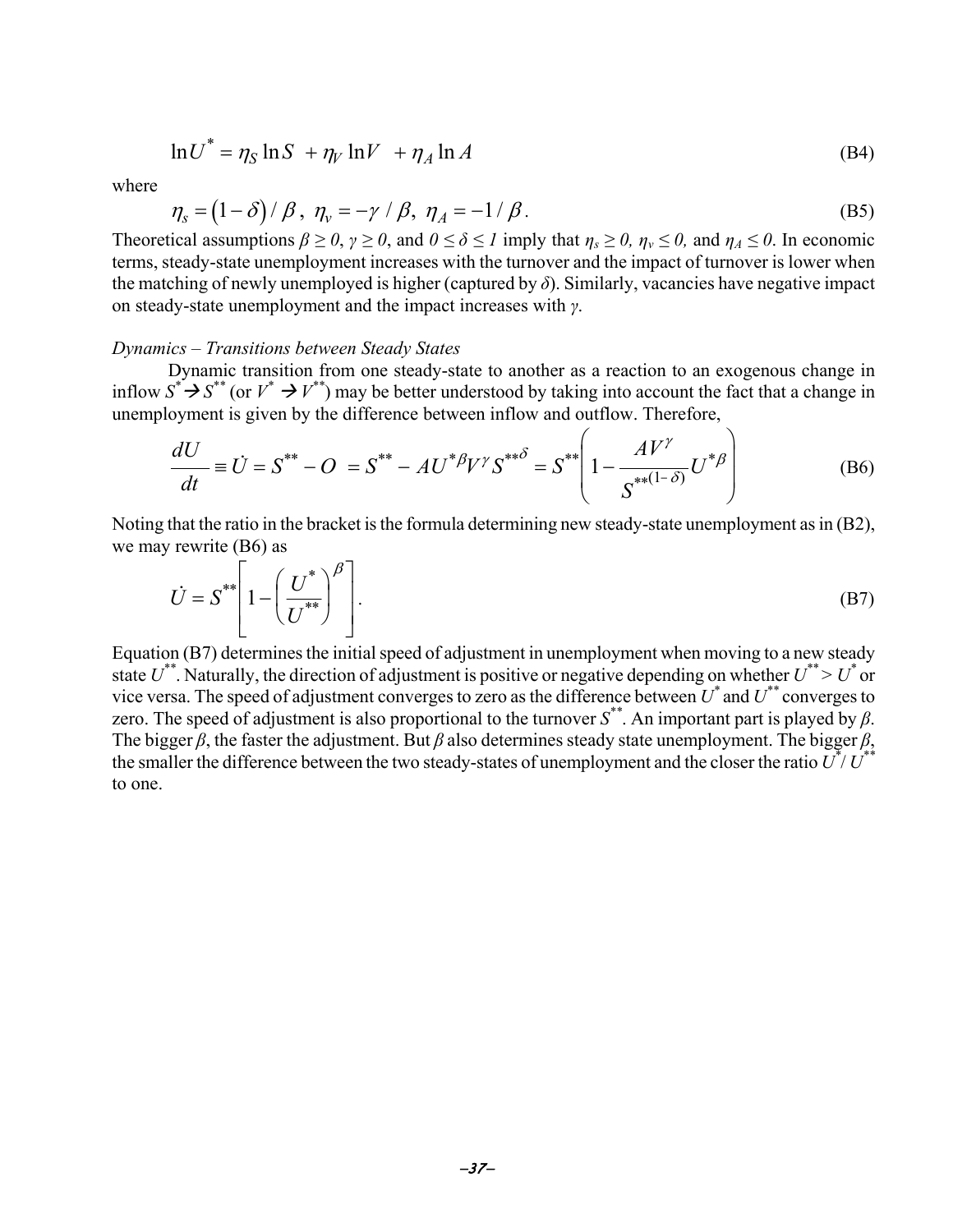## **Appendix C: A Comparison of Coefficients on** *U* **and** *S*

The estimated parameters of our matching function represent elasticities giving the percentage changes in outflows as an outcome of a percentage changes in explanatory variables. Therefore, coefficients on log unemployed, *u*, and log of inflow into unemployment, s, cannot be directly compared to investigate possible difference in probabilities of matching (outflow from unemployment). To see this, note that

$$
\beta = \frac{\frac{\Delta O^U}{O}}{\frac{\Delta U}{U}} \Leftrightarrow \Delta O^U = \beta \frac{\Delta U}{U} O;
$$

$$
\delta = \frac{\frac{\Delta O^U}{O}}{\frac{\Delta S}{S}} \Leftrightarrow \Delta O^S = \delta \frac{\Delta S}{S} O;
$$

where superscripts denote the marginal effects due to a change in *U* and *S* respectively. Considering unitary change of *U* and *S*,  $\rlap{\,/}{\mathcal{E}}U = \rlap{\,/}{\mathcal{E}}S = I$ , the implied marginal effects of  $\rlap{\,/}{\mathcal{E}}U$  and  $\rlap{\,/}{\mathcal{E}}S$  on outflow in geometric means of U and S can be compared as

$$
\frac{\Delta O^S}{\Delta O^U} = \frac{\hat{\delta}}{\hat{\beta}} \frac{\overline{U}}{\overline{S}}.
$$

However, one additional adjustment is needed. Note that individuals who flow into unemployment in the same calendar month enter the registry on different days within the month. This means that they those who are registered later in given month are subject to lower probabilities of finding vacancies during this month. Assuming that the inflow is spread uniformly over the month, the estimated coefficient on inflow based on monthly frequency has to be multiplied by two to adjust for this.

$$
\frac{\Delta O^S}{\Delta O^U} = 2 \frac{\hat{\delta}}{\hat{\beta}} \frac{\overline{U}}{\overline{S}}.
$$

In other words, if we want to compare marginal quantitative effect of newly unemployed to marginal effect of already unemployed,  $\beta$ , we should consider  $\delta'$  rather than  $\delta$ ,

$$
\hat{\delta} = 2\hat{\delta}\frac{\overline{U}}{\overline{S}}.
$$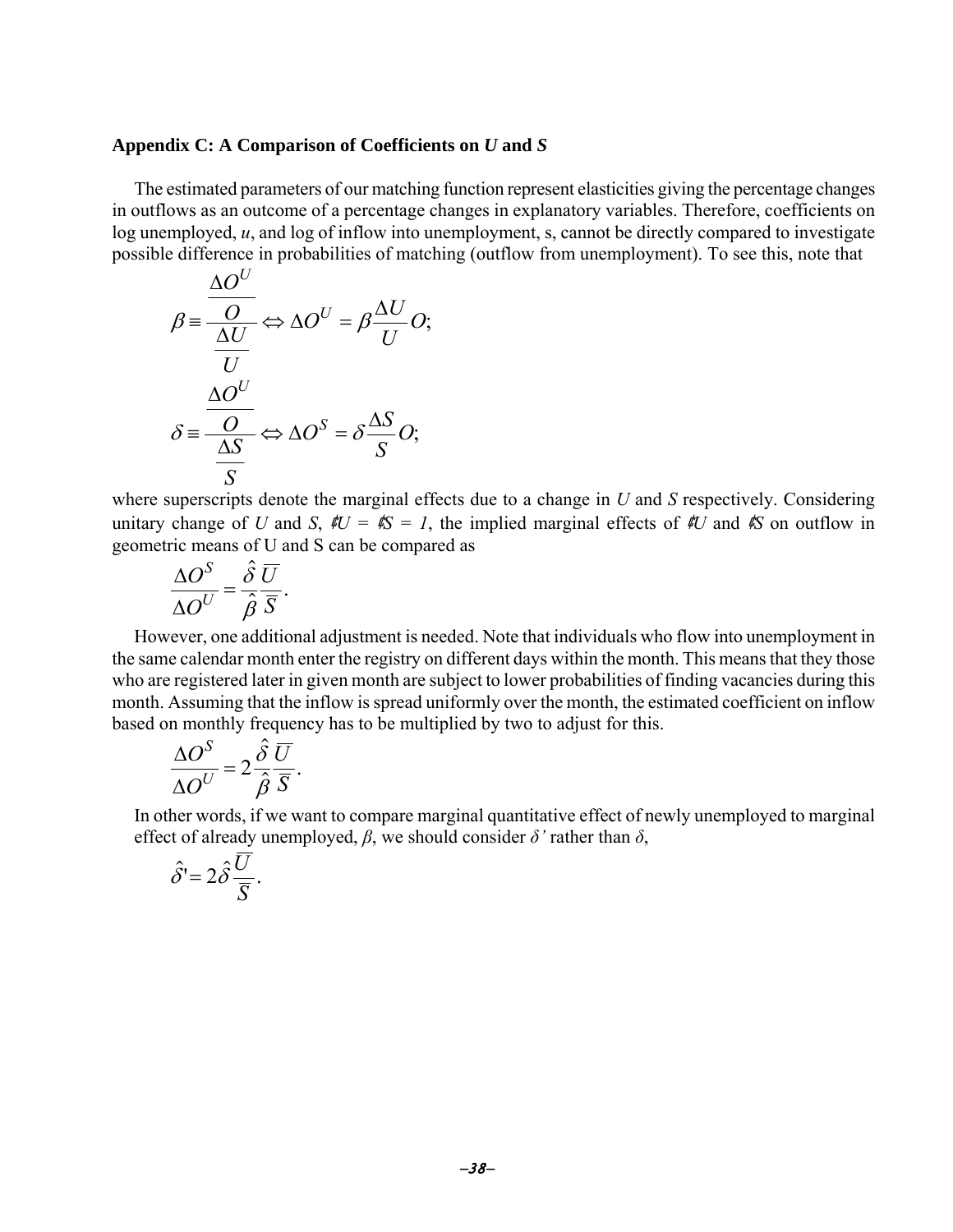**Table 1: Unemployment Stocks and Flows (annual means)\***

| Rates                                                               | Shares of the Labor Force [%] |                  |  |  |  |  |  |  |
|---------------------------------------------------------------------|-------------------------------|------------------|--|--|--|--|--|--|
| <b>Inflow</b><br>Outflow<br>Unempl.                                 |                               |                  |  |  |  |  |  |  |
| Rate<br>rate [%]<br>rate [%]<br><b>Inflow</b><br>U/V ratio          | Outflow                       | <b>Vacancies</b> |  |  |  |  |  |  |
| <b>Czech Republic</b>                                               |                               |                  |  |  |  |  |  |  |
| 1991<br>0.80<br>3.3<br>17.2<br>2.70<br>0.70                         | 0.40                          | 0.80             |  |  |  |  |  |  |
| 24.1<br>1992<br>0.60<br>2.4<br>3.10<br>0.60                         | 0.70                          | 1.40             |  |  |  |  |  |  |
| 1993<br>0.70<br>21.0<br>2.1<br>2.90<br>0.70                         | 0.60                          | 1.40             |  |  |  |  |  |  |
| 1994<br>0.60<br>19.6<br>2.4<br>3.20<br>0.60                         | 0.60                          | 1.40             |  |  |  |  |  |  |
| 1995<br>0.60<br>19.4<br>1.7<br>3.00<br>0.60                         | 0.60                          | 1.70             |  |  |  |  |  |  |
| 1996<br>0.60<br>18.1<br>1.6<br>3.00<br>0.60                         | 0.50                          | 1.90             |  |  |  |  |  |  |
| 1997<br>$0.80\,$<br>$2.7\,$<br>0.80<br>16.0<br>4.10                 | $0.70\,$                      | 1.50             |  |  |  |  |  |  |
| 1998<br>1.10<br>5.5<br>1.00<br>14.2<br>5.80                         | 0.80                          | 1.10             |  |  |  |  |  |  |
| 1999<br>1.20<br>12.2<br>8.40<br>11.8<br>1.10                        | 1.00                          | 0.70             |  |  |  |  |  |  |
| 2000<br>1.20<br>10.6<br>9.00<br>1.10<br>12.4                        | 1.10                          | 0.90             |  |  |  |  |  |  |
| 2001<br>1.10<br>12.2<br>7.5<br>8.40<br>1.00                         | 1.00                          | 1.10             |  |  |  |  |  |  |
| 2002<br>1.20<br>9.5<br>9.00<br>11.0<br>1.10                         | 1.00                          | 1.00             |  |  |  |  |  |  |
| 2003<br>1.20<br>10.3<br>12.0<br>9.90<br>1.10                        | 1.00                          | $0.80\,$         |  |  |  |  |  |  |
| 2004<br>1.20<br>10.5<br>11.7<br>10.20<br>1.10                       | 1.10                          | 0.90             |  |  |  |  |  |  |
| 2005<br>1.10<br>9.1<br>9.90<br>11.1<br>1.00                         | 1.10                          | 1.10             |  |  |  |  |  |  |
| <b>Slovak Republic</b>                                              |                               |                  |  |  |  |  |  |  |
| 1991<br>1.30<br>5.4<br>23.0<br>6.60<br>1.20                         | 0.30                          | 0.30             |  |  |  |  |  |  |
| 1992<br>1.10<br>10.1<br>23.8<br>11.30<br>1.00                       | 1.10                          | 0.50             |  |  |  |  |  |  |
| 1993<br>1.50<br>8.1<br>30.0<br>1.40<br>12.50                        | 1.00                          | 0.40             |  |  |  |  |  |  |
| 1994<br>1.30<br>7.4<br>35.8<br>1.10<br>14.40                        | 1.10                          | 0.40             |  |  |  |  |  |  |
| 1995<br>1.40<br>9.4<br>23.4<br>1.20<br>13.80                        | 1.30                          | 0.60             |  |  |  |  |  |  |
| 1.20<br>1996<br>10.4<br>19.1<br>10.70<br>1.00                       | 1.10                          | 0.60             |  |  |  |  |  |  |
| 1997<br>1.40<br>9.7<br>14.1<br>12.70<br>1.30                        | 1.20                          | 0.90             |  |  |  |  |  |  |
| 1998<br>1.60<br>7.8<br>22.5<br>1.40<br>14.20                        | 1.10                          | 0.70             |  |  |  |  |  |  |
| 1999<br>1.80<br>6.2<br>53.2<br>1.50<br>18.10                        | 1.10                          | 0.40             |  |  |  |  |  |  |
| 2000<br>1.70<br>7.5<br>73.0<br>1.40<br>19.60                        | 1.50                          | 0.30             |  |  |  |  |  |  |
| 7.2<br>2001<br>1.90<br>57.8<br>1.50<br>19.50                        | 1.40                          | 0.40             |  |  |  |  |  |  |
| 2002<br>1.70<br>7.5<br>1.40<br>36.5<br>19.40                        | 1.50                          | 0.60             |  |  |  |  |  |  |
| 8.4<br>2003<br>1.50<br>22.5<br>16.90<br>1.30                        | 1.40                          | $0.80\,$         |  |  |  |  |  |  |
| 8.7<br>2004<br>1.40<br>29.1<br>15.60<br>1.10                        | 1.40                          | 0.50             |  |  |  |  |  |  |
| 2005<br>9.4<br>25.6<br>1.10<br>14.10<br>0.90<br><b>East Germany</b> | 1.30                          | 0.60             |  |  |  |  |  |  |
| 1991<br>1.70<br>30.5<br>9.9<br>11.50<br>1.50                        | 1.10                          | 0.40             |  |  |  |  |  |  |
| 1992<br>2.00<br>10.7<br>37.1<br>14.80<br>1.70                       | 1.60                          | 0.40             |  |  |  |  |  |  |
| 1993<br>1.90<br>10.1<br>33.4<br>1.60<br>14.80                       | 1.50                          | 0.40             |  |  |  |  |  |  |
| 1994<br>1.90<br>12.3<br>25.6<br>1.60<br>14.90                       | 1.80                          | 0.60             |  |  |  |  |  |  |
| 14.0<br>1995<br>2.30<br>19.3<br>13.50<br>2.00                       | 1.90                          | 0.70             |  |  |  |  |  |  |
| 1996<br>2.70<br>14.8<br>20.8<br>2.30<br>15.00                       | 2.20                          | 0.70             |  |  |  |  |  |  |
| 1997<br>3.00<br>12.9<br>24.0<br>2.50<br>17.20                       | 2.20                          | 0.70             |  |  |  |  |  |  |
| 3.00<br>2.50<br>1998<br>15.0<br>17.4<br>17.60                       | 2.60                          | 1.10             |  |  |  |  |  |  |
| 1999<br>3.10<br>2.50<br>14.5<br>18.5<br>17.10                       | 2.50                          | 0.90             |  |  |  |  |  |  |
| 2000<br>2.90<br>13.7<br>2.40<br>21.1<br>17.30                       | 2.40                          | $0.80\,$         |  |  |  |  |  |  |
| 2001<br>2.80<br>13.2<br>20.1<br>2.30<br>17.50                       | 2.30                          | 0.90             |  |  |  |  |  |  |
| 2002<br>2.80<br>12.9<br>19.6<br>2.30<br>17.70                       | 2.30                          | 0.90             |  |  |  |  |  |  |
| 2003<br>2.90<br>23.2<br>2.30<br>12.8<br>18.30                       | 2.40                          | 0.80             |  |  |  |  |  |  |
| 2004<br>3.10<br>13.7<br>27.6<br>18.10<br>2.50                       | 2.50                          | 0.70             |  |  |  |  |  |  |
|                                                                     |                               |                  |  |  |  |  |  |  |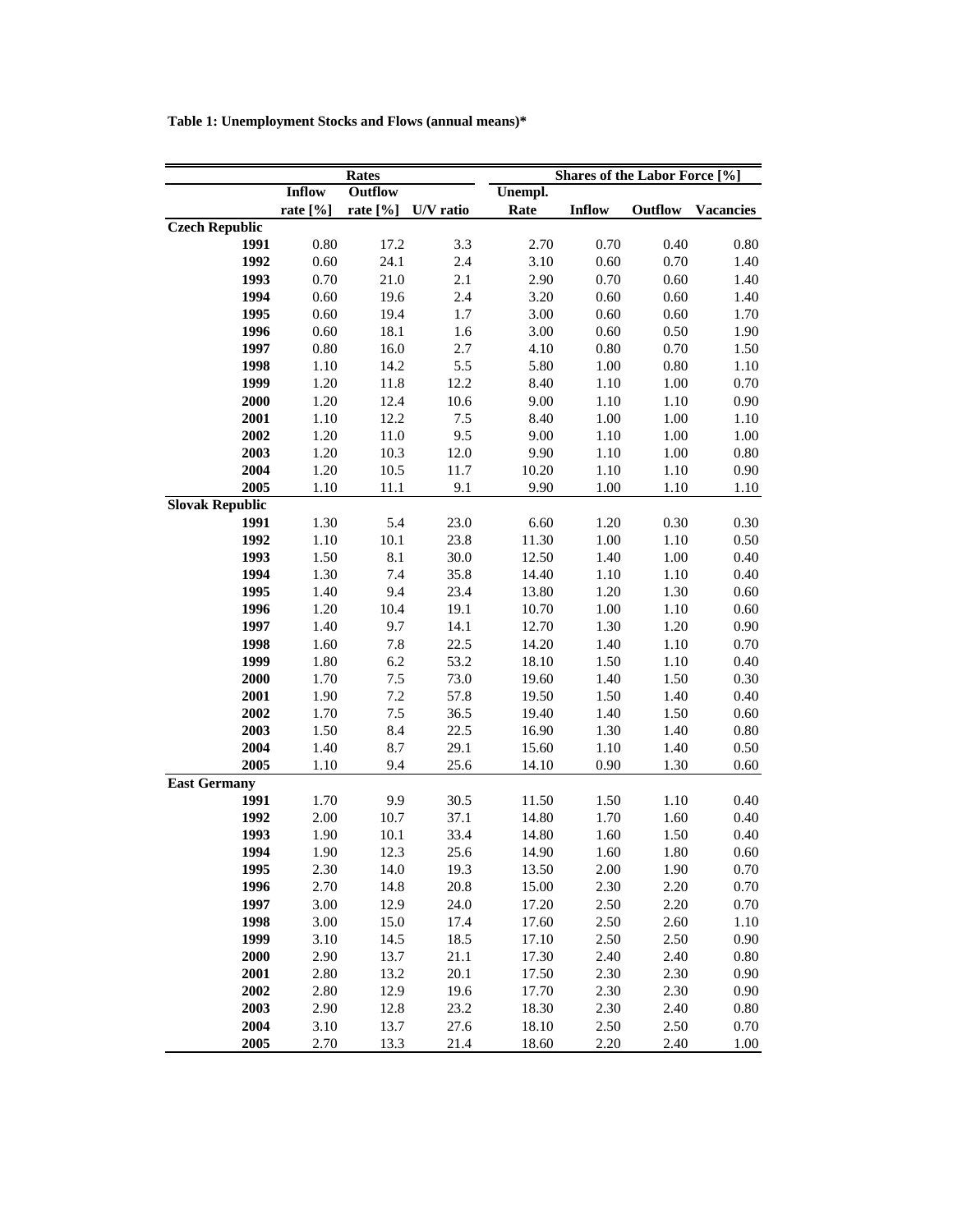## **Table 1: continued**

|                     |                   | <b>Rates</b> |              | Shares on the LF |              |              |                  |  |  |  |
|---------------------|-------------------|--------------|--------------|------------------|--------------|--------------|------------------|--|--|--|
|                     | Inflow<br>Outflow |              |              | Unempl.          |              |              |                  |  |  |  |
|                     | rate              | rate         | U/V          | rate             | Inflow       | Outflow      | <b>Vacancies</b> |  |  |  |
| <b>West Germany</b> |                   |              |              |                  |              |              |                  |  |  |  |
| 1991                | 0.90              | 18.5         | 4.9          | 5.00             | 0.90         | 0.90         | 1.00             |  |  |  |
| 1992                | 1.00              | 17.3         | 5.4          | 5.30             | 1.00         | 0.90         | 1.00             |  |  |  |
| 1993                | 1.20              | 15.1         | 9.1          | 6.70             | 1.10         | 1.00         | 0.70             |  |  |  |
| 1994                | 1.20              | 14.7         | 10.8         | 7.60             | 1.10         | 1.10         | 0.70             |  |  |  |
| 1995                | 1.30              | 14.8         | 9.4          | 7.60             | 1.20         | 1.10         | $0.80\,$         |  |  |  |
| 1996                | 1.40              | 14.1         | 10.1         | 8.20             | 1.20         | 1.20         | $0.80\,$         |  |  |  |
| 1997                | 1.40              | 13.3         | 10.5         | 9.00             | 1.20         | 1.20         | 0.90             |  |  |  |
| 1998                | 1.40              | 14.7         | 8.4          | 8.60             | 1.20         | 1.30         | 1.10             |  |  |  |
| 1999                | 1.30              | 15.2         | 7.0          | 8.20             | 1.20         | 1.20         | 1.20             |  |  |  |
| 2000                | 1.20              | 15.9         | 5.4          | 7.50             | 1.10         | 1.20         | 1.40             |  |  |  |
| 2001                | 1.30              | 15.5         | 5.4          | 7.30             | 1.20         | 1.10         | 1.40             |  |  |  |
| 2002                | 1.40              | 15.3         | 6.7          | 7.80             | 1.30         | 1.20         | 1.20             |  |  |  |
| 2003                | 1.50              | 15.2         | 9.2          | 8.60             | 1.30         | 1.30         | 0.90             |  |  |  |
| 2004                | 1.60              | 16.3         | 10.8         | 8.70             | 1.50         | 1.40         | $0.80\,$         |  |  |  |
| 2005                | 1.60              | 13.6         | 10.2         | 10.00            | 1.40         | 1.40         | 1.00             |  |  |  |
| <b>Hungary</b>      |                   |              |              |                  |              |              |                  |  |  |  |
| 1991                | n.a.              | n.a.         | n.a.         | n.a.             | n.a.         | n.a.         | n.a.             |  |  |  |
| 1992                | n.a.              | n.a.         | n.a.         | n.a.             | n.a.         | n.a.         | n.a.             |  |  |  |
| 1993                | n.a.              | n.a.         | n.a.         | n.a.             | n.a.         | n.a.         | n.a.             |  |  |  |
| 1994                | n.a.              | n.a.         | n.a.         | n.a.             | n.a.         | n.a.         | n.a.             |  |  |  |
| 1995                | 0.70              | 9.9          | 17.1         | 6.10             | 0.60         | 0.60         | 0.40             |  |  |  |
| 1996                | 1.40              | 10.8         | 14.0         | 11.40            | 1.20         | 1.20         | 0.90             |  |  |  |
| 1997                | 1.40              | 12.2         | 11.3         | 10.70            | 1.30         | 1.30         | 1.00             |  |  |  |
| 1998                | 1.40              | 14.1         | 9.2          | 9.80             | 1.30         | 1.40         | $1.10\,$         |  |  |  |
| 1999                | 1.40              | 14.0         | 8.4          | 9.30             | 1.30         | 1.30         | 1.10             |  |  |  |
| 2000                | 1.40              | 14.5         | $\ \, 8.0$   | 9.00             | 1.20<br>1.30 |              | 1.10             |  |  |  |
| 2001                | 1.50              | 16.3         | 8.2          | 8.40             | 1.30         | 1.40         | 1.00             |  |  |  |
| 2002                | 1.40              | 16.2         | 7.8          | 7.90             | 1.30         | 1.30         | 1.00             |  |  |  |
| 2003                | 1.40              | 15.0         | 8.0          | 8.10             | 1.20<br>1.20 |              | 1.10             |  |  |  |
| 2004                | 1.40              | 14.6         | 7.7          | 8.50             | 1.30         | 1.20         | 1.10             |  |  |  |
| 2005<br>Poland      | n.a.              | n.a.         | n.a.         | n.a.             | n.a.         | n.a.         | n.a.             |  |  |  |
| 1991                |                   |              |              |                  |              |              |                  |  |  |  |
| 1992                | n.a.<br>0.88      | n.a.<br>4.5  | n.a.<br>69.7 | n.a.<br>13.12    | n.a.<br>0.76 | n.a.<br>0.59 | n.a.<br>0.19     |  |  |  |
| 1993                | 1.13              | 4.9          | 80.3         | 15.24            | 0.93         | 0.72         | 0.19             |  |  |  |
| 1994                | 1.27              | 6.8          | 89.5         | 16.26            | 1.03         | 1.06         | 0.20             |  |  |  |
| 1995                | 1.30              | 7.9          | 73.8         | 15.17            | 1.11         | 1.20         | 0.22             |  |  |  |
| 1996                | 1.21              | 8.3          | 84.5         | 14.15            | 1.04         | 1.16         | 0.18             |  |  |  |
| 1997                | 1.08              | 10.5         | 86.5         | 11.57            | 0.96         | 1.21         | 0.15             |  |  |  |
| 1998                | 1.10              | 10.1         | 110.5        | 9.82             | 0.99         | 0.99         | 0.09             |  |  |  |
| 1999                | 1.34              | 8.2          | 169.9        | 12.32            | 1.20         | 0.98         | 0.07             |  |  |  |
| 2000                | 1.39              | 7.1          | 220.0        | 14.37            | 1.19         | 1.02         | 0.07             |  |  |  |
| 2001                | 1.43              | $6.0\,$      | 311.1        | 16.59            | 1.19         | 0.99         | 0.06             |  |  |  |
| 2002                | 1.50              | 6.5          | 296.3        | 18.18            | 1.22         | 1.18         | $0.07\,$         |  |  |  |
| 2003                | 1.55              | 7.0          | 207.4        | 18.34            | 1.27         | 1.29         | 0.10             |  |  |  |
| 2004                | 1.57              | 7.7          | 154.8        | 17.90            | 1.29         | 1.37         | 0.13             |  |  |  |
| 2005                | 1.58              | 8.8          | 112.2        | 16.86            | 1.32         | 1.48         | 0.17             |  |  |  |

\*Annual rates and shares are computed from averages of monthly values of country-wide aggregates.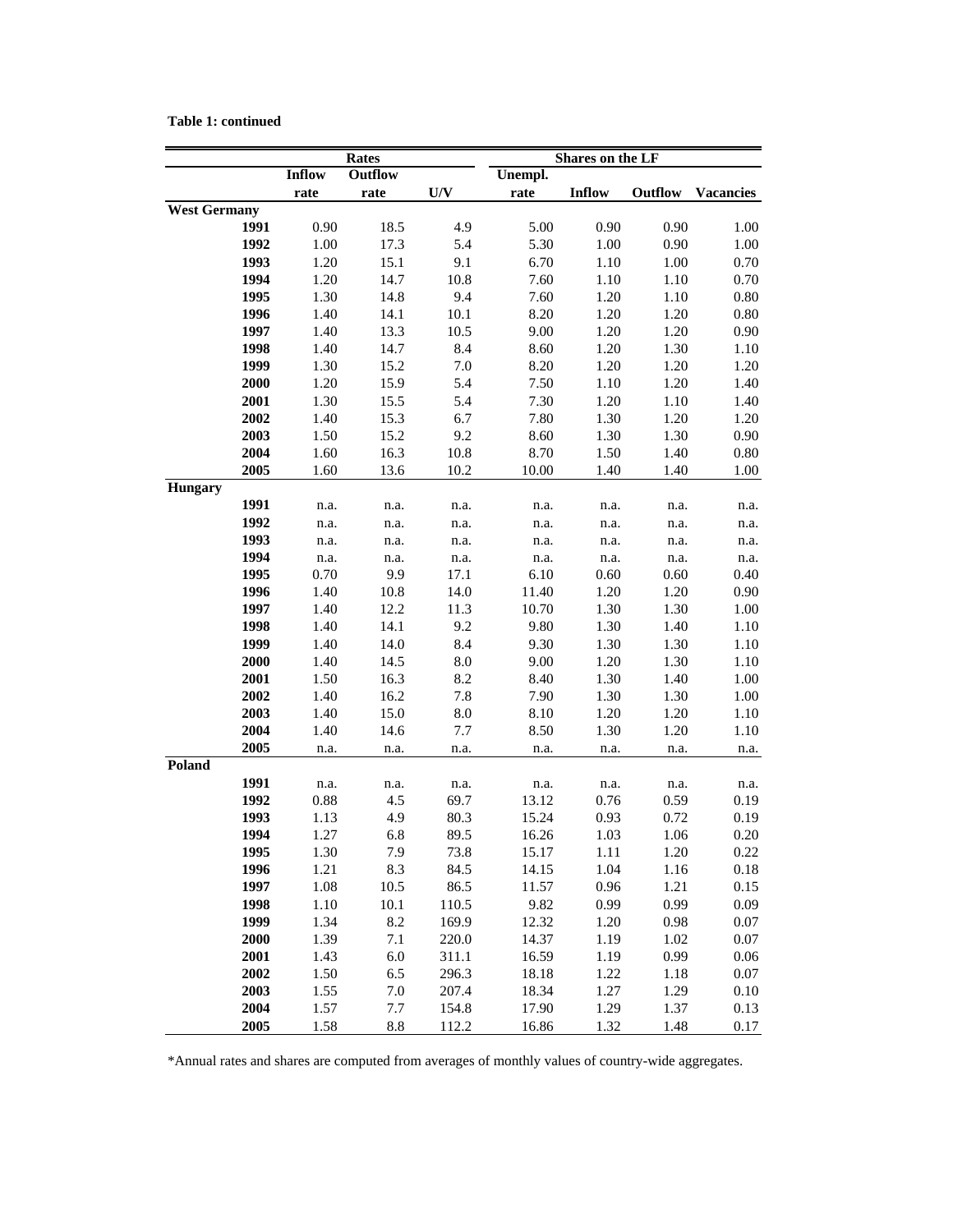| <b>Base Year 1992</b> |                   |                    |                 |                 |         |                     |      |                   | <b>Base Year 1999</b> |                 |                 |         |         |
|-----------------------|-------------------|--------------------|-----------------|-----------------|---------|---------------------|------|-------------------|-----------------------|-----------------|-----------------|---------|---------|
| Year                  | Republic<br>Czech | Republic<br>Slovak | Germany<br>East | Germany<br>West | Hungary | Poland*             | Year | Republic<br>Czech | Republic<br>Slovak    | Germany<br>East | Germany<br>West | Hungary | Poland* |
|                       |                   |                    |                 |                 |         | <b>Unempl. Rate</b> |      |                   |                       |                 |                 |         |         |
| 1996                  | 0.81              | 0.82               | 0.54            | 0.94            | n.a.    | 0.90                | 2002 | 0.95              | 0.95                  | 0.87            | 0.96            | 0.95    | 0.86    |
| 1999                  | 0.73              | n.a.               | 0.32            | 0.94            | n.a.    | 0.83                | 2005 | 0.91              | 0.92                  | 0.71            | 0.89            | 0.92    | 0.83    |
|                       |                   |                    |                 |                 |         | <b>Inflow Rate</b>  |      |                   |                       |                 |                 |         |         |
| 1996                  | 0.79              | 0.75               | 0.60            | 0.89            | n.a.    | 0.90                | 2002 | 0.94              | 0.93                  | 0.87            | 0.97            | 0.96    | 0.94    |
| 1999                  | 0.70              | n.a.               | 0.47            | 0.87            | n.a.    | 0.87                | 2005 | 0.90              | 0.82                  | 0.51            | 0.80            | 0.95    | 0.92    |
|                       |                   |                    |                 |                 |         | <b>Outflow Rate</b> |      |                   |                       |                 |                 |         |         |
| 1996                  | 0.50              | 0.57               | 0.43            | 0.84            | n.a.    | 0.48                | 2002 | 0.86              | 0.88                  | 0.68            | 0.87            | 0.86    | 0.45    |
| 1999                  | 0.38              | n.a.               | 0.46            | 0.84            | n.a.    | 0.47                | 2005 | 0.83              | 0.86                  | 0.54            | 0.78            | 0.66    | 0.72    |
|                       |                   |                    |                 |                 |         | <b>Vacancy Rate</b> |      |                   |                       |                 |                 |         |         |
| 1996                  | 0.33              | 0.25               | $-0.03$         | 0.51            | n.a.    | 0.55                | 2002 | 0.69              | 0.35                  | 0.66            | 0.81            | 0.85    | 0.8     |
| 1999                  | 0.29              | n.a.               | 0.01            | 0.51            | n.a.    | 0.46                | 2005 | 0.40              | 0.34                  | 0.00            | 0.38            | 0.50    | 0.6     |
|                       |                   |                    |                 |                 |         | U/V ratio           |      |                   |                       |                 |                 |         |         |
| 1996                  | 0.81              | 0.82               | 0.54            | 0.94            | n.a.    | 0.90                | 2002 | 0.95              | 0.95                  | 0.87            | 0.96            | 0.95    | 0.86    |
| 1999                  | 0.73              | n.a.               | 0.32            | 0.94            | n.a.    | 0.83                | 2005 | 0.91              | 0.92                  | 0.71            | 0.89            | 0.92    | 0.83    |

**Table 2: Persistence of Regional Differentials - Pearson's Rank Correlations**

**Note:** Statistics for some countries/years are missing because:

SR changed district structures in 1997

HU data before 1995 are not available

PL changed district structures in 1999

\* Hungarian statistics for 2005 correspond to 2004 values.

\* Polish statistics for 1999 correspond to 1998 values.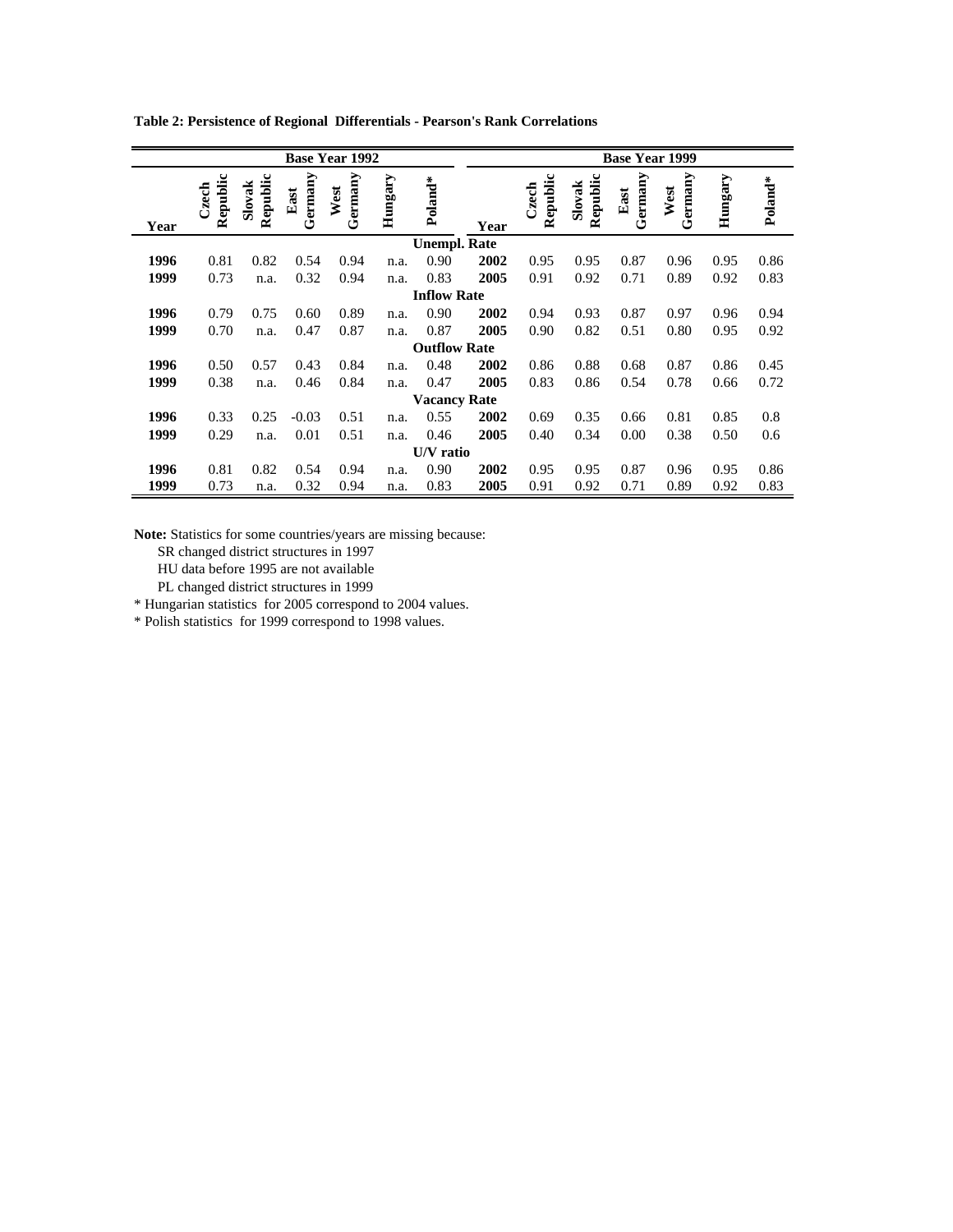|                                                               | Trend  | Std.Err. |       | Std.Err. |       | Std.Err. | δ                        | Std.Err.                 | <b>RTS</b> | p-value | $\text{adj} \mathbb{R}^2$ | <b>Nobs</b> |
|---------------------------------------------------------------|--------|----------|-------|----------|-------|----------|--------------------------|--------------------------|------------|---------|---------------------------|-------------|
| <b>Panel A: Cross-sectional estimators</b>                    |        |          |       |          |       |          |                          |                          |            |         |                           |             |
| <b>OLS</b>                                                    | 0.0122 | 0.001    | 0.680 | 0.003    | 0.148 | 0.003    | $\overline{\phantom{0}}$ | $\overline{\phantom{a}}$ | 0.828      | 0.000   | 0.853                     | 14734       |
| <b>OLS</b> (Month Dummies)                                    | 0.0110 | 0.001    | 0.687 | 0.003    | 0.129 | 0.002    | $\overline{\phantom{a}}$ | $\overline{\phantom{a}}$ | 0.817      | 0.000   | 0.896                     | 14734       |
| OLS (Size Adjusted)                                           | 0.0101 | 0.001    | 0.547 | 0.028    | 0.029 | 0.021    | $\overline{\phantom{a}}$ | $\overline{\phantom{a}}$ | 0.576      | 0.000   | 0.616                     | 14734       |
| <b>Panel B: Panel data estimators</b>                         |        |          |       |          |       |          |                          |                          |            |         |                           |             |
| Random Coeficients                                            | 0.0096 | 0.000    | 0.736 | 0.009    | 0.075 | 0.004    | $\overline{\phantom{a}}$ | $\overline{\phantom{a}}$ | 0.811      | 0.000   | 0.645                     | 14734       |
| <b>Fixed Effects</b>                                          | 0.0097 | 0.000    | 0.742 | 0.011    | 0.072 | 0.004    | $\overline{\phantom{a}}$ | $\overline{\phantom{a}}$ | 0.815      | 0.000   | 0.664                     | 14734       |
| OLS on 1st Differences                                        | 0.0125 | 0.003    | 1.643 | 0.064    | 0.067 | 0.013    | $\overline{\phantom{a}}$ | $\overline{\phantom{a}}$ | 1.710      | 0.000   | 0.638                     | 14734       |
| Forward Mean Deviations + IV                                  | 0.0125 | 0.003    | 1.247 | 0.064    | 0.124 | 0.027    | $\overline{\phantom{a}}$ | $\overline{\phantom{a}}$ | 1.466      | 0.000   | 0.585                     | 14595       |
| Panel C: Panel data estimators (preferred estimation methods) |        |          |       |          |       |          |                          |                          |            |         |                           |             |
| 1st Differences + IV (a)                                      | 0.0143 | 0.002    | 1.315 | 0.042    | 0.140 | 0.031    | $\overline{\phantom{a}}$ | $\overline{\phantom{a}}$ | 1.455      | 0.000   | 0.632                     | 14734       |
| 1st Differences + IV (b)                                      | 0.0123 | 0.002    | 1.270 | 0.038    | 0.165 | 0.032    | 0.121                    | 0.014                    | 1.556      | 0.000   | 0.636                     | 14734       |
| 1st Differences + IV $(c)$                                    | 0.0091 | 0.002    | 1.280 | 0.044    | 0.125 | 0.027    | 0.145                    | 0.014                    | 1.550      | 0.000   | 0.631                     | 14734       |

**Table 3: Matching Function Parameter Estimates for West Germany During 1997-2005**

(a) Specification excluding log inflow  $(s_t)$  as explanatory variable.

(b) Specification including log inflow  $(s_t)$  as explanatory variable.

(c) Specification including lagged log outflow  $(o_{t-1})$  as explanatory variable.

\* Estimated coefficient on lagged outflow:  $\hat{A}$ =.200 (std.error 0.033) from partial adjustment specification  $o_{it} = \hat{A} o_{it-1} + \tilde{a}_{it-1} + \tilde{a}_{it-1} + \tilde{a}_{it} + \tilde{a}_{it}$ 

\*\* p-value for a test of Ho:  $+^{\circ}$ + $\pm$  = 1 [constant returns to scale]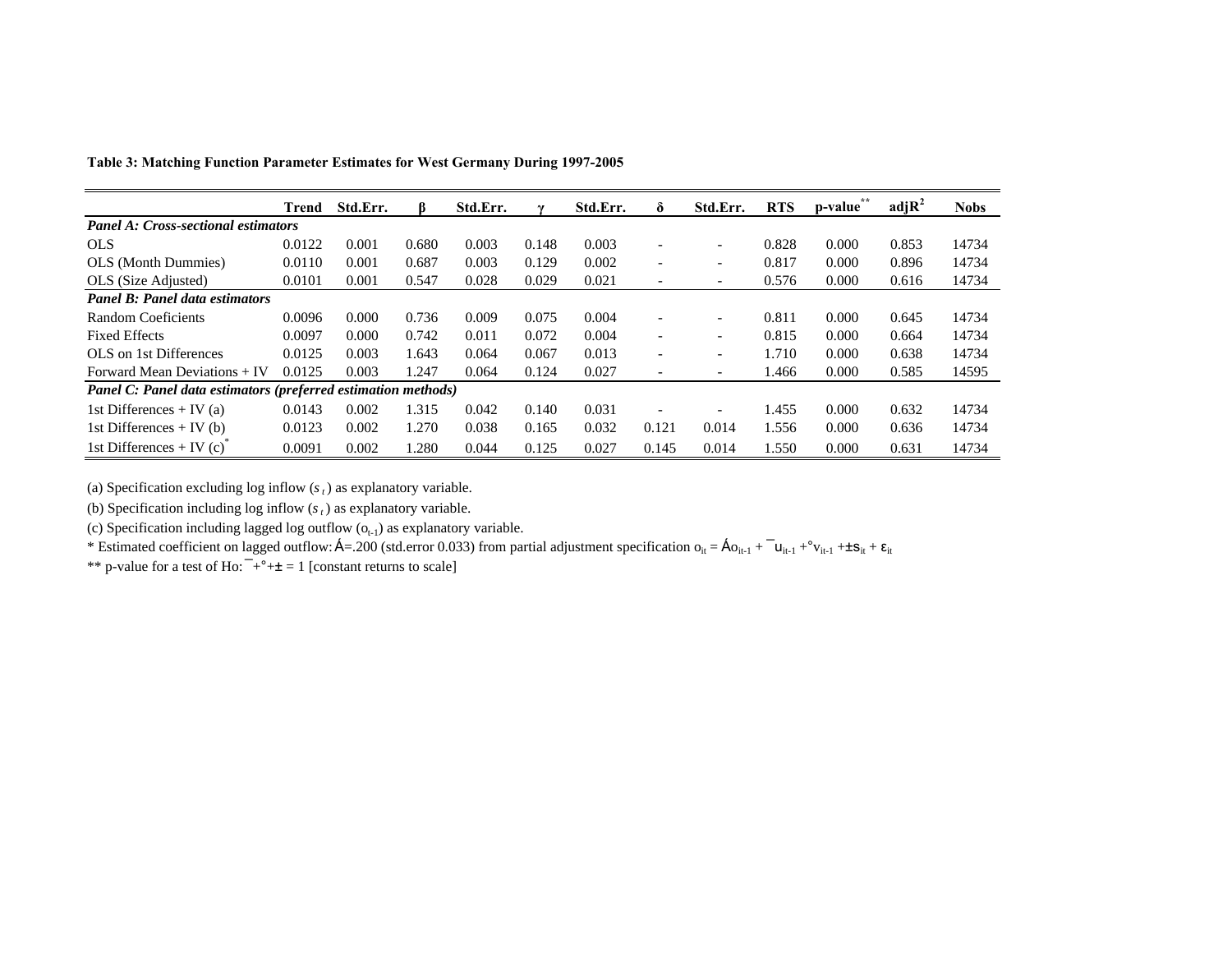Table 4: Matching Function Parameter Estimates<sup>1</sup>

| Panel A: 1994-1996     | <b>Trend</b> | ß       | γ        | δ       | $\delta'$ | U/S  | $\eta_s$ | $\eta_v$            |                   | adj $R^2$ RTS <sub>M</sub> <sup>2,3)</sup> RTS <sub>U</sub> <sup>4,5)</sup>       |         | <b>Nobs</b> |
|------------------------|--------------|---------|----------|---------|-----------|------|----------|---------------------|-------------------|-----------------------------------------------------------------------------------|---------|-------------|
| <b>Czech Republic</b>  | $-0.112$     | 0.749   | 0.231    | 0.264   | 3.7       | 5.2  | 0.98     | $-0.31$             | 0.65              | 1.24                                                                              | 0.67    | 2661        |
|                        | (0.027)      | (0.165) | (0.110)  | (0.032) | [0.000]   |      |          | $[0.000]$ $[0.030]$ |                   | [0.305]                                                                           | [0.010] |             |
| <b>Slovak Republic</b> | 0.045        | 0.948   | 0.171    | 0.174   | 4.3       | 11.8 | 0.87     | $-0.18$             | 0.31              | 1.29                                                                              | 0.69    | 1292        |
|                        | (0.058)      | (0.583) | (0.159)  | (0.048) | 10.0001   |      |          | $[0.137]$ $[0.465]$ |                   | [0.598]                                                                           | 10.0931 |             |
| <b>East Germany</b>    | 0.045        | 0.915   | $-0.082$ | 0.264   | 4.2       | 7.3  | 0.80     | 0.09                | 0.48              | 1.10                                                                              | 0.89    | 1211        |
|                        | (0.026)      | (0.452) | (0.099)  | (0.065) | 10.0031   |      |          | $[0.068]$ $[0.495]$ |                   | [0.853]                                                                           | [0.090] |             |
| <b>West Germany</b>    | $-0.103$     | 1.272   | 0.220    | 0.203   | 2.1       | 6.6  | 0.63     | $-0.17$             | 0.67              | 1.69                                                                              | 0.45    | 5004        |
|                        | (0.005)      | (0.072) | (0.041)  | (0.022) | 10.0001   |      |          | $[0.000]$ $[0.000]$ |                   | [0.000]                                                                           | [0.00]  |             |
| <b>Hungary</b>         | n.a.         | n.a.    | n.a.     | n.a.    | n.a.      | n.a. | n.a.     | n.a.                | n.a.              | n.a.                                                                              | n.a.    | n.a.        |
|                        | n.a.         | n.a.    | n.a.     | n.a.    | n.a.      |      | n.a.     | n.a.                |                   | n.a.                                                                              | n.a.    |             |
| Poland                 | 0.285        | 2.596   | 0.163    | 0.190   | 2.0       | 13.7 | 0.31     | $-0.06$             | 0.71              | 2.948                                                                             | 0.25    | 637         |
|                        | (0.097)      | (0.770) | (0.120)  | (0.052) | [0.095]   |      | [0.002]  | [0.240]             |                   | [0.014]                                                                           | [0.004] |             |
| Panel B: 1997-2005     | <b>Trend</b> | β       | $\gamma$ | δ       | $\delta'$ | U/S  | $\eta_s$ | $\eta_v$            | adjR <sup>4</sup> | $\overline{\text{RTS}_{\text{M}}^{2,3}}$ $\overline{\text{RTS}_{\text{U}}^{4,5}}$ |         | <b>Nobs</b> |
| <b>Czech Republic</b>  | $-0.039$     | 1.158   | 0.510    | 0.192   | 2.7       | 8.0  | 0.70     | $-0.44$             | 0.74              | 1.86                                                                              | 0.26    | 7770        |
|                        | (0.008)      | (0.067) | (0.062)  | (0.017) | [0.000]   |      | [0.000]  | [0.000]             |                   | [0.000]                                                                           | [0.000] |             |
| <b>Slovak Republic</b> | 0.004        | 1.513   | 0.238    | 0.066   | 1.2       | 13.2 | 0.62     | $-0.16$             | 0.49              | 1.82                                                                              | 0.46    | 6682        |
|                        | (0.010)      | (0.144) | (0.053)  | (0.014) | [0.490]   |      | [0,000]  | [0.000]             |                   | 10.0001                                                                           | [0.000] |             |
| <b>East Germany</b>    | $-0.021$     | 1.491   | 0.340    | 0.305   | 3.0       | 7.4  | 0.47     | $-0.23$             | 0.68              | 2.14                                                                              | 0.24    | 3602        |
|                        | (0.005)      | (0.115) | (0.044)  | (0.024) | [0.000]   |      |          | $[0.000]$ $[0.000]$ |                   | [0.000]                                                                           | [0.000] |             |
| <b>West Germany</b>    | 0.012        | 1.270   | 0.165    | 0.121   | 1.3       | 6.6  | 0.69     | $-0.13$             | 0.64              | 1.56                                                                              | 0.56    | 14734       |
|                        | (0.002)      | (0.038) | (0.032)  | (0.014) | 10.0631   |      |          | $[0.000]$ $[0.000]$ |                   | [0.000]                                                                           | 10,0001 |             |
| Hungary                | 0.016        | 1.554   | 0.512    | 0.336   | 3.0       | 7.0  | 0.43     | $-0.33$             | 0.28              | 2.40                                                                              | 0.10    | 1920        |
|                        | (0.016)      | (0.255) | (0.115)  | (0.057) | [0.001]   |      |          | $[0.000]$ $[0.004]$ |                   | [0.000]                                                                           | [0.285] |             |
| Poland                 | 0.022        | 0.756   | 0.084    | 0.188   | 6.9       | 13.8 | 1.07     | $-0.11$             | 0.67              | 1.03                                                                              | 0.96    | 1072        |
|                        | (0.011)      | (0.107) | (0.056)  | (0.033) | [0.000]   |      | [0.000]  | [0.164]             |                   | [0.830]                                                                           | [0.000] |             |

Standard Errors in parenthesis ( ), p-values in parenthesis [ ]

1) Estimates are based on instrumental variables estimation of  $o_{it} = \overline{u}_{it-1} + o_{v_{it-1}} + \pm s_{it} + \varepsilon_{it}$ , transformed into

first-differences.

2) Returns to scale of the matching function:  $RTS_M = \pm e^+ + \pm$ 

3) p-value from the test of Ho:  $RTS_M = 1$ 

4) Returns to scale of the steady-state unemployment:  $RTS_U = (1 - 1 - 1) = 1 + (1 - RTS_M)^{-1}$ 

5) p-value from the test of Ho:  $RTS_U = 0$ 

#### **Estimated parameters:**

*Trend* : estimated intercept coefficient represents annual change in matching function intercept.

β, °, δ: matching function slope coeficients on unemployment, vacancies, and inflow.

δ'/β: δ' is the coefficient on inflow, δ, adjusted to be comparable with the coefficient on unemployment, β. Corresponding pvalue comes from the test of Ho:  $δ'/β = 1$ .

U/S: average unemployment-inflow ratio.

*η*<sub>*s*</sub>, *η*<sub>*v*</sub>: elasticities of steady-state unemployment with respect to inflow and vacancies.